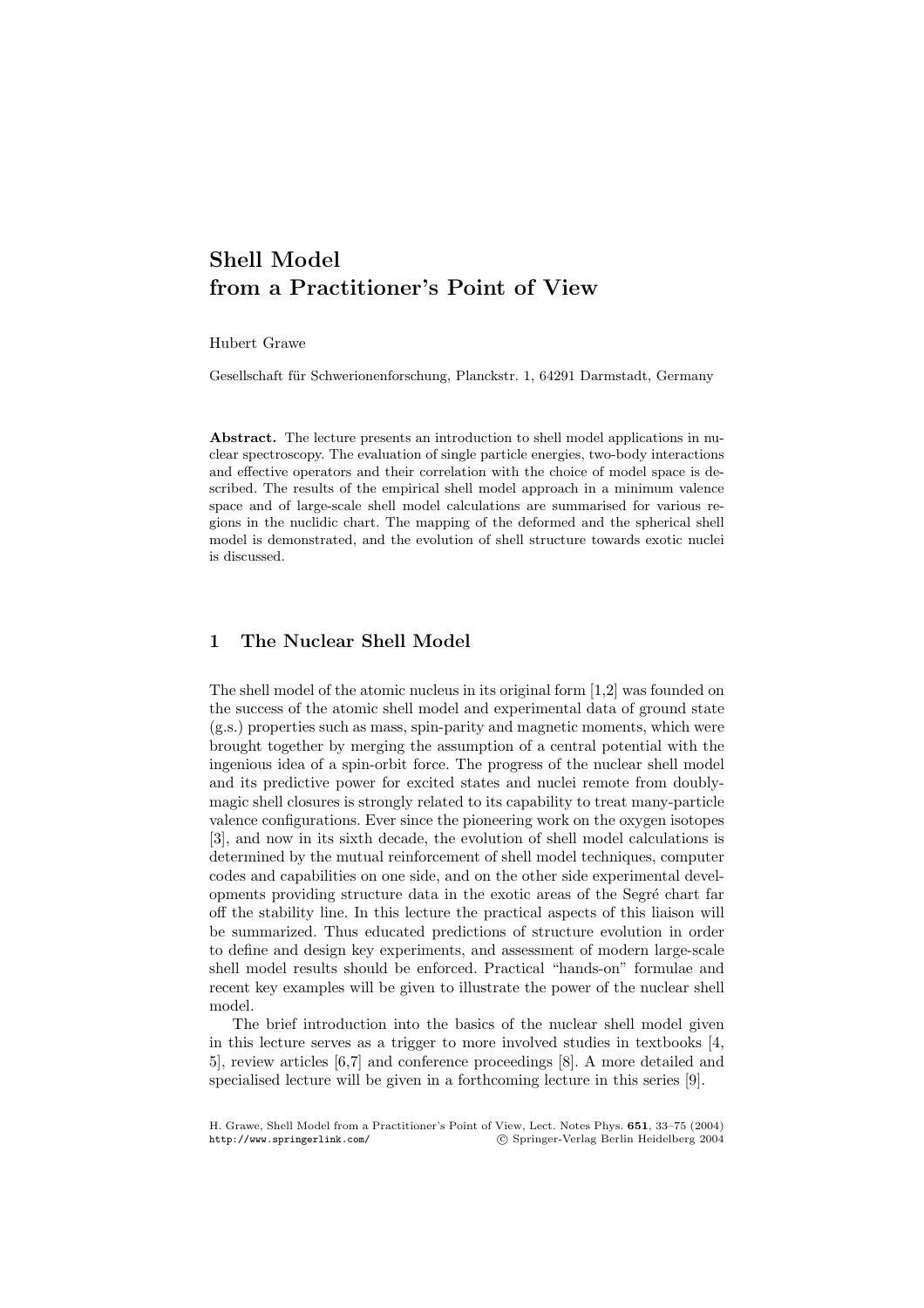### **1.1 Independent Particle Motion, Nuclear Mean Field Potential and Single Particle Energies**

In contrast to the atomic shell model with a spacially well defined central Coulomb potential, in the nuclear shell model the central mean field potential is created by the individual nucleons. Assuming two-body interactions only the nuclear hamiltonian can be formally written as a sum of kinetic  $(T)$  and potential  $(V)$  energy and rearranged by introducing the one-body nucleon potential  $U_i$ .

$$
H = T + V = \sum_{i=1}^{A} \frac{\vec{p}_i^2}{2m_i} + \sum_{i>k=1}^{A} V_{ik}(\vec{r}_i - \vec{r}_k)
$$
(1)

$$
H = \sum_{i=1}^{A} \left[ \frac{\vec{p}_i^2}{2m_i} + U_i(\vec{r}) \right] + \sum_{i > k=1}^{A} V_{ik}(\vec{r}_i - \vec{r}_k) - \sum_{i=1}^{A} U_i(\vec{r}) = H_0 + H_{res}
$$
\n(2)

The solutions of a Schrödinger equation with  $H_0$  are the nucleon single particle energies (SPE) in a central potential, as observed in single particle (hole) states outside a doubly-closed shell (CS) nucleus in its neighbours  $(CS \pm 1)$ . The two-body matrix elements (TBME) of the residual interaction  $H_{Res}$ represent the mutual interaction of the valence nucleons as observed in the  $(CS\pm2)$  neighbours of a magic nucleus. Historically the question whether the introduction of a central potential with independent particle motion is a viable approximation has been discussed controversially in view of the nucleon density and the strength of the nuclear force. The answer was given in the consequent application of the Pauli principle. One may speculate that this discussion has delayed the nuclear shell model by about a decade, as in retrospective the experimental evidence on masses, spins and magnetic moments was known in the mid 1930's [10,11].

In practical applications SPE are obtained from an empirical globally adjusted central potential of e.g. the harmonic oscillator [5], the Woods-Saxon [5] or folded Yukawa [12] type. Alternatively they can be extracted from experimental binding energies (BE) as difference

$$
\epsilon_j = BE(CS \pm 1; I = j) - BE(CS; g.s.)\tag{3}
$$

where  $j \equiv (n, l, j, t_z)$  labels the single particle (hole) ground or excited states in the  $(CS \pm 1)$  neighbour in radial, orbital and total angular momentum and isospin quantum numbers, which will be itemised only if needed. In this lecture the symbol  $I$  will be used for the total angular momentum of a nuclear state, whereas J labels the angular momentum of subgroups of configurations, which for other than two-particle configurations appear in general on the r.h.s. of equations. In (3) BE is used with a negative sign as compared to total binding energies given in mass tables to warrant negative values for bound particles and positive values for hole energies. In Fig. 1 SPE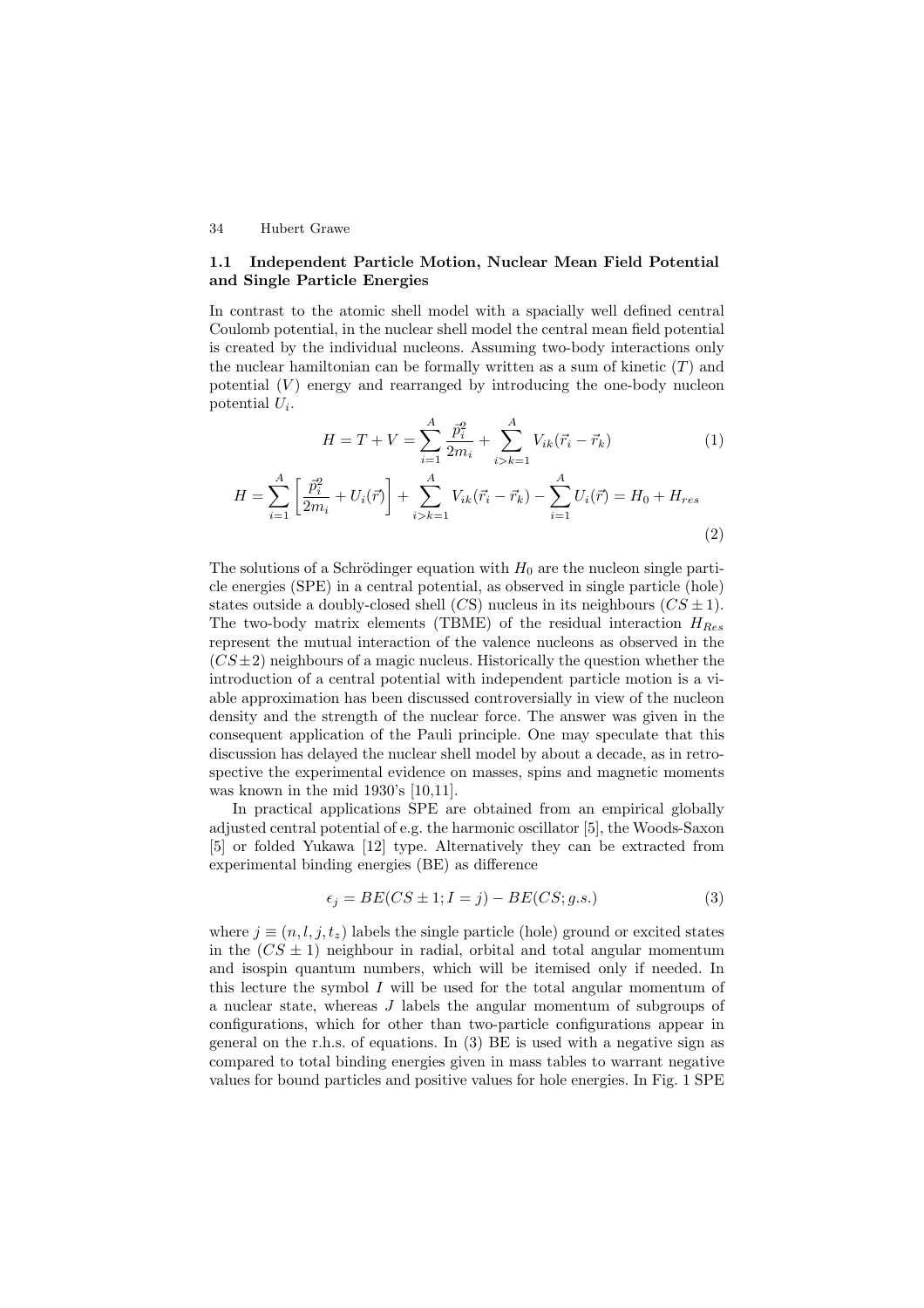

**Fig. 1.** Experimental single particle (hole) energies for the doubly-magic  $N=Z^{16}O$ ,  ${}^{40}Ca$ ,  ${}^{56}Ni$ ,  ${}^{100}Sn$  (a), and the neutron rich  ${}^{48}Ca$ ,  ${}^{132}Sn$ ,  ${}^{208}Pb$  (b). The energies are normalised to the middle of the shell gap  $(\lambda_F)$ , which eliminates the Coulomb energy difference  $\Delta E_C$ . The numbers next to the levels quote the absolute SPE including Coulomb shift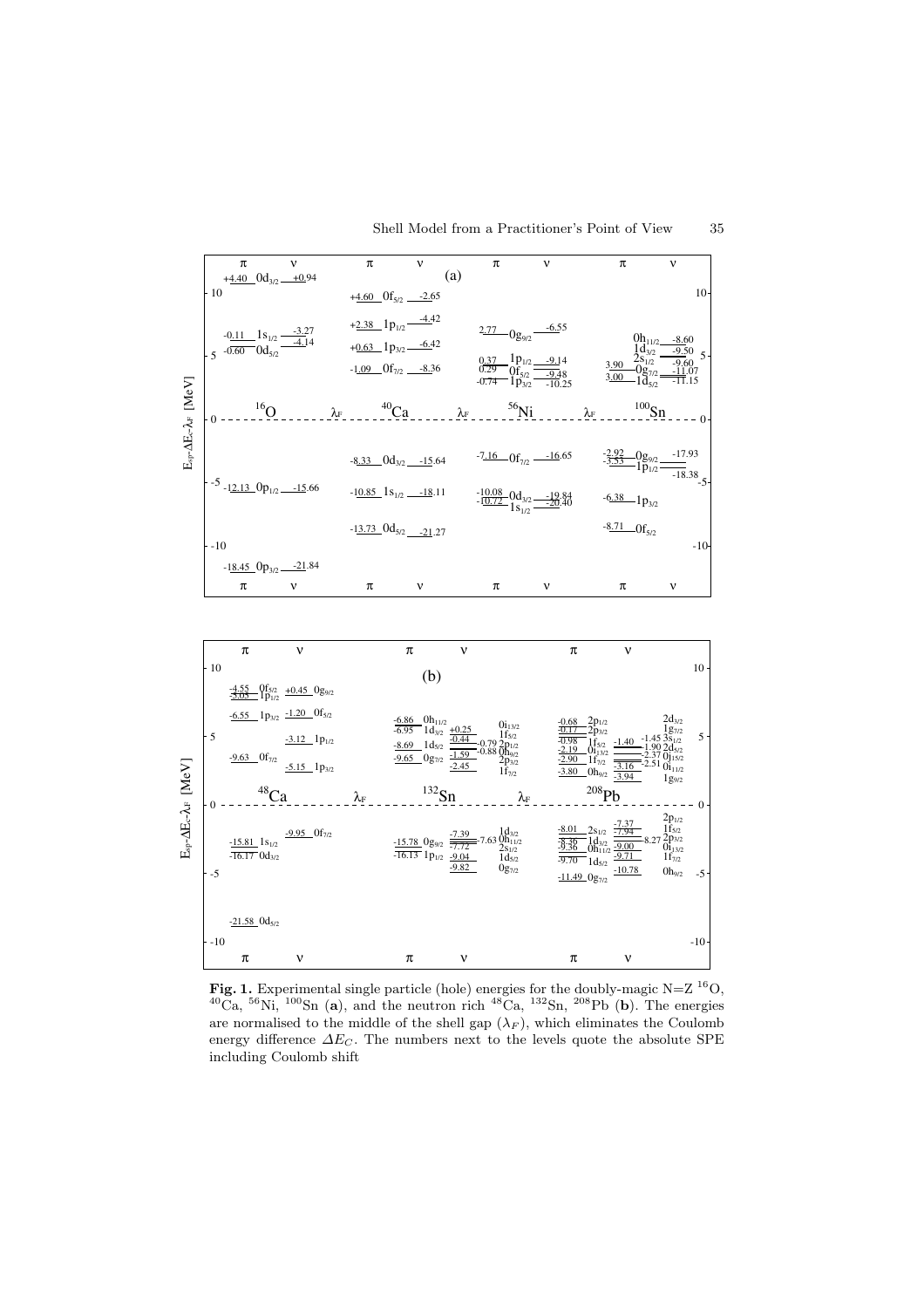for well established doubly magic nuclei are displayed [13]. As will be shown in Sect. 5 the evolution of SPE is determined by the monopole part  $V^m$  of the residual interaction if Coulomb effects are neglected. In the case that SPE are not known for exotic CS nuclei a global fit of  $V^m$  to experimental data can be used to infer unknown values [14]. Another global approach to SPE is provided by the mean field Hartree-Fock (HF) method employing schematic interactions [15]. It should be noticed though that SPE determined by different methods are not strictly equivalent:

- a global central potential of a given shape may not account for the realistic nucleon distribution and/or correlations of nucleons at the Fermi surface;
- empirically determined experimental SPE may not exhaust the full spectroscopic strength of the j orbit;
- SPE resulting from mean field models may not account for correlations of e.g. the pairing  $(L = 0)$ , quadrupole  $(L = 2)$  or octupole  $(L = 3)$  type, though it is in principle possible to include these modes.

### **1.2 Empirical, Schematic and Realistic Interactions**

With the restriction to two-body interactions the interaction energy (diagonal and non-diagonal) in a many-particle configuration can be reduced to a weighted sum over TBME only (Sect. 2.1). The basic TBME of the residual interaction can be evaluated in three different ways.

*Empirical interactions* are extracted from experimental data, in the simplest approach, from the binding energies of  $CS, CS \pm 1$  and  $CS \pm 2$  nuclei. In the case of a single  $j$  shell:

$$
\langle j^2 J |V| j^2 J \rangle = BE(CS \pm 2; j^2, I = J) - BE(CS; g.s.) - 2\epsilon_j \tag{4}
$$

with  $\epsilon_i$  defined in (3), and a straightforward generalisation to non-identical two-particle configurations  $(j_1j_2J)$  with  $j_i$  labelling nucleon orbitals coupled to angular momentum J. Only diagonal TBME can be extracted this way with the consequence that in model spaces with more than one orbit mixing is neglected. Therefore for not too large model spaces the  $\chi^2$ -fitting method has been applied to determine SPE and TBME (including non-diagonal) from an abundant data set of experimental binding and excitation energies of states that can be assigned to the model space (Sect. 2) [6,16–22]. In the evaluation of TBME it is often convenient to transform from proton-neutron  $(\pi \nu)$  to isospin representation and vice versa. Except for Coulomb effects the  $\pi\pi$  and  $\nu\nu$  TBME are identical to  $T = 1$  TBME. For  $\pi\nu$  TBME the following relation holds:

$$
\langle j_1 j_2 J \, |V| \, j_3 j_4 J \rangle_{\pi\nu} = \frac{1}{2} \sqrt{(1 + \delta_{j_1 j_2})(1 + \delta_{j_3 j_4})} \times (\langle j_1 j_2 J \, |V| \, j_3 j_4 J \rangle_{T=0} + \langle j_1 j_2 J \, |V| \, j_3 j_4 J \rangle_{T=1}) \tag{5}
$$

For conversion of particle-particle to particle-hole TBME see Sect. 2.3.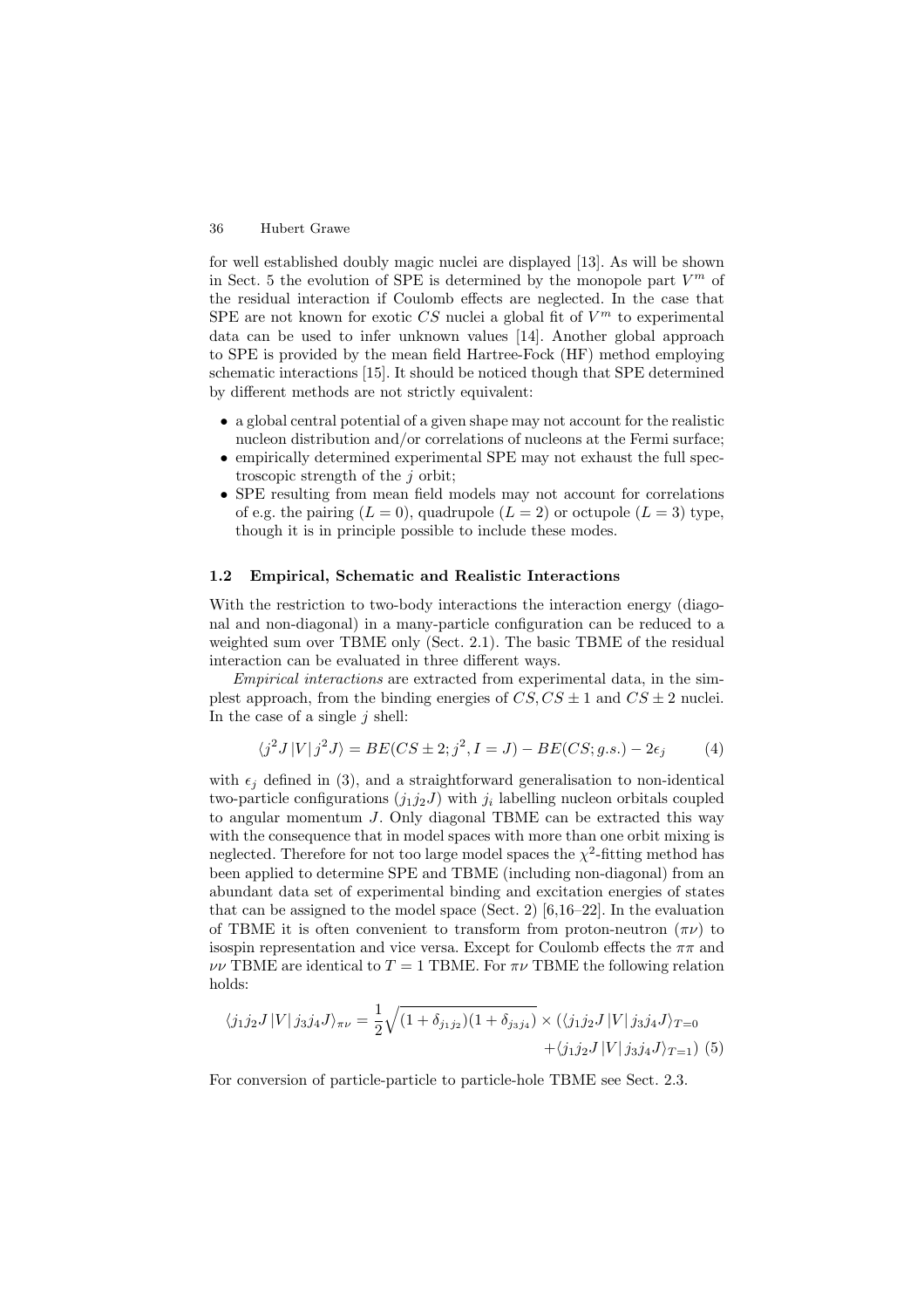A  $\chi^2$ -fitting procedure is greatly simplified by assuming a *schematic interaction* that can be specified by a few parameters. Historically, interactions of the Yukawa [23], Gaussian [23], delta [23] and surface delta [24] types, as detailed in various textbooks  $[4,5,23]$ , have played a significant rôle in the evolution of shell model calculations. The restrictions and symmetries imposed on the TBME by a given analytic function and radial dependence introduce deficiencies in the energies (pairing, level density) and electromagnetic transition rates (configuration mixing) calculated in the shell model application. Another type of schematic interaction is widely used in mean field calculations employing the HF method (Sect. 1.1), namely the Skyrme [25] and Gogny forces [26]. They have been successfully used to calculate such gross properties as masses, shapes, radii, level densities and single particle energies (Sect. 1.1), but have been scarcely applied to detailed shell model spectroscopy.

*Realistic interactions* are inferred from experimental nucleon-nucleon (NN) scattering data via effective NN potentials fitted to the data [27–30]. In the standard many-body approach the NN interaction  $V_{NN}$  is used to calculate the G-matrix [31–33] which is needed to eliminate the strong repulsive core in  $V_{NN}$ . In a second step for a given space of occupied and empty scattering orbitals core polarisation contributions to the TBME are calculated up to a given order of diagrams [33]. The occupied and scattering states are defined by a doubly-magic core serving as reference for the shell model calculation. This method introduces a mass (A) dependence in the extracted TBME, thus requiring a new calculation for every new core nucleus. Though it was never proven rigorously that the procedure converges, the renormalised G-matrix TBME gives an extremely good description of energy levels near closed shells. Unfortunately reliable SPE cannot be obtained in this way and therefore are taken from experiment (Sect. 1.1). Recently a method was developed to eliminate the hard core repulsive (high momentum) contributions to  $V_{NN}$  directly [34]. The resulting smooth and non-singular  $V^{low-k}$  can then be used to calculate core polarisation corrected TBME carrying no A dependence. Large-scale shell model calculations have revealed that in spite of the excellent results near closed shells realistic interactions fail to reproduce binding energies and the evolution of single particle structure from one closed shell  $(CS)$  to the next  $(CS \pm 1)$ . The reason is two-fold:

- experimental SPE are affected by particle-hole  $(ph)$  excitations across the closed shell which fade away or change character in moving through the shell;
- a more fundamental deficiency is the neglect of three-body forces as their inclusion is beyond present computational power.

As the evolution of SPE throughout a shell is determined solely by the monopole part of the interaction (Sect. 5), this deficiency can be cured by adding a constant to the diagonal TBME in each multiplet. This correc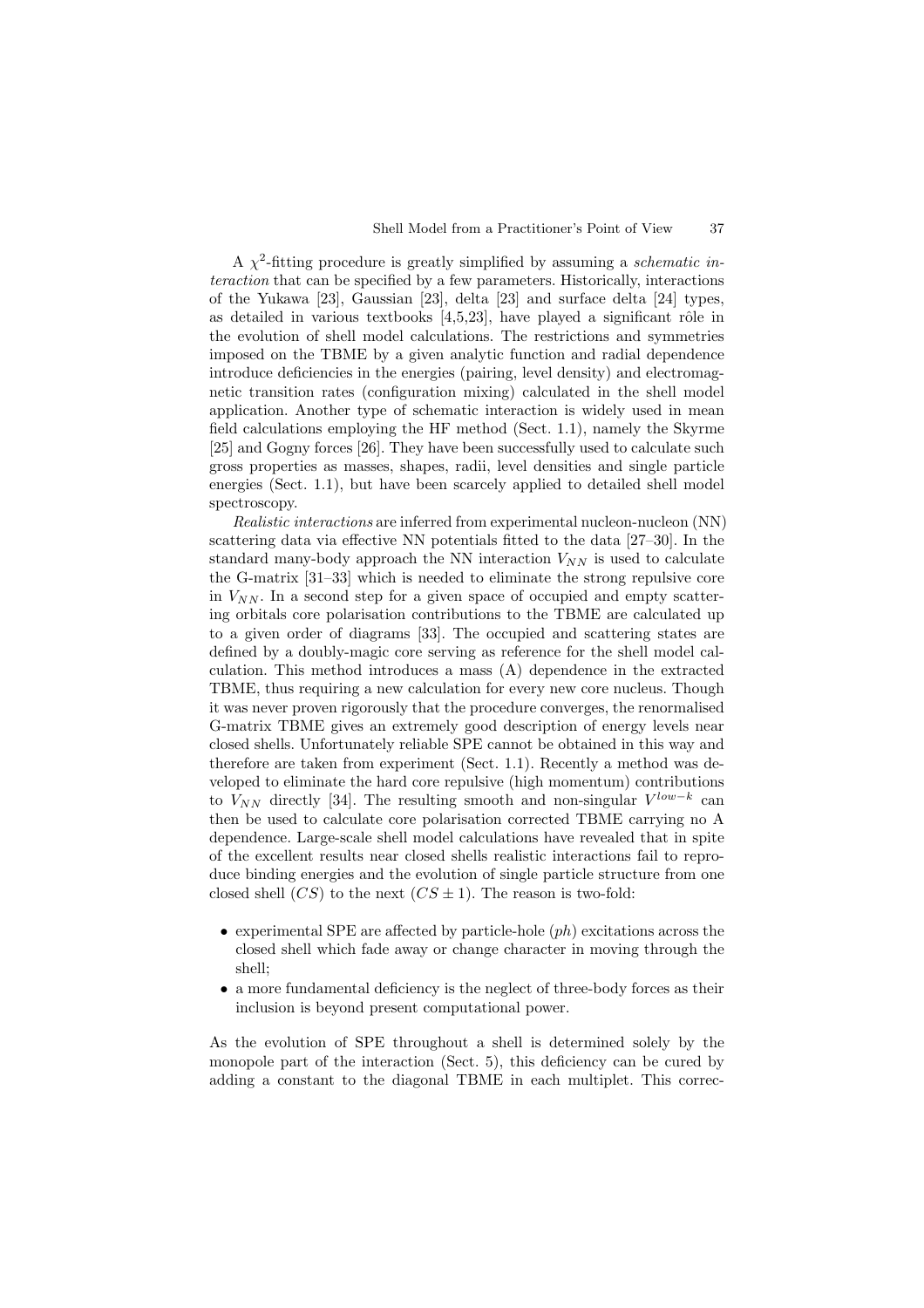tion has been proven extremely successful in the  $(1s, 0d)$  [6,35] and  $(1p, 0f)$ shell [7,36].

*As a general rule it should be noticed that any effective interaction is valid only for the model space used in its derivation (and if necessary for the truncation scheme employed). Any change in model space and/or truncation requires (and justifies) a renormalisation of the residual interaction.*

### **1.3 Observables and Effective Operators**

The diagonalisation of the hamiltonian matrix besides the observable *energy* provides the non-observable *wave function*, which in turn can be used to calculated other observables, such as spectroscopic factors, electromagnetic and  $\beta$ -decay transition rates and static moments [37]. The shell model calculation is optimised to reproduce binding energies and level schemes, which in principle can be achieved with different combinations of interaction and model space (Sect. 3). The corresponding wave functions have generally little overlap and consequently observables probing only specific parts of the wave functions will be calculated with largely deviating values. For example in a single-j proton (or neutron) shell parity changing  $\gamma$ -ray transitions and, not so trivial (Sect. 2.1), M1 transitions between states of different seniority are strictly forbidden. Likewise in a single-j proton-neutron shell only a small portion of the Gamow-Teller (GT) strength, the diagonal  $l, j \rightarrow l, j$  part, not the dominating  $l, j \rightarrow l, j \pm 1$  spin-flip part is different from zero. The general rule is:

#### *What is not in the model space cannot be calculated reliably.*

It is obvious from these examples that the effective operators entering calculations of observables other than *energy* are subject to considerable renormalisation depending on the available model space. The most commonly used one-body operators electric quadrupole  $(E2)$  [4,5,23], magnetic dipole  $(M1)$  $[4,5,23]$  and Gamow-Teller  $(GT)$   $[4,5,23,38,39]$  will be discussed in more detail. The renormalisation is state (orbital) and energy dependent and could be performed in a similar way as for the TBME. This has been demonstrated for the  $E2$  operator [40,41]. Alternatively single particle reduced matrix elements of any one-body operator  $O^{\sigma L}$  can be fitted by the  $\chi^2$  method to experimental data. Similar to the two-body operator (Sects. 1.2 and 2.1) the reduced matrix element of any one-body operator in a many-particle configuration can be decomposed into a sum over single particle matrix elements (see Sect. 2.1 and  $[4]$ ):

$$
\langle I\alpha \left| \left| O^{\sigma L} \right| \right| I'\alpha' \rangle = \sum_{j\alpha j'\alpha'} c_1(l, j, I, \alpha, l'j'I'\alpha') \langle lj \left| \left| O^{\sigma L} \right| \right| l'j' \rangle \tag{6}
$$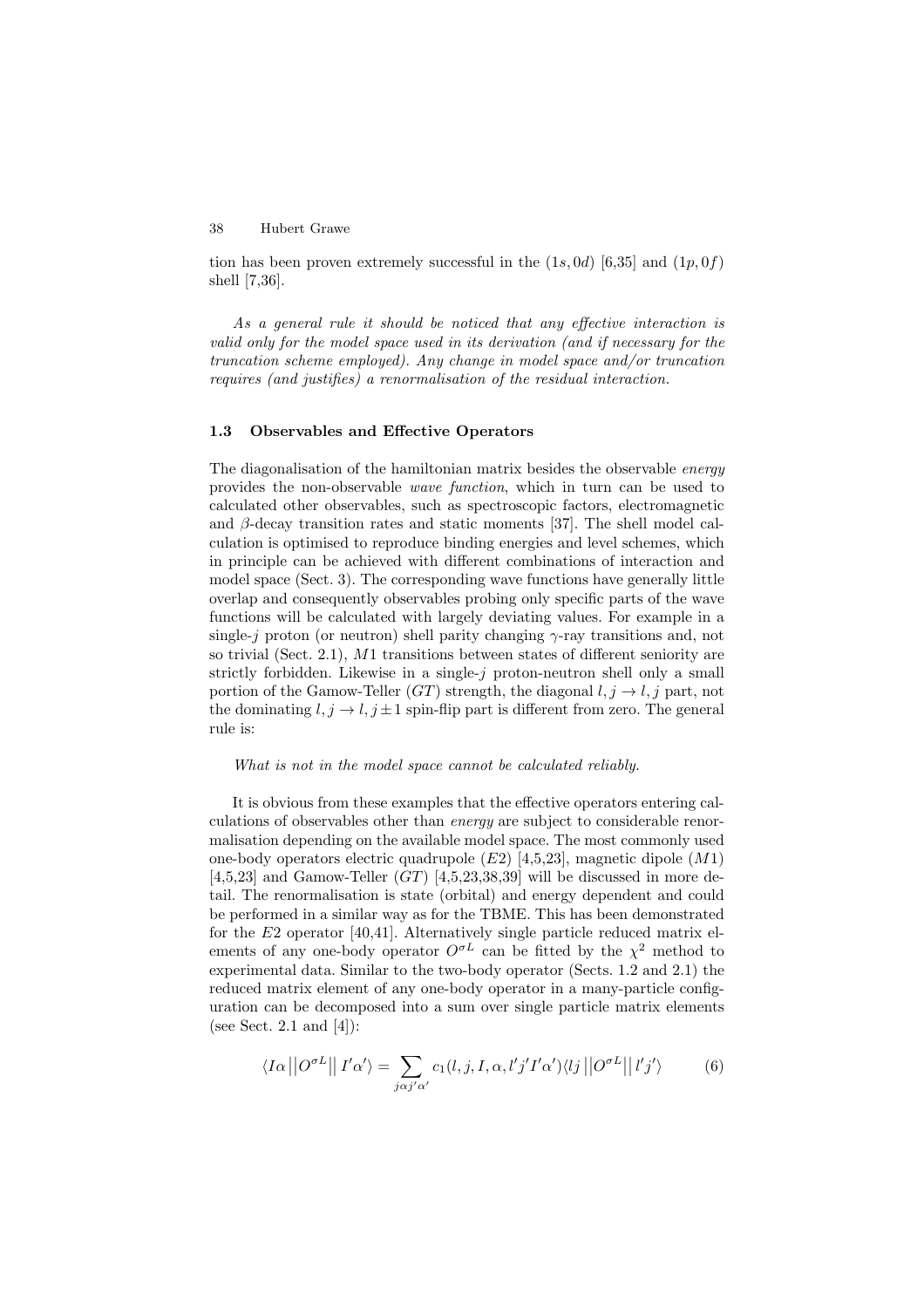After elimination of phase space factors the reduced transition strength is given by:

$$
B(O^{\sigma L}; I'\alpha' \to I\alpha) = \frac{1}{2J' + 1} \langle I\alpha | |O^{\sigma L}| | I'\alpha' \rangle^2 \tag{7}
$$

[4,5,23] (see also [38] in this volume). In (6,7) ( $\sigma L$ ) specify the multipolarity L and the intrinsic parity  $\sigma$  of the operator,  $(l, j)$  the orbital and  $(I\alpha)$  the state for initial (primed) and final state with  $\alpha$  specifying any additional quantum number. The coefficients  $c_1$  are calculated from the amplitudes of the configurations composing the wave functions, by angular momentum recoupling and decoupling single particles from n-particle configurations making use of coefficients of fractional parentage [cfp], which maintain antisymmetrisation as detailed in shell model textbooks [4,5]. This fitting procedure was successfully applied to the  $(1s, 0d)$  shell [6]. In many cases it is sufficient to replace the free nucleon coupling constants for protons  $(\pi)$  and neutrons  $(\nu)$  charge  $e_{\pi}, e_{\nu}$  for E2 [4,5,23], g-factors  $g_{\pi}^L, g_{\nu}^L, g_{\pi}^S, g_{\nu}^S$  for M1 [4,5,23] and  $g_A/g_V$  for GT [38] by their effective values, which are obtained by an overall fit to experimental values for a given model space. The contributions to the effective operator can be split into a higher-order part, that is constant or weakly dependent on mass A, and a strongly model space dependent part, that can be minimized by choosing an adequate space.

For the E2 operator the higher-order (high momentum) term is due to the giant quadrupole resonance, a  $\Delta N = 2$  ph-excitation with N specifying the major harmonic oscillator quantum (HO) number [42–44]. It can be expressed as a constant  $\delta e_{\pi,\nu}$  added to the free-nucleon values  $e_{\pi} = 1 e$  and  $e_{\nu} = 0$ . Typical values are  $\delta e_{\pi,\nu} \simeq 0.5 e$  with a small isovector effect  $\delta e_{\nu} - \delta e_{\pi} \simeq 0.2 e$ [42,43]. In shell model calculations comprising a full major HO shell as  $(0p)$ ,  $(1s, 0d)$  and  $(1p, 0f)$  this choice of effective charge was found to account well for the experimental data [6,16,45]. In medium-heavy and heavy nuclei it is important to include all pairs of orbitals  $(N,l,j \rightarrow N,l-2,j-2)$  that are connected by stretched E2 transitions having large matrix elements. Such are  $(\pi\nu f_{7/2} \rightarrow p_{3/2})$  at <sup>56</sup>Ni,  $(\pi\nu g_{9/2} \rightarrow d_{5/2})$  at <sup>100</sup>Sn,  $(\nu h_{11/2} \rightarrow f_{7/2})$  and  $(\pi g_{9/2} \rightarrow d_{5/2})$  at <sup>132</sup>Sn and  $(\nu i_{13/2} \rightarrow g_{9/2})$  and  $(\pi h_{11/2} \rightarrow f_{7/2})$  at <sup>208</sup>Pb. If this due to truncation is not possible large polarisation charges  $\delta e \geq 1.0$  e are needed (Sect. 3.4).

The M1 and GT operators can be treated on the same footing as, apart from the differing isospin part and the coupling constant, the GT operator  $g_A/g_V(\sigma \cdot \tau)$  is proportional to the spin part of the M1 operator [38,46]. In this case the higher-order term of the renormalisation is due to second order tensor correlations and admixtures from the  $\Delta$  resonance [6,45,46] and amounts to an overall quenching factor  $g_{eff}^{S}/g_{free}^{S} \simeq 0.7$  of the spin operator [46] and correspondingly for  $g_A/g_V$  [45]. For the M1 operator the orbital g-factor  $g^L$  is changed by adding  $\delta g^L \simeq \pm 0.1$  to the neutron and proton free nucleon values  $q^L = 0, 1$ , respectively [46–48]. To minimize the strongly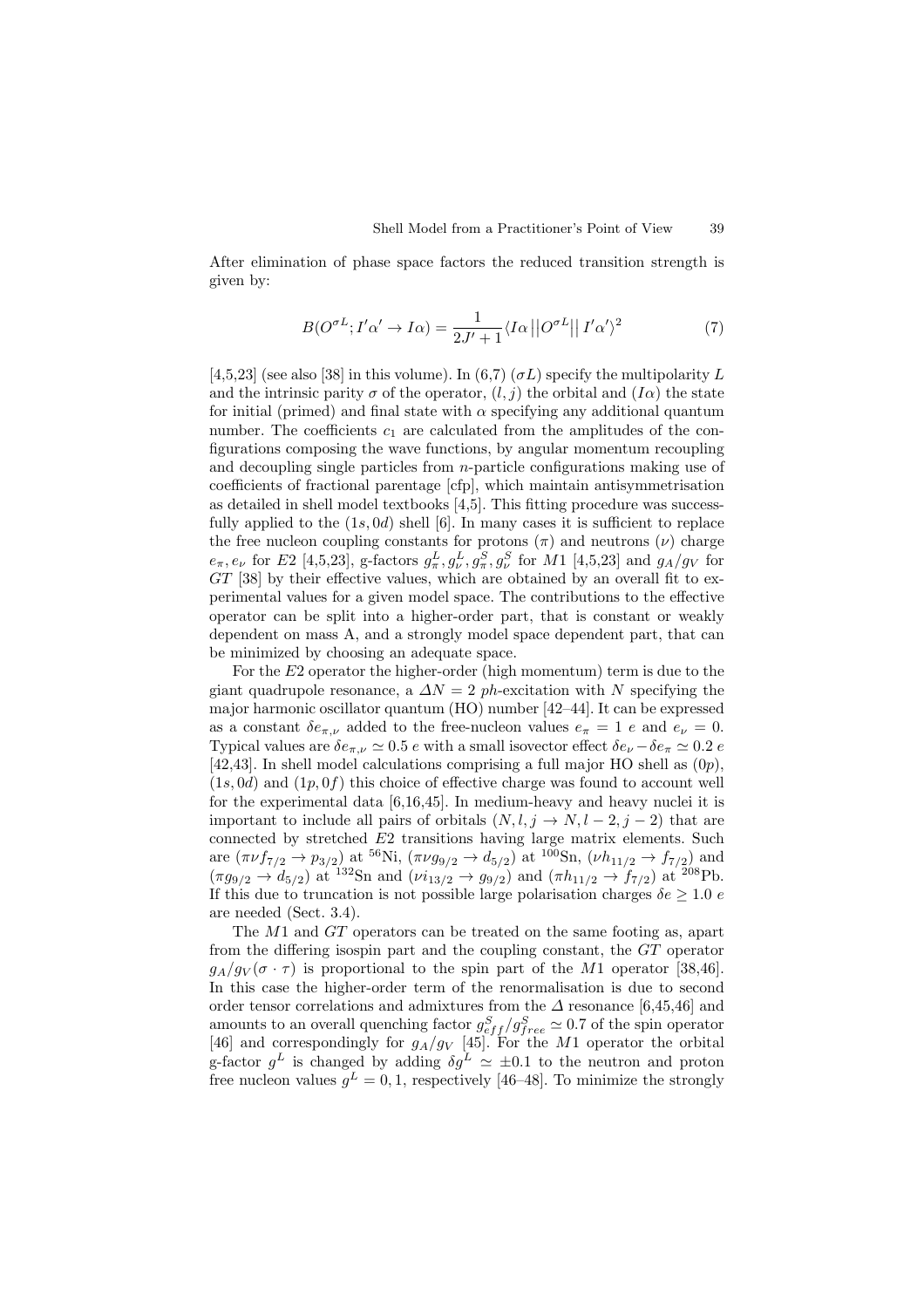model space dependent part of the renormalisation it is mandatory to include all  $0\hbar\omega$  spin-orbit partners in the model space.

In Sect. 3 typical examples for renormalised coupling constants will be given for minimum and extended model spaces. Effective charges are also discussed in Sect. 3.3 of [49] in this volume. Quenching factors for the GT strength are given in Sect. 6.1 of [38] in this volume.

For electromagnetic transitions, besides natural units [as defined by the coupling constant and radial dependence of the operator  $O^{\sigma L}$  in (7), namely  $[e^2fm^{2L}]$  and  $\left[\mu_N^2fm^{2L-2}\right]$  for electric  $(EL)$  and magnetic  $(ML)$  transitions, respectively], relative so-called Weisskopf units  $[W.u.]$  are used. They are based on an estimate for the single-proton strength [5,50,51] and defined as:

$$
B_{W.u.}(EL) = \frac{1}{4\pi} \left(\frac{3}{L+3}\right)^2 R^{2L} e^2 f m^{2L}
$$
 (8)

and

$$
B_{W.u.}(ML) = \frac{10}{\pi} \left(\frac{3}{L+3}\right)^2 R^{2L-2} \mu_N^2 f m^{2L-2}
$$
 (9)

with the nuclear mean radius  $R = 1.2 \cdot A^{1/3} fm$ , the elementary charge e and the nuclear magneton  $\mu_N$ . For definition of  $B(GT)$  see [38] in this volume.

### **1.4 Model Space, Truncation, Codes**

In the previous sections the importance of choosing an appropriate model space was emphasized. In practice, "no-core" shell model calculations in many harmonic oscillator shells involving up to 5  $\hbar\omega$  (A=12) resp. 50  $\hbar\omega$  (A=4) can be performed only in light nuclei  $(A \leq 12)$  [52,53] with the unrenormalised G-matrix. For heavier systems an inert core has to be assumed and effective residual interactions and operators as described in Sects. 1.2 and 1.3 have to be employed. With modern shell model codes untruncated calculations within in one HO shell can be performed for the  $0p(N=1, 4\text{ He} - 16\text{O}), 1s, 0d(N=1)$  $2, {}^{16}O - {}^{40}Ca$ ) and  $1p, 0f$  ( $N = 3, {}^{40}Ca - {}^{60}Zn$ ) shell. Inclusion of ph excitations around shell closures and of intruder orbitals in  $jj$  major shells with  $Z, N \geq 28$  require truncation. This can be achieved in various ways:

- restriction of the number of shell model orbitals, sometimes called *vertical* truncation;
- restriction of the ocupation number within a given set of single particle orbits (*horizontal* truncation), which in high-j orbitals is often achieved by seniority truncation [54] (Sects. 2.1 and 3.6);
- restriction according to importance of a configuration, e.g. by excluding components with the least bound diagonal matrix elements from the diagonalisation [40] or by probing importance by Monte Carlo sampling [55].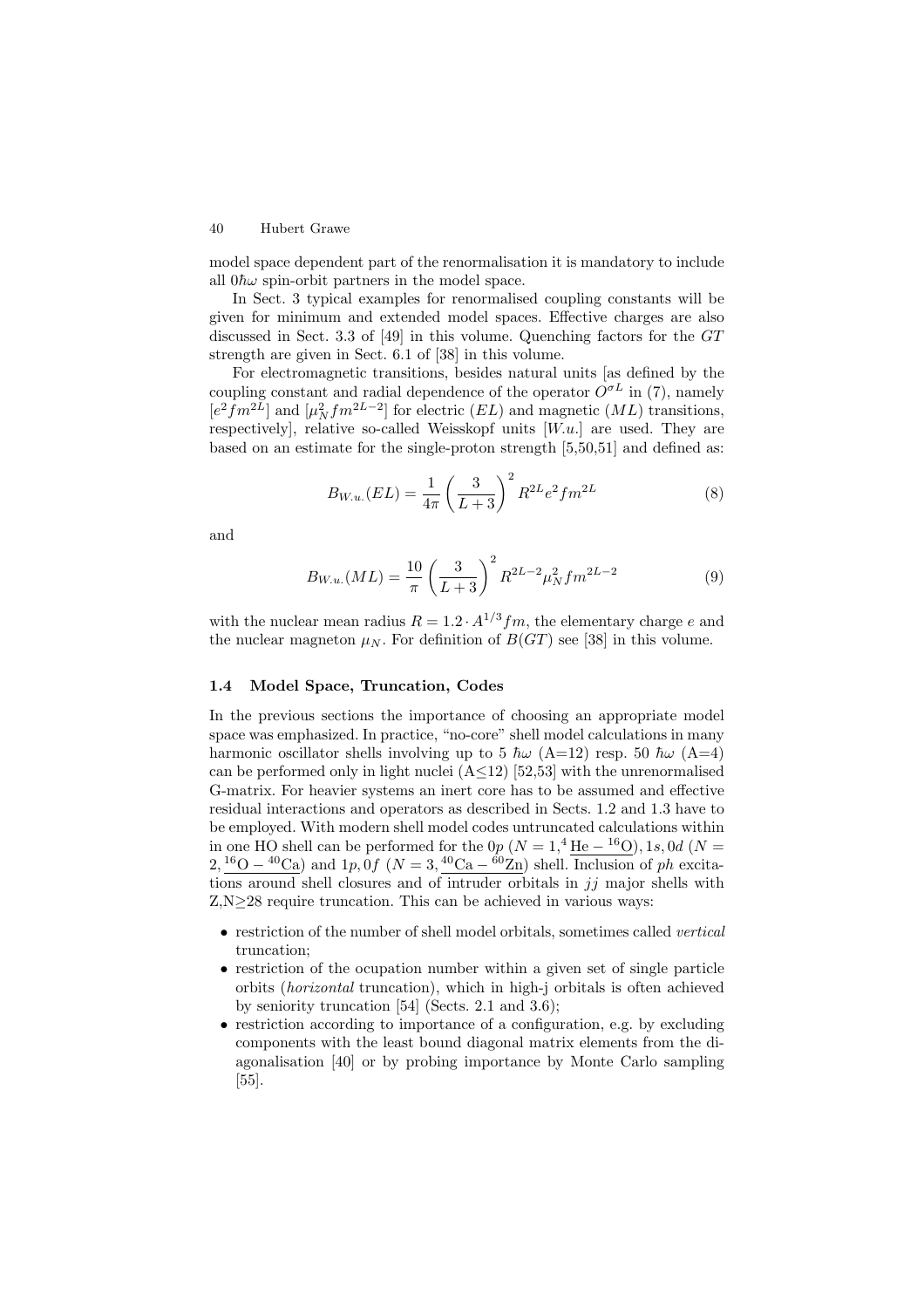The number of shell model codes developed in the past is abundant and their power and capability is a true mirror of the progress in computer technology. Only a few standard codes will be listed here to demonstrate the evolution and state of the art in shell model calculations. Based on the many-particle shell model theory exploiting Racah algebra and second quantisation as developed in the early 1960's [56] the first codes were coupled ones maintaining good angular momentum. A highly developed representative of this class is RITSCHIL [57] which is still in use [58,59]. With increasing dimension the number of non-zero hamiltonian matrix elements explodes and eventually exceeds the limits of storage capabilities. In parallel, in the late 1970's the superior storage capabilities of m-scheme Slater determinants were exploited to overcome this problem [60]. This development produced the widely used code OXBASH [61] and culminated in ANTOINE [62,63] taking advantage of the enormous progress in computer performance. Both codes, including a variety of interactions in various model spaces are open for use and well documented. The examples listed in Sect. 3 were mainly obtained with these codes. Comparable efficiency is known to be achieved by the codes MSHELL [64] and VECSSE [65]. The m-scheme reaches its limits with increasing dimension, which is substantially larger than in a coupled code. Therefore the presently most powerful code NATHAN [62,63] uses angular momentum coupling again. The present dimensional limitation is thus reached in the middle of the 1p, 0f shell at  ${}^{60}$ Zn with  $2.0 \cdot 10^9$  m = 0 configurations [66,67].

# **2 Empirical Shell Model**

In the past the empirical shell model (ESM) has been frequently used to interprete experimental data close to doubly closed (sub)shells, to extrapolate features of nuclear structure within and between adjacent major shells and to even make spin-parity and configuration assignments to states in exotic nuclei [69–73]. The ESM is characterized by the following features:

- minimum model space, i.e. single  $j$ -shell, low- $j$  subshells or few-particle configurations;
- single particle energies (SPE) and two-body matrix elements (TBME) from experimental interaction energies;
- no configuration mixing.

The latter restriction is released in small low-j model spaces as e.g.  $\pi\nu(0p)$ (22 TBME, 4 SPE) [16],  $\pi\nu(1s0d)$  (78 TBME, 6 SPE) [6],  $\pi\nu$  (0 $f_{7/2}$ ) (16 TBME, 2 SPE) [17], or  $\pi\nu(1p_{1/2}, 0g_{9/2})$  (26 TBME, 4 SPE) [18–20], where a free fit of the shell model parameters including non-diagonal TBME to experimental data is possible. The present limit of this method has been reached with the  $\pi\nu(1p, 0f)$  model space comprising 195 TBME and 8 SPE [21,22]. Assuming two-body forces the interaction energy (hamiltonian matrix element) within and between any configuration is given by a sum over all possible TBME weighted by coefficients involving angular momentum coupling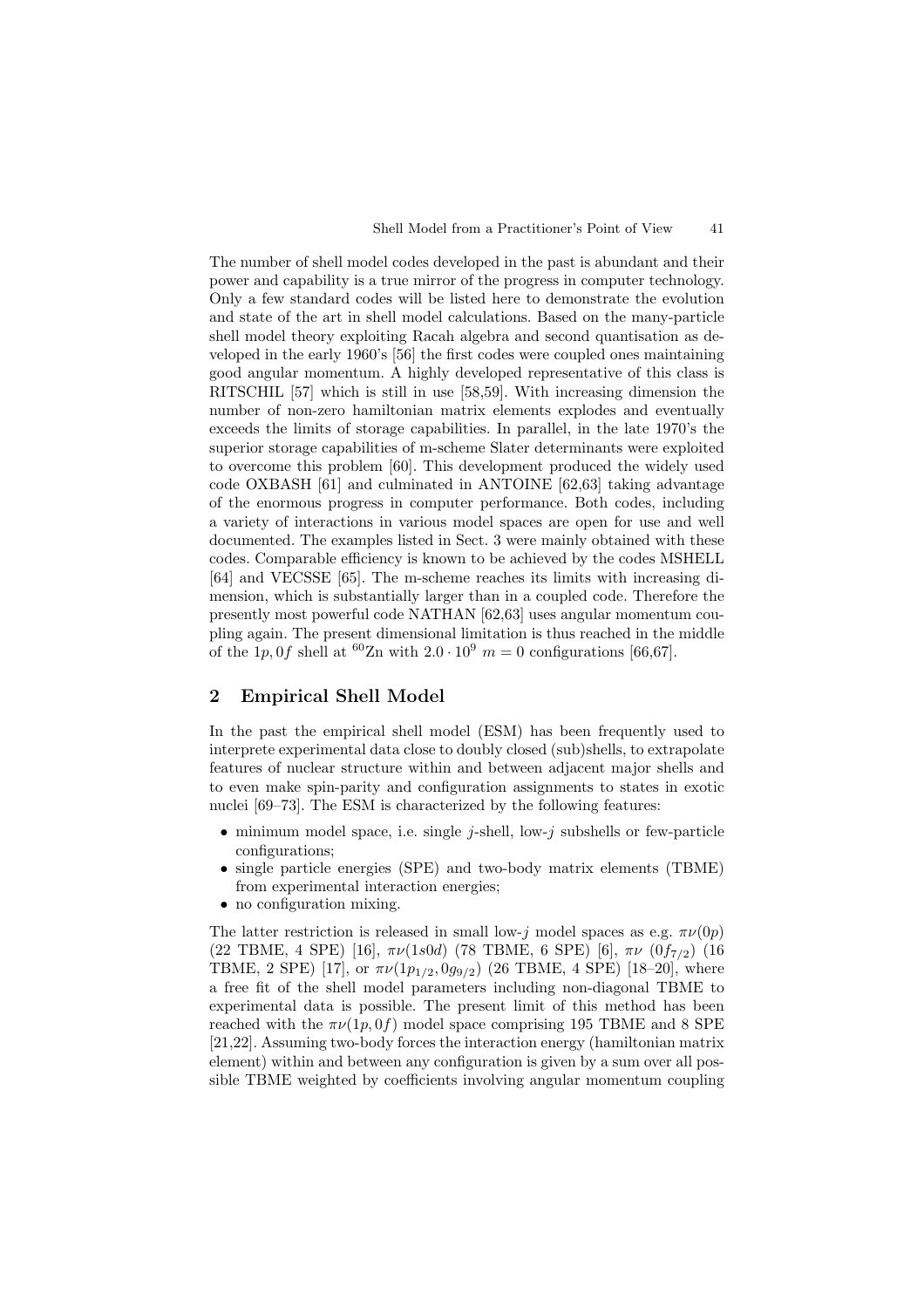coefficients and coefficients of fractional parentage, which decouple the twoparticle wave functions from the remaining nucleons in the configuration [4,5, 56] maintaining antisymmetrisation. This is accomplished by Racah algebra and is outlined in various textbooks where also useful formulae for practical application are given [4,5,51]. The interaction of the valence particles with the inert core is accounted for by adding their single particle energies, representing the independent particle solutions of  $H_0$  in (2) of Sect. 1.1, to the diagonal interaction.

In spite of its simplicity the ESM has been very successful in predicting excitation and even binding energies. On the other hand the limited model space and the neglect of configuration mixing have the consequence that the wave functions have only marginal overlap with the "true" wave functions, as e.g. the solutions of large-scale shell model (LSSM) calculations. Consequently transition rates are reproduced only at the expense of largely renormalised single particle operators for allowed transitions, and weak or forbidden transitions often cannot be described at all (Sect. 1.3). In the following examples the simplicity and limitations of the ESM approach will be outlined.

### **2.1 Seniority in j***<sup>n</sup>* **Configurations**

In a single- $j$  shell configuration the methods outlined above result in this expression for interaction energies:

$$
\langle j^n \alpha I | V | j^n \alpha' I \rangle = n\epsilon_j \delta_{\alpha\alpha'} + \sum_{J'} c_2(n, j, I, \alpha, \alpha', J') \langle j^2 J' | V | j^2 J' \rangle \quad (10)
$$

i.e. the matrix element is completely determined by the one- and two- particle (hole) neighbours of the doubly-magic core nucleus yielding the SPE  $\epsilon_i$  and the TBME  $\langle j^2 J' | V | j^2 J' \rangle$ . If one is not interested in total binding energies the SPE can be ignored and the TBME can be replaced by the  $j^2$  excitation energies in the two-particle (hole) neighbour nucleus. Additional quantum numbers  $\alpha$  are needed to distinguish between different Slater determinants with identical spin I. The coefficients  $c_2(n, j, I, \alpha, \alpha', J')$  are tabulated in the literature [74]. For  $j > 7/2$  the most important additional quantum number is the seniority  $v$  which counts the number of nucleons not coupled to  $J' = 0$  pairs. Seniority imposes a few symmetry rules that can favourably be exploited in nuclear structure applications [4,51].

- Excitation energies are independent of shell occupation  $n$ .
- Matrix-elements of even-tensor one- and two-particle operators change sign in midshell, i.e. they vanish for  $n = (2j + 1)/2$ .
- Odd-tensor one- and two-particle operators are diagonal in seniority.

It was shown that  $\delta$ -interactions are odd-tensors [4], which in view of the short-range nature of the nucleon-nucleon interaction stresses the importance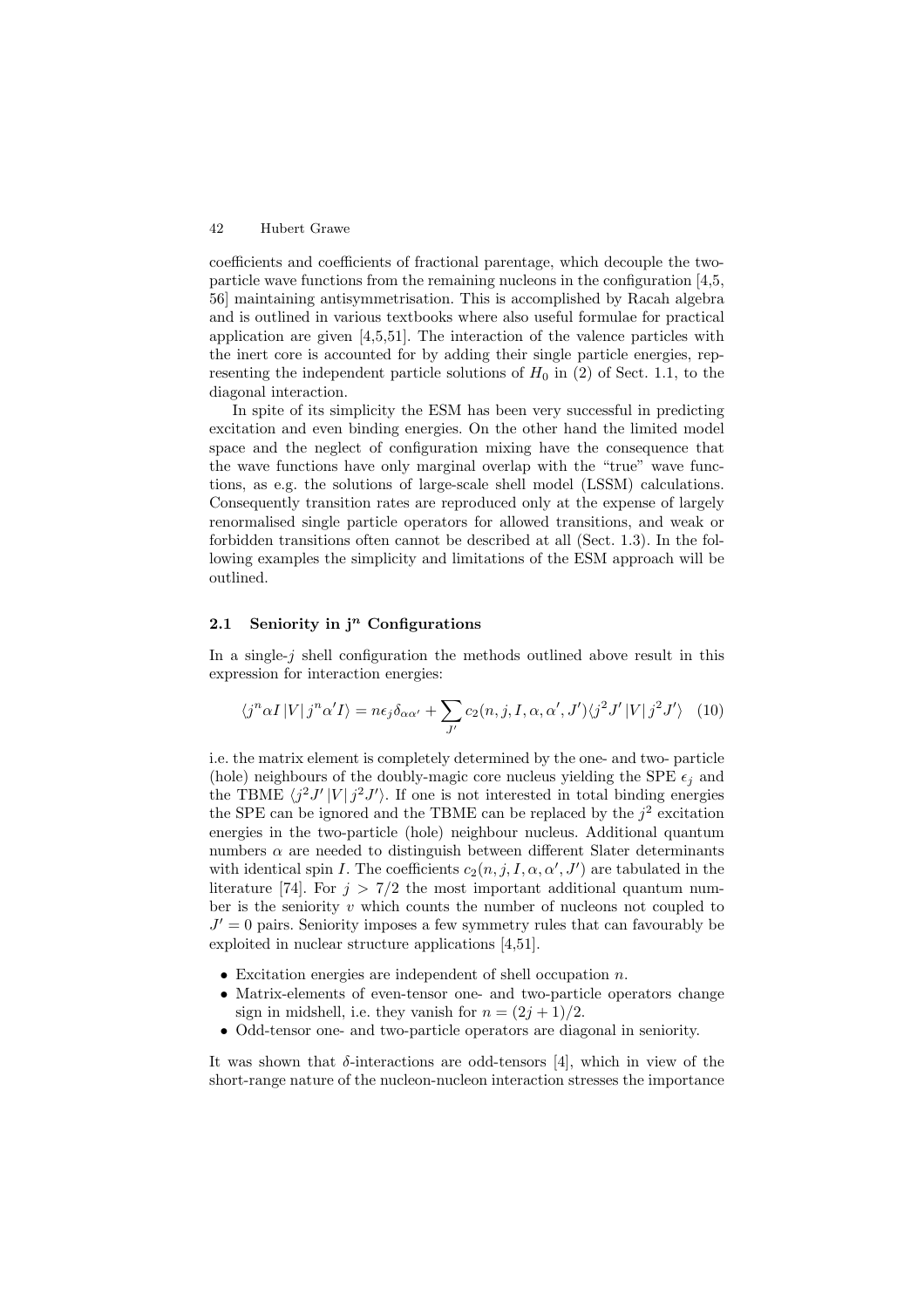of seniority conservation for nuclear structure calculations. This is frequently exploited for truncation schemes in shell model codes (Sects. 1.4 and 3.6). As a consequence of these symmetries for one-body operators and fixed seniority  $v(6)$  simplifies to [4]

$$
\langle j^n vI || O^{\sigma L} || j^n vI' \rangle = \frac{2j+1-2n}{2j+1-2v} \langle j^v I || O^{\sigma L} || j^v I' \rangle; \ L = even \quad (11)
$$

$$
= \langle j^{v} I || O^{\sigma L} || j^{v} I' \rangle; L = odd \quad (12)
$$

and with the help of tabulated [cfp] for  $v \geq 3$  and [cfp] $\equiv 1, J_1 = j$  for  $v = 2$ 

$$
\langle j^v v I || O^{\sigma L} || j^v v I' \rangle = v \sum_{J_1} [j^v I \{ | j^{v-1} J_1 \rangle j I ] [j^{v-1} J_1 \{ | j^v I' \rangle j I' ] (-1)^{J_1 + j + I + L}
$$

$$
\times \sqrt{(2I+1)(2I'+1)} \left\{ \begin{array}{c} j & I & J_1 \\ I' & j & L \end{array} \right\} \langle l j || O^{\sigma L} || l j \rangle \tag{13}
$$

Equation (13) is generalised to n particles by replacing v with n and introducing additional quantum numbers  $v, \alpha$  in initial  $(I')$ , final  $(I)$  and  $(n-1)$ state  $(J_1)$  [4]. As also all transition matrix elements and moments are proportional to the same single particle matrix element  $\langle lj| |O^{\sigma L}| |lj\rangle$  for a given puckey they are related by fectors depending on  $\langle u, LU, \cdot \rangle$  only portional to the same single particle matrix element  $\langle v_j | v_j | v_j \rangle$  for a<br>given nucleus they are related by factors depending on  $(v, I, I', L)$  only. This has been exploited in the past to relate seniority isomers  $(v, I_{max})$  $B(E2; I_{max} \rightarrow I_{max} - 2)$  to quadrupole moments  $Q(v, I_{max})$  in order to calibrate the quadrupole coupling constants in hyperfine experiments [37,75]. For a fixed  $j$  and seniority  $v$  the maximum configuration spin is given by  $I_{max} = v(j - (v - 1)/2).$ 

In Fig. 2 features of the seniority scheme are demonstrated for the  $N=50$ isotones between <sup>90</sup>Zr and <sup>100</sup>Sn. The proton model space is  $\pi(1p_{1/2}, 0g_{9/2})$ (see Fig. 1) and the SPE and TBME are taken from one of the numerous fits to experimental data [19] (see also [18,20]). The additional  $p_{1/2}$  orbit introduces only a small distortion of the pure  $g_{9/2}$  seniority scheme, nevertheless all empirical interactions in this model space are seniority conserving [18–20]. In Fig. 2a the experimental and ESM levels are shown for lowest seniority  $v = 2, 3$ , respectively, and selected  $v + 2$  states. The constancy of excitation energies with identical v is clearly visible. Only the  $v = 0$  ground state is lowered with increasing distance from the doubly-magic  $100\text{Sn}$  due to pair scattering from the  $p_{1/2}$  and the  $f_{5/2}, p_{3/2}$  orbitals, which latter are from outside the model space. It is obvious that this effect is partly accounted for as the TBME fit included mainly nuclei in the lower  $\pi g_{9/2}$  shell since the heavier isotones were not known at the time when the fit was made. This also explains the increase in level deviations from  $^{92}$ Mo to  $^{98}$ Cd (see Sect. 3). Readjustment of SPE and TBME with the knowledge of the exotic isotones results in a greatly improved overall agreement [76]. In Fig. 2b the even-tensor E2 transition strengths  $B^{1/2}(E2)$  are shown for transitions  $I_{max}$ ,  $v \to I_{max} - 2$ , v' for  $|v - v'| = \Delta v = 0, 2$ . Besides the ESM results the pure  $g_{9/2}^n$  values according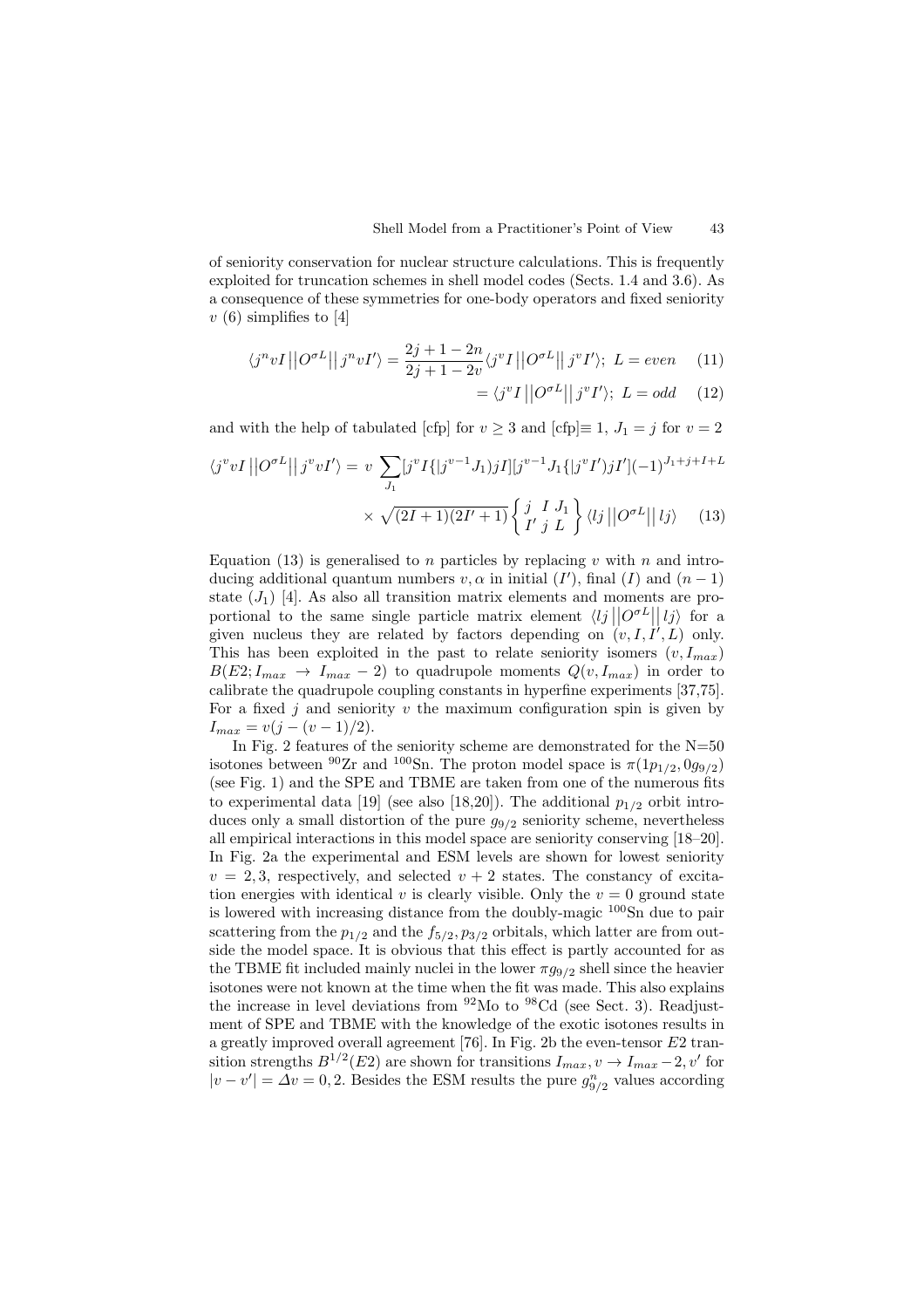

**Fig. 2.** Experimental (•, $\circ$ ) and ESM (lines) lowest-seniority  $v = 2, 3$  and selected  $v + 2$  levels for even- and odd-A N=50 isotones <sup>92</sup>Mo to <sup>98</sup>Cd (a) and E2 strengths  $B^{1/2}(E2; I_{max} \rightarrow I_{max} - 2)$  with  $\Delta v = 0, 2$  (**b**). Open symbols refer to dashed lines

to (11) are given, too. An effective E2 charge  $e_{\pi} = 1.52 e$  is used, which fits best the experimental data. The symmetry around midshell is distorted due to a  $p_{1/2}$  pair scattered to  $g_{9/2}$  giving rise to premature filling of the orbit. The discrepancy for the midshell nucleus <sup>95</sup>Rh is worth mentioning. As for the half-filled shell the  $21/2^+, v = 3 \rightarrow 17/2^+, v = 3$  should be small or zero, one would expect only a strong  $21/2^+, v = 3 \rightarrow 17/2^+, v = 5$  transition (see level scheme Fig. 2a). Experimentally, however, both branches are observed with comparable strengths (Fig. 2b). This cannot be explained by mixing within the model space as due to the seniority conserving interaction oddand even-tensor two-body matrix elements vanish in midshell (see symmetry rules above and [71]). Therefore core excitation beyond the present model space is the only possible reason. Indeed this was proven recently in largescale shell model calculations in the (gds) model space and interaction [77] (Sect. 3.4), yielding values of 0.4 and 4.0 W.u. for the forbidden  $\Delta v = 0$  and the allowed  $\Delta v = 2$  transitions, respectively.

Finally in none of the N=50 isotones above  $90Zr$  a  $\Delta v = 2 M1$  odd-tensor transition is observed experimentally between states in the minimum model space [78]. This nicely demonstrates the symmetry relations listed above.

As another example  $\nu g_{9/2}^n$  states in Ni isotopes beyond N=40 are shown in Fig. 3a. Single particle energy and the  $\nu g_{9/2}^2$  TBME are extracted from binding [79] resp. excitation [80] energies in  $^{68,69,70}$ Ni assuming  $^{68}$ Ni to be a reasonable core nucleus (see Sects. 3.3 and 5.3 for further discussion). They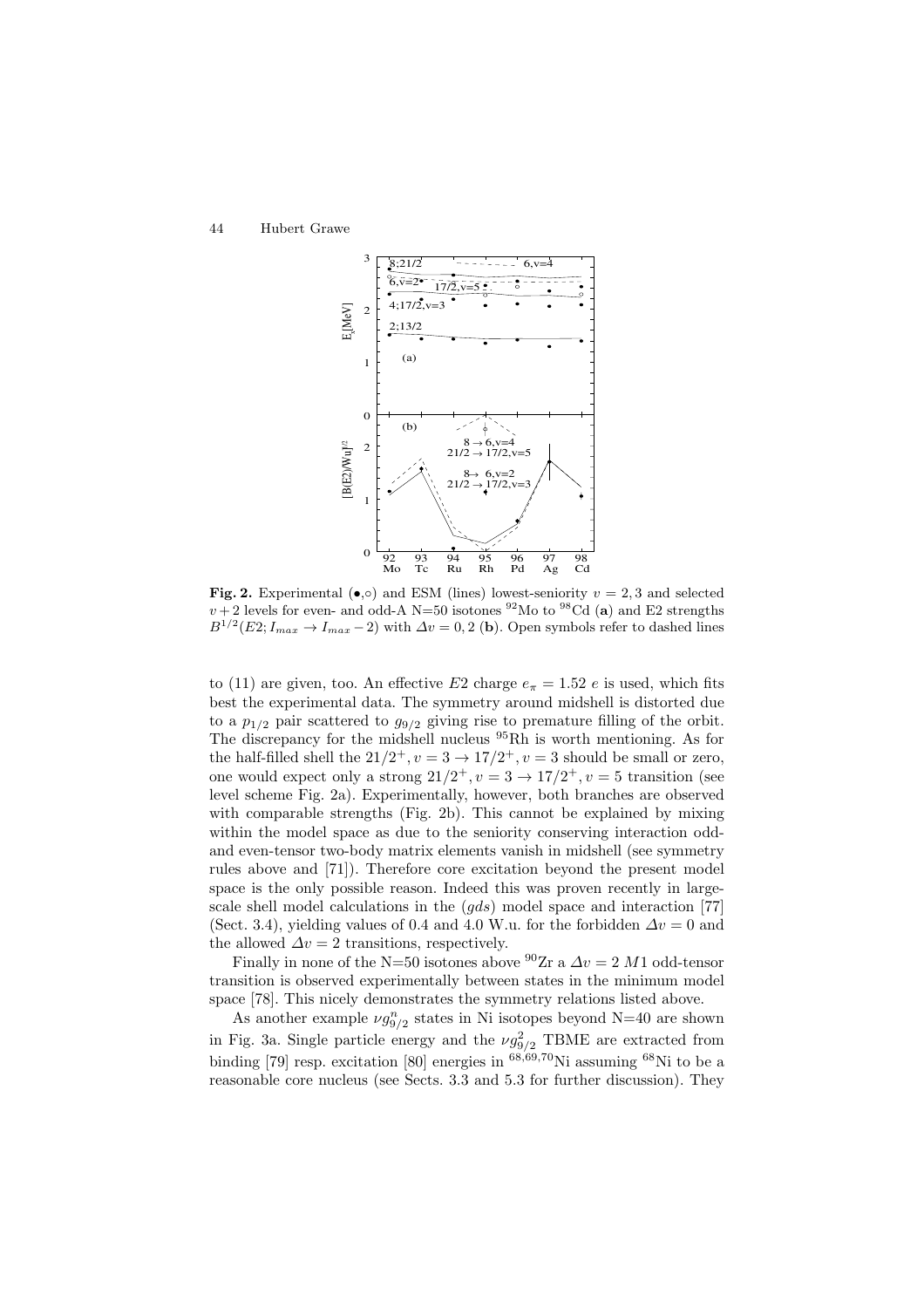

**Fig. 3.** Experimental and ESM level schemes for <sup>72</sup>Ni (a) and <sup>71</sup>Cu employing the empirical TBME shown in (**b**)

are shown in Fig. 3b with their absolute values, which slightly differ from those given in [70] due to updated input data. The results for  ${}^{72}$ Ni show a striking difference as compared to the valence mirror  $N=50$  isotones (Fig. 2). The seniority  $v = 4, 6^+$  state is predicted below the  $8^+$  allowing for a fast  $B(E2)$  which destroys the isomerism observed in <sup>70</sup>Ni [80,81] and in the valence mirror <sup>94</sup>Ru (Fig. 2). This difference can be traced back to the  $J = 2$ TBME, which is more strongly bound and enters the  $v = 4$  interaction energies in (10) with a large weight  $c_2(4, 9/2, 6, v = 4, 2)$  [74]. The experimental data from a recent  $\beta$ -decay experiment shown in Fig. 3a support this scenario based on the seniority scheme [80].

Further examples for the seniority scheme in largely isolated  $j<sup>n</sup>$  shells can be found in the  $\pi \nu f_{7/2}$  [17],  $\nu h_{11/2}$ , Z=50 [82],  $\pi h_{11/2}$ , N=82 [83] and  $\pi h_{9/2}$ , N=126 [84] nuclei.

#### **2.2 Three and More Particles in Non-equivalent Orbitals**

For particles in non-equivalent orbitals (10) is modified and the general case of configurations  $j_1^{n_1} j_2^{n_2}$  treated in the literature [4] will be exemplified in the following for  $n_1, n_2 = 1, 2$ . The interaction of a nucleon  $j_2$  with a configuration  $j_1^n$  is given by

$$
\langle j_1^n(\alpha_1 J_1)j_2I | V | j_1^n(\alpha'_1 J'_1)j_2I \rangle = n \sum_{\alpha_{11} J_{11}} [j_1^n \alpha_1 J_1 \{ | j_1^{n-1}(\alpha_{11} J_{11})j_1 J_1 | \times [j_1^{n-1}(\alpha_{11} J_{11})j_1 J'_1] \}j_1^n \alpha'_1 J'_1] \sqrt{(2J_1 + 1)(2J'_1 + 1)} \sum_{J'} (2J' + 1) \begin{Bmatrix} J_{11} \ j_1 \ j_1 \end{Bmatrix} J'_1 \times \begin{Bmatrix} J_{11} \ j_1 \ j_1 \end{Bmatrix} \langle j_1 j_2 J' | V | j_1 j_2 J' \rangle
$$
 (14)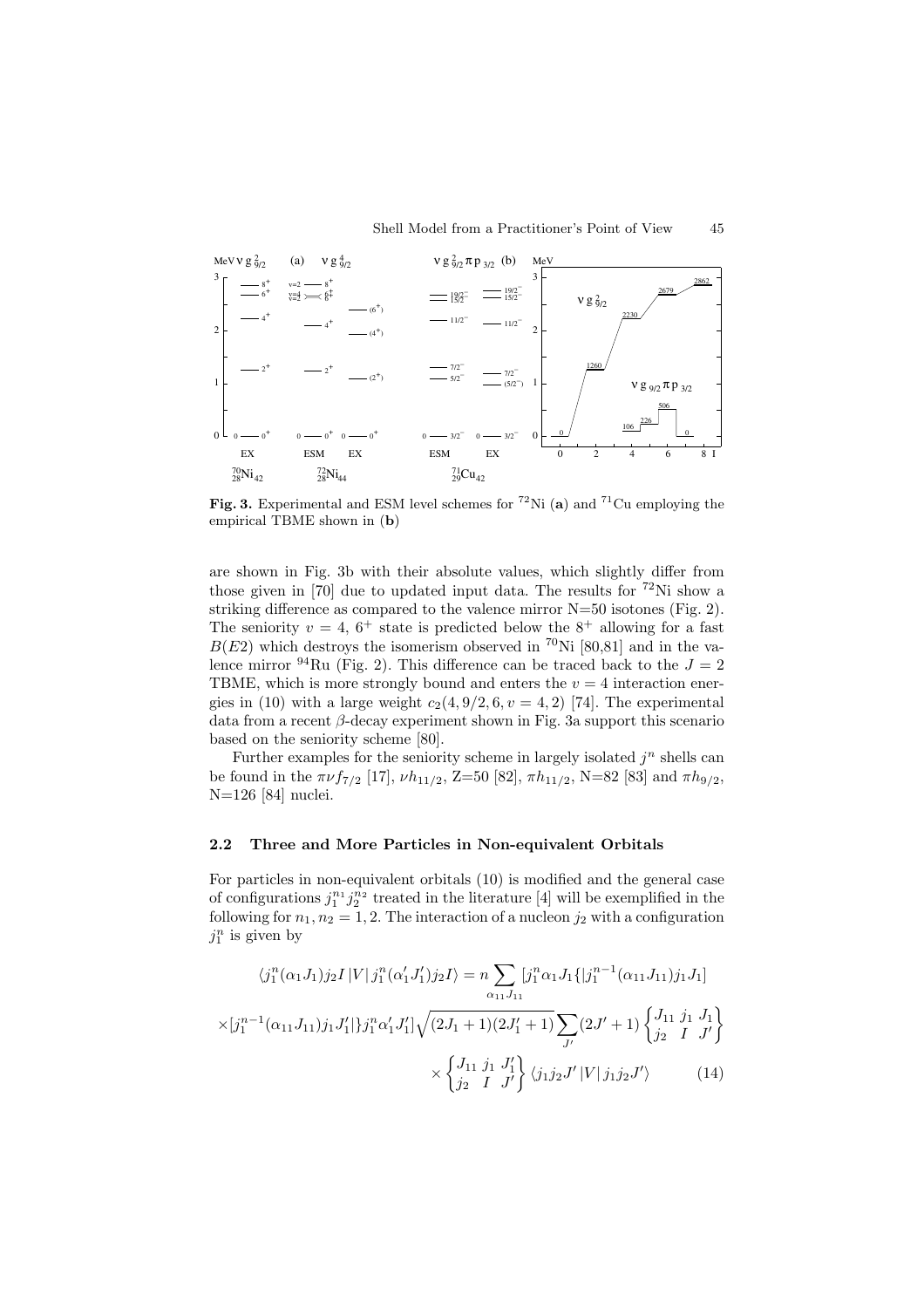

Fig. 4. Experimental and ESM level schemes for the A=211 isobars of the elements At, Po, Bi and Pb

where the  $[cf p] \equiv 1$  for  $n = 2$ . For the total interaction energy (diagonal matrix elements) the SPE and the  $j_{\perp}^{n}$  energy c.f. (10) have to be added. In Fig. 3b ESM results c.f. (14) for <sup>71</sup>Cu in the configuration  $\pi p_{3/2} \nu g_{9/2}^2$ using the TBME as deduced from  ${}^{70}\text{Ni}$  and  ${}^{70}\text{Cu}$  [70] are compared to experiment yielding excellent agreement. In Fig. 4 ESM predictions for the three-particle A=211 isobars of At, Po, Bi and Pb with dominant configurations  $\pi h_{9/2}^n \nu g_{9/2}^{3-n}$ ,  $n = \text{Z-82}$  are shown and found to provide good predictive power for the experimentally poorly known  $^{211}Pb$ . The predicted M3 isomerism awaits experimental verification. The ESM model space includes also the  $\pi f_{7/2}$  and  $\nu i_{11/2}$  orbits which prove to be essential for the high-spin states.

For more than two active orbitals the mutual interaction can be reduced to interaction energies between all combinations of two orbitals, as e.g. for three groups

$$
\langle (J_1 J_2) J', J_3; I | V | (J_1 J_2) J, J_3; I \rangle = \sum_{J_{13}} (-1)^{J'+J} \sqrt{(2J'+1)(2J+1)}
$$
  
 
$$
\times (2J_{13}+1) \begin{Bmatrix} J_1 & J_2 & J' \\ I & J_3 & J_{13} \end{Bmatrix} \begin{Bmatrix} J_1 & J_2 & J \\ I & J_3 & J_{13} \end{Bmatrix} V (J_1 J_3 J_{13}) + \sum_{J_{23}} \sqrt{(2J'+1)(2J+1)}
$$
  
 
$$
\times (2J_{23}+1) \begin{Bmatrix} J_2 & J_1 & J' \\ I & J_3 & J_{23} \end{Bmatrix} \begin{Bmatrix} J_2 & J_1 & J \\ I & J_3 & J_{23} \end{Bmatrix} V (J_2 J_3 J_{23}) + \delta_{JJ'} V (J_1 J_2 J) \quad (15)
$$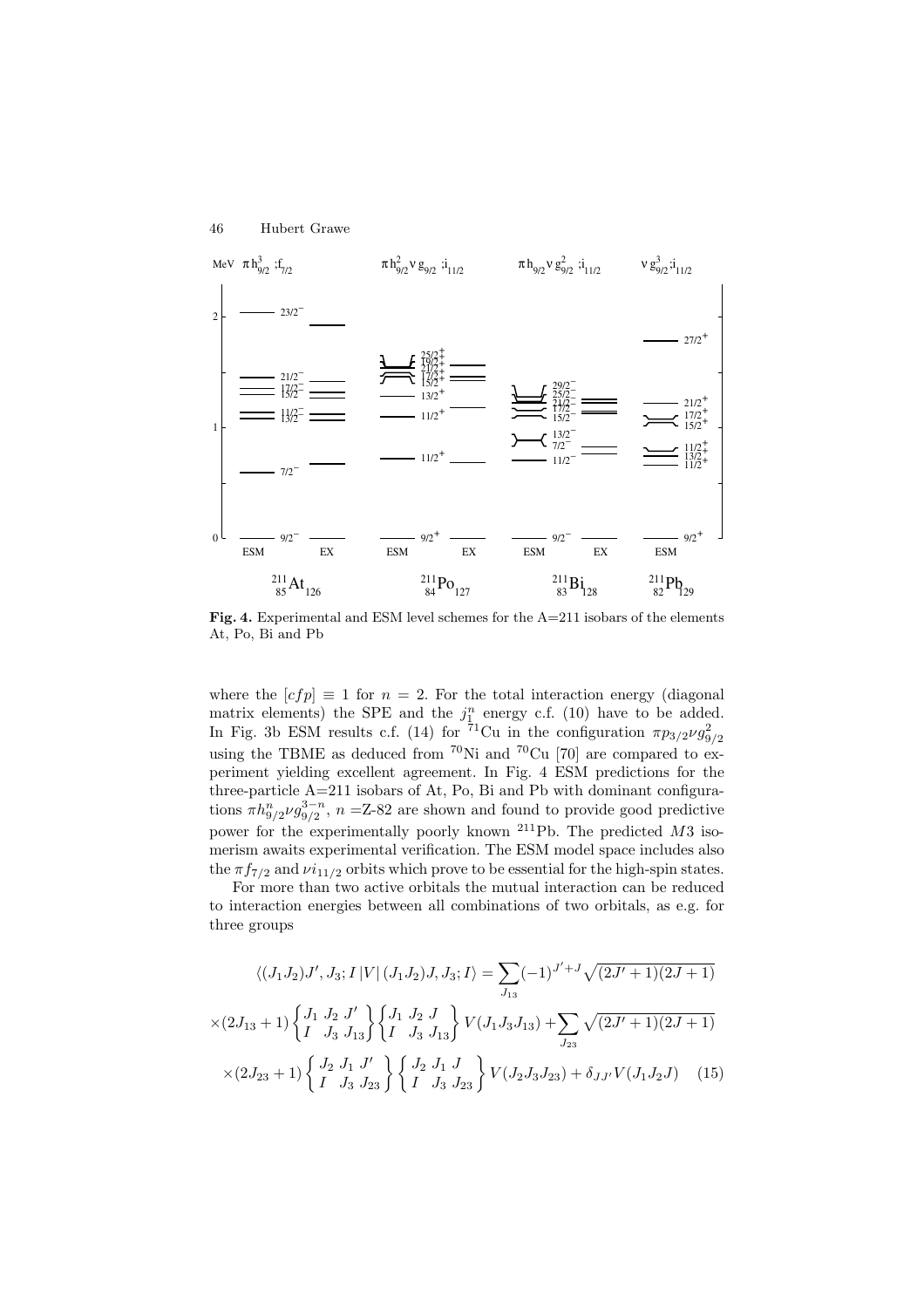

Fig. 5. Core excited isomers in <sup>54</sup>Fe (experiment) and one major shell higher in  $98\text{Cd}$  as predicted by ESM. For comparison LSSM results in the  $(gds)$  space are given, too (Sect. 3.4). Between 3 and 6 MeV the energy scale is cut by 2 MeV

with short notations  $J_i$  for groups of  $n_i$  particles in orbit  $j_i$  and  $V(J_iJ_kJ_{ik}) =$  $\langle j_i^{n_i} \alpha_i J_i \ j_k^{n_k} \alpha_k J_k J_{ik} |V| r.h.s. \rangle$ . If angular momentum coupling allows more than one J value a diagonalisation is required. For  $n_1 = n_2 = n_3 = 1$  and stretched coupling to maximum spin J and I the r.h.s. of  $(15)$  becomes the sum of the three maximum spin TBME  $V(j_1j_2(j_1 + j_2)) + V(j_1j_3(j_1 + j_3)) +$  $V(i_2j_3(j_2 + j_3)).$ 

To demonstrate the predictive option towards exotic nuclei in Fig. 5 the two-proton hole nuclei in <sup>56</sup>Ni and <sup>100</sup>Sn, <sup>54</sup>Fe and <sup>98</sup>Cd, are compared in ESM predictions for core excited isomers. The respective configurations are  $\pi f_{7/2}^{-2} \nu f_{7/2}^{-1} p_{3/2}$  and  $\pi g_{9/2}^{-2} \nu g_{9/2}^{-1} d_{5/2}$  which differ by one major shell (Fig. 1). Clearly the known  $I^{\pi}$ =10<sup>+</sup> isomer in <sup>54</sup>Fe has its  $I^{\pi}$ =12<sup>+</sup> counterpart in  $98\text{Cd}$ , which was identified recently [85]. The TBME for  $98\text{Cd}$  are taken from <sup>90</sup>Nb for  $\pi g_{9/2} \nu g_{9/2}^{-1}$ , <sup>92</sup>Nb for  $\pi g_{9/2} \nu d_{5/2}$ , <sup>90</sup>Zr for  $\nu g_{9/2}^{-1} d_{5/2}$  and <sup>98</sup>Cd for  $\pi g_{9/2}^2$ . Experimental ph TBME were converted to pp by using (16) (Sect. 2.3).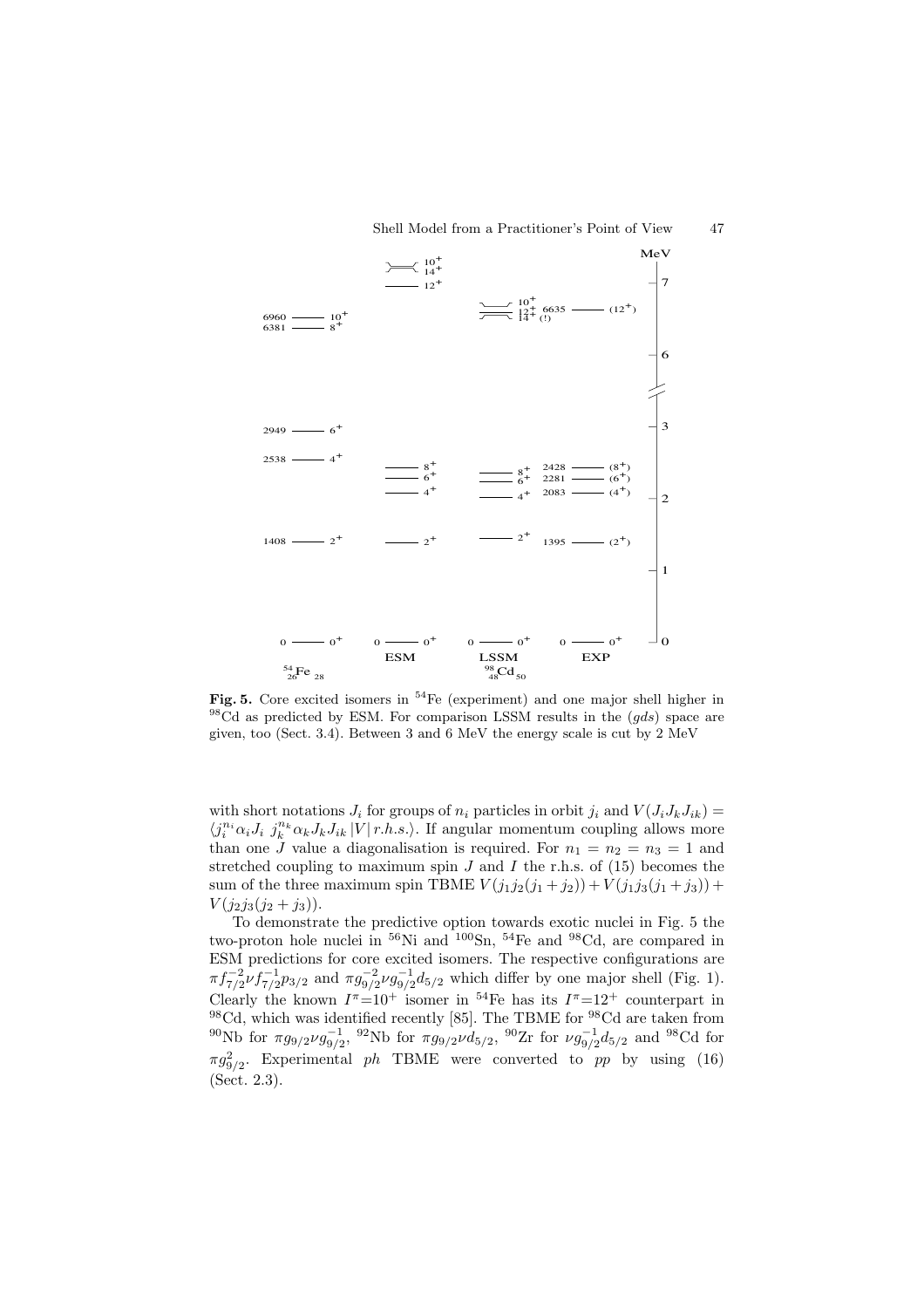#### **2.3 Particle-Hole Conjugation**

The symmetry of level energies and transition strengths with respect to the middle of a single j shell, i.e. the equivalence of particles  $(p)$  and holes  $(h)$  is demonstrated in Sect. 2.1 and Fig. 2. In spectroscopy application this provides a sound extrapolation from known regions close to stability to exotic nuclei, as e.g. from <sup>92</sup>Mo to <sup>98</sup>Cd in Fig. 2. The equivalence of pp and hh interactions, i.e. except for single particle (hole) energies due to different core nuclei, holds also for configurations of non-equivalent nucleons and orbitals. For different ph character of the nucleons the ph and pp (or the identical hh) TBME are related by [4,51]

$$
\langle j_1 j_2 J \left| V \right| j_3 j_4 J \rangle = -\sum_{J'} (2J' + 1) \begin{Bmatrix} j_4 \ j_3 \ j_1 \ j_2 \end{Bmatrix} \langle j_2 j_3^{-1} J' \left| V \right| j_4 j_1^{-1} J' \rangle + C \ (16)
$$

The additive constant C is given by the monopole part of the  $j_1j_2$  interaction (see Sect. 5) and can be absorbed in modified single particle (hole) energies. The swapping of the coupling sequence is of no concern for diagonal TBME, for non-diagonal it should be remembered that  $|j_1j_2\rangle = (-)^{j_1-j_2}|j_2j_1\rangle$ . In Fig. 6a the ph transformation is shown for the  $\pi g_{9/2} \nu d_{5/2}$  pp multiplet in <sup>92</sup>Nb towards the  $ph$  nucleus  $96Nb$ . The excellent agreement with the experimental <sup>96</sup>Nb levels proves the doubly-magic features of both <sup>90,96</sup>Zr at  $Z=40$ , N=50 and N=56, respectively. Note that in this configuration the levels in  $^{100}$ In



**Fig. 6.** Particle-hole conjugated spectra for <sup>92,96</sup>Nb  $\pi g_{9/2} \nu d_{5/2}$  (a) and <sup>210,218</sup>Bi  $\pi h_{9/2} \nu g_{9/2}$  (b). The full points in <sup>218</sup>Bi result from *ph* transformation of experimental  $^{210}$ Bi levels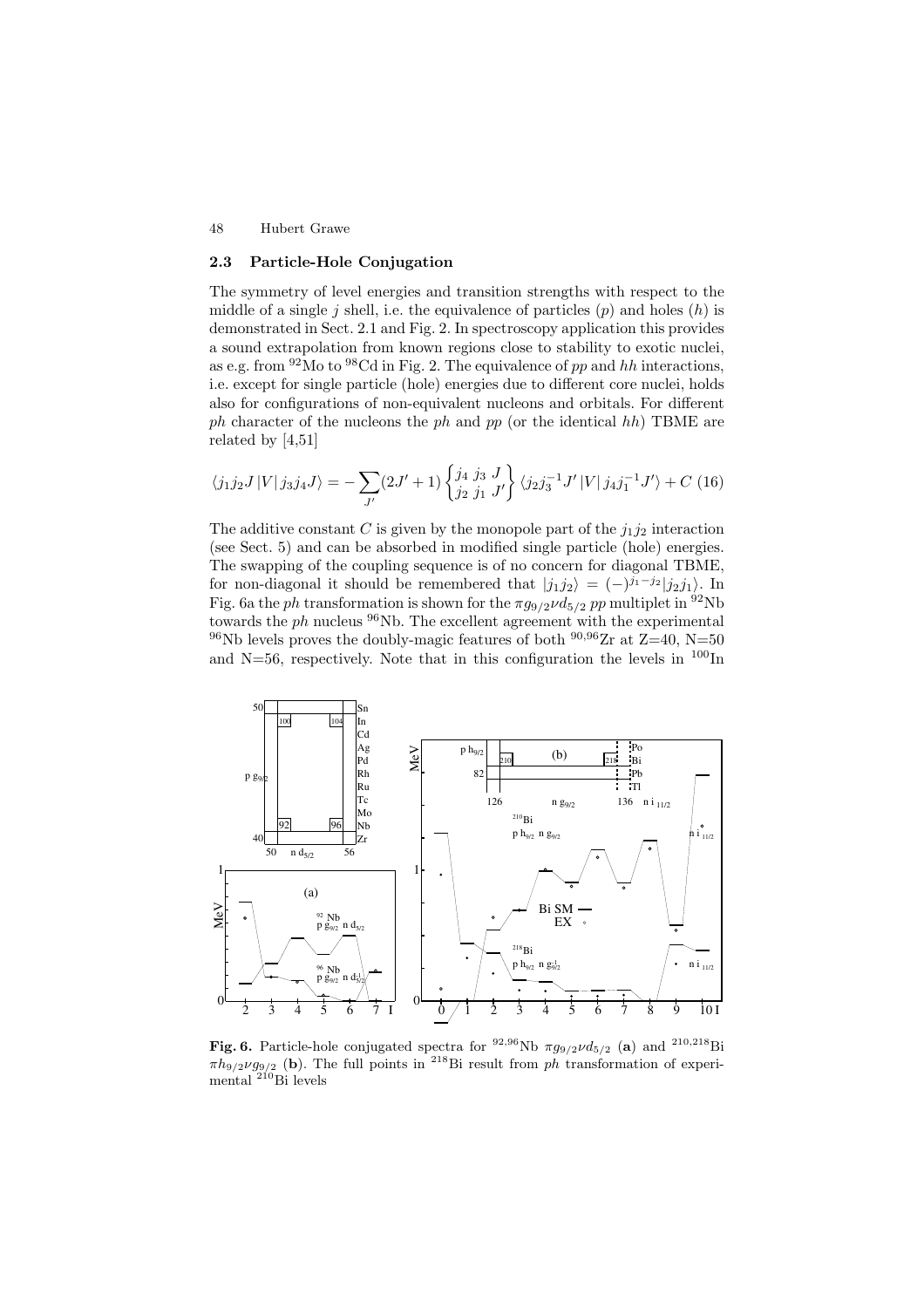(ph) and <sup>104</sup>In (hh) should be identical to <sup>96</sup>Nb (ph) and <sup>92</sup>Nb (pp  $\equiv hh$ ), respectively. This is not observed in experiment as the neutron  $d_{5/2}$  orbit, energetically isolated at  $Z=40$ , is highly distorted by the almost degenerate  $g_{7/2}$  at Z=50 (see Figs. 1 and 16d). In Fig. 6b the predictive power of the ph transformation is exploited for the  $\pi h_{9/2} \nu g_{9/2}$  multiplet beyond <sup>208</sup>Pb. The  $^{210}$ Bi pp multiplet translates into the largely unknown exotic  $^{218}$ Bi ph spectrum, assuming the  $\pi h_{9/2}$  and  $\nu g_{9/2}$  orbits to be undistorted by the neighbouring  $\pi f_{7/2}$  and  $\nu i_{11/2}$  subshells. Experimentally the ground state of <sup>218</sup>Bi was suggested recently to have  $I^{\pi} = (8^{-})$  in agreement with the prediction [86].

Single particle matrix elements of one-body irreducible tensor operators of rank L under particle-hole conjugation reproduce themselves up to a phase factor

$$
\langle j^{-1} || O^{\sigma L} || j'^{-1} \rangle = (-)^{L+1} \langle j || O^{\sigma L} || j' \rangle \tag{17}
$$

c.f. (11,12) for the special case  $j = j', v = 1$  and  $n = 1, 2j$ , respectively.

While the examples presented so far require only little computational effort, it is advisable in more complicated configurations to make use of handy standard codes such as e.g. OXBASH (Sect. 1.4).

### **3 Shell Model Applications**

Nuclear shell model calculations have been performed in a large number of systems throughout the Segré chart. Starting from the early empirical approach (ESM) (Sect. 2) and restriction to the close neighbours of doublymagic nuclei untruncated calculations are now possible within one major HO shell for  $N = 1-3$  up to A=70. This enables for the first time the decoupling of the truncation and the interaction problems. For the upper part of the  $N = 3$  and any higher shell restrictive truncation is mandatory even close to magic numbers as the highest-spin intruder orbital from the  $N+1$  shell has to be included due to the increasing spin-orbit splitting. This raises the problem of spurious states;  $I^{\pi} = 1^-$  states arising from the center of mass motion of the nucleus without any structural relevance. It affects of course every calculation at the borderline of two adjacent HO shells even in light nuclei. Another problem arises from the fact that realistic interactions valid for two adjacent HO shells cannot be derived reliably. This has hampered the predictive power of the shell model especially for the evolution of shell structure. In this section a few examples for success and failure of shell model results, mainly for exotic nuclei across the Segré chart, will be discussed to demonstrate the present status of the spherical shell model approach.

The accuracy of a shell model calculation is difficult to assess, as it is a complex mixture of systematic uncertainties due to model space, truncation and interaction used. In case of fitted SPE and TBME the statistical uncertainties play a significant rôle, too. As a measure for the agreement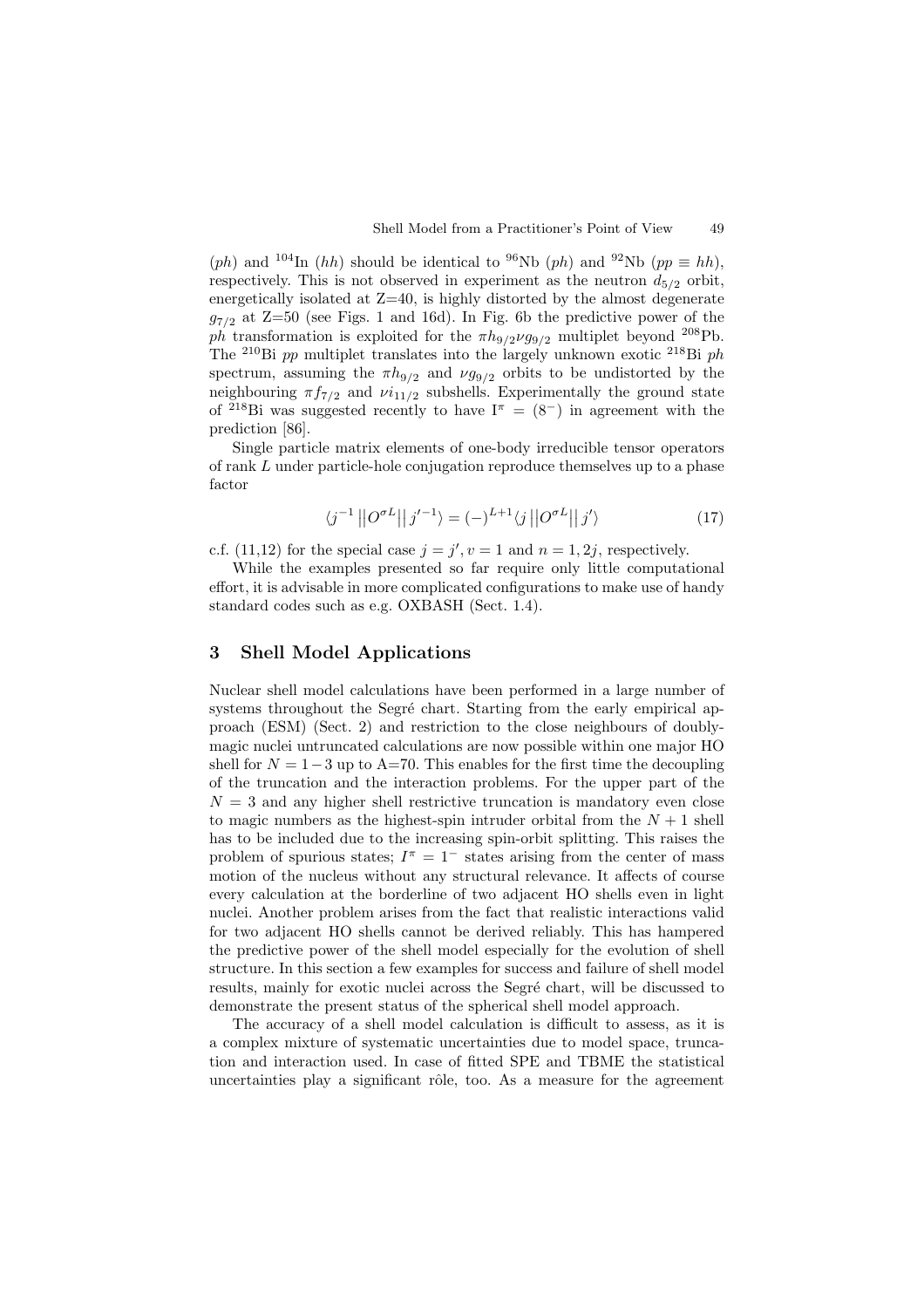of experiment and theory very often the mean level deviation  $(MLD)$  is used [19]:

$$
MLD = \left[\frac{1}{n}\sum_{i}^{n}(E_i^{EX} - E_i^{SM})^2\right]^{1/2} \tag{18}
$$

where  $n$  is the number of states compared. In the fitting procedure of TBME  $MLD$  is replaced by a proper  $\chi^2$  considering degrees of freedom and statistical weight of the addends [19]. As example for the spectra shown in Fig. 2 the  $MLD$  values for <sup>92</sup>Mo, which was included in the TBME fit, and <sup>98</sup>Cd, which was unknown at the time of the fit, are 35 keV and 170 keV, respectively. The numbers change to 80 keV and 150 keV, when SPE and TBME are varied randomly within their uncertainties. Typical MLD values in the  $\pi\nu(p_{1/2}, g_{9/2})$  model space are between 100 keV for N=50 and 250 keV for N=47 [87].

### **3.1 The N=2 (1s,0d) Shell: <sup>16</sup>O - <sup>40</sup>Ca**

Nuclei in this shell are well described with the universal interaction USD as inferred from a fit to experimental data [6]. Results for levels, binding energies, effective  $E2, M1$  and  $GT$  operators are reviewed in [6]. Even quadrupole degrees of freedom are accounted for (Sect. 4.1). A challenge to the shell model is provided by the experimentally observed shell quenching at the neutron rich N=20 border [88] as discussed in Sects. 4.1 and 5.3 and by the recently established superdeformation in  ${}^{36}Ar$  [89]. Both phenomena require consistent inclusion of the  $(1p, 0f)$  orbitals in model space and interaction [22].

### **3.2 The N=3 (1p,0f) Shell: <sup>40</sup>Ca - <sup>48</sup>Ca - <sup>56</sup>Ni**

With modern codes like ANTOINE and NATHAN (Sect. 1.4) nearly or fully untruncated shell model calculations can be performed up to  ${}^{60}Zn$ , where the maximum number of configurations is reached. A number of interactions could therefore be derived and adjusted for this model space, the most commonly used are KB3 [7,36], FPD6 [21] and more recently GXPF1 [22], the latter, however, derived by use of the Monte Carlo shell model method [90]. Interactions of the KB3 family are based on a realistic G-matrix [31] with a proper monopole correction that, starting from  ${}^{40}$ Ca, transports the single particle energies and shell gaps to <sup>48</sup>Ca and <sup>56</sup>Ni. The pure and uncorrected G-matrix would produce a collapse of the  $N=28$  gap in  $48$ Ca and a deformed g.s. in <sup>56</sup>Ni independently of the specific type of NN potential [63]. The FPD6 and GXPF1 interactions are fits of the 195 TBME and 4 SPE to experimental data. Because of the large number of parameters either a model interaction, e.g. a G-matrix, is used as a starting point (FPD6) [21] or linear combinations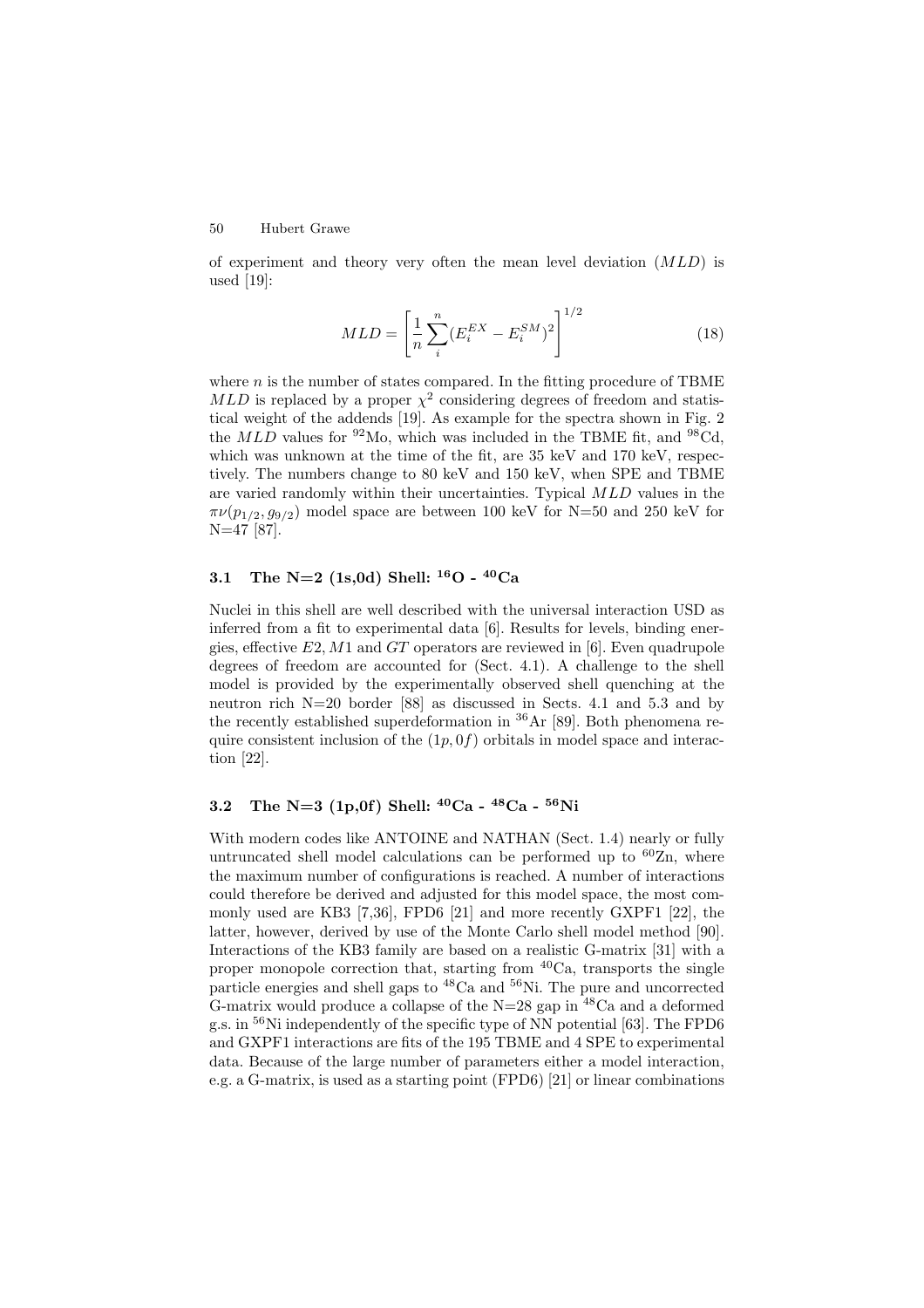

**Fig. 7.** Convergence of the LSSM results for low-spin states in  ${}^{60,62}Zn$  with truncation level t (number of ph excitations across  $^{56}$ Ni) [66]

of TBME are fitted (GXPF1) [22] to avoid ambiguities in badly determined TBME values. In the lower shell between <sup>40</sup>Ca and <sup>56</sup>Ni excellent agreement with experiment is achieved for levels, electromagnetic and GT transition rates [36,45,91–93]. Especially the mid  $f_{7/2}$  quadrupole deformation phenomena including band crossing are well accounted for (Sect. 4.2). The accuracy of the wave functions has reached a level where Coulomb energy differences (CED) in  $T = 1/2$  mirror nuclei [94] and  $T = 1$  isobars [95] can be analysed. The application of LSSM wave functions as a spectroscopic tool yields configuration assignments to rotational bands, band crossings [94] and radius information for individual high-spin states [96]. Besides electromagnetic properties GT decay rates and distributions [36,45,93] are well described using effective operators as discussed in Sect. 1.3. The importance of firm GT distribution and strength predictions for astrophysical nuclear synthesis network calculations is discussed in Sects. 4.1 (Fig. 5) and 6.2 (Fig. 12) of [97] in this book.

The  $ji$  coupling doubly magic <sup>56</sup>Ni has been studied in detailed LSSM calculations [77,98]. Its g.s. was found to be closed shell to 50 - 65%. The convergence of the shell model results with increasing number t of ph excitations included  $(t =$  truncation level) has been investigated yielding convergence for the  $I^{\pi} = 2^{+}$  excitation energy at t=7-8. Other properties like  $B(E2)$ values, definitely in nuclei with valence nucleons outside the  $^{56}\rm{Ni}$  core seem to converge faster. Examples for Ni isotopes are shown in Fig. 11 in comparison to <sup>100</sup>Sn, one major shell higher [77]. In Fig. 7 the convergence for low-lying states in  $60,62$ Zn is shown [66], the  $(1p, 0f)$  nuclei involving the maximum number of configurations at  $t=16$  with respect to <sup>56</sup>Ni. Clearly at t=6 convergence is already reached.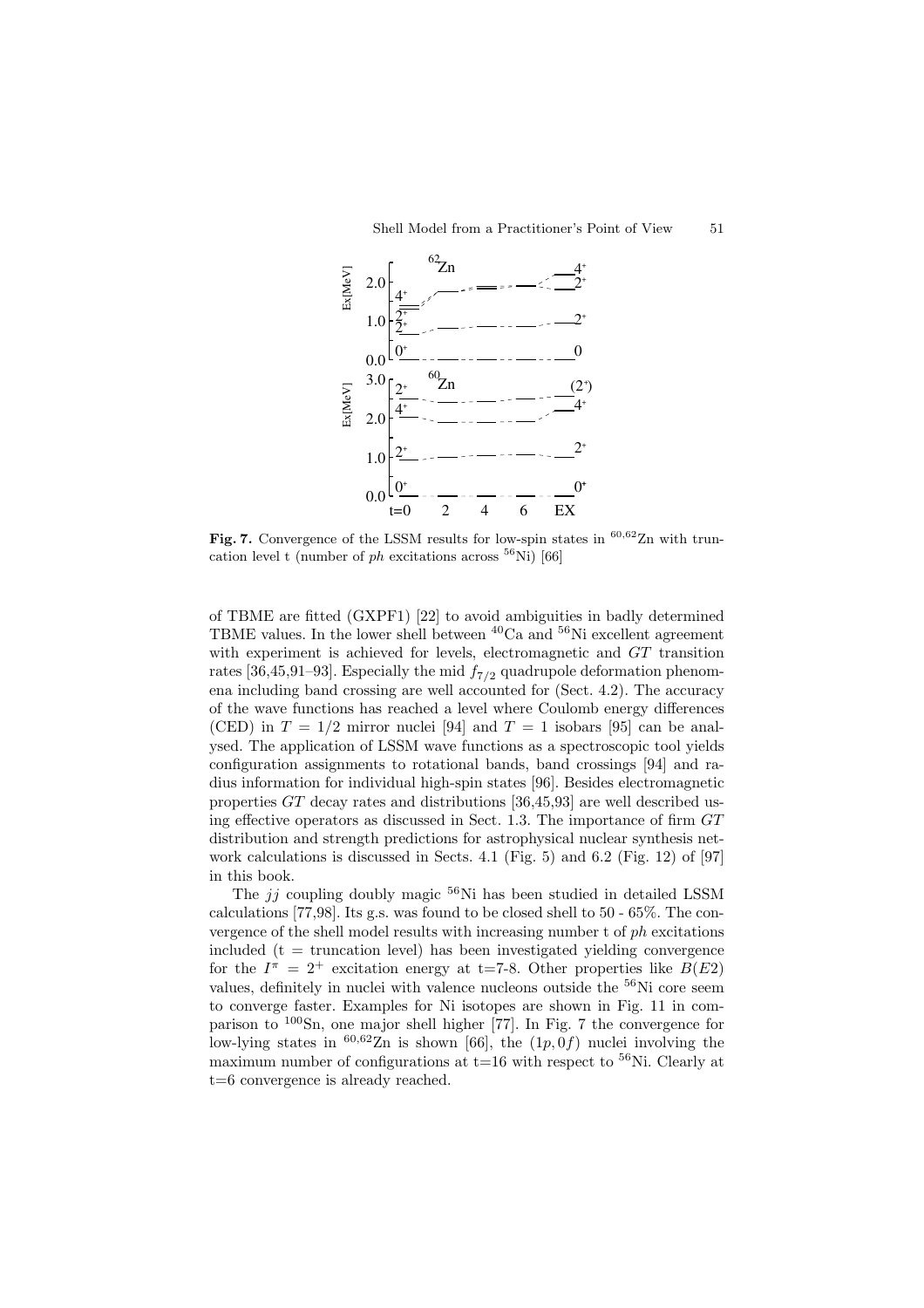As in the  $N = 2$  HO shell (Sects. 3.1 and 4.1), a deformed  $4p4h$  band in  $^{56}$ Ni found experimentally [99,100] is reproduced in LSSM calculations [101, 99, whereas superdeformed bands require full account is taken of the  $g_{9/2}$ orbital which is still beyond present computing capabilities.

# **3.3 The N=3 Plus Intruder Shell: <sup>48</sup>Ca - <sup>56</sup>Ni - <sup>78</sup>Ni**

Due to the weak  $Z$ ,  $N=40$  HO shell, a consequence of the increasing spinorbit splitting, shell model calculations in the upper  $(1p, 0f)$  shell require inclusion of the  $N = 4$  intruder  $0q_{9/2}$ . At N=Z, where protons and neutrons have to be treated on the same footing, truncation limits meaningful shell model calculations to <sup>64</sup>Ge at N= $Z=32$  well below the region of coexisting deformed shapes at N,Z=36-40. Therefore the following discussion will be restricted to stable and neutron-rich nuclei beyond N=28 in the triangle <sup>48</sup>Ca - <sup>56</sup>Ni - <sup>78</sup>Ni, where the  $\nu f_{7/2}$  orbit can be regarded as filled. Extension of the standard  $(p, f)$  interactions as KB3 to the  $g_{9/2}$  orbit are hampered by the fact that monopole corrections are ambiguous since single particle/hole states around <sup>78</sup>Ni are not known. Calculations are essentially limited to the semi-magic  $Ca$  and  $Ni$  isotopes and the  $N=28$  isotones and their closest neighbours. Key topics in this region are the weakness and disappearance of the N=40 shell around  $^{68}$ Ni, appearance of a new N=32,34 closure in Ca isotopes, which will be discussed in detail in Sect. 5, and the persistence of the N=50 shell in  $^{78}$ Ni [80,102–104]. It is worth mentioning here that different interactions as e.g. KB3, FPD6 and GXPF1 give different answers to these topics [105]. In Fig. 8 the excitation energies and  $B(E2; 2^+ \rightarrow 0^+)$  transition strengths in the Ni isotopes are compared to shell model calculations [106, 107]. At N=40 a large  $E_{2+}$  and a small  $B(E2)$  indicate a shell closure at <sup>68</sup>Ni. The one- and two-particle neighbours can be described in simple shell model configurations [70,108,109], while the hole neighbours cannot [110,111] (Sect. 5.3). The 2n separation energies  $S_{2n}$  do not show any shell effect at N=40 [109]. The explanation for the apparent shell closure is two-fold: (i) the parity change from the  $(p, f)$  to the  $g_{9/2}$  orbit requires an  $2p2h$  excitation to build a  $2^+$  state, which cannot decay back to the g.s. due to particle forbiddance for the one-body  $E2$  operator [109]; (ii) shell model calculations in the full  $\nu(1p, 0f_{5/2}, 0g_{9/2})$  space show that  $L = 0$  pair scattering across N=40 is responsible for the missing effect in  $S_{2n}$  [106] as shown in the upper panel of Fig. 8 (see also Sect. 3.6). The rôle of this weakening of the  $N=40$  shell for modelling astrophysical core collapse supernovae is stressed in Sect. 6.3 of [97]. Recently it was shown that there is a large  $E2$  strength in <sup>68</sup>Ni above 4 MeV [112] in agreement with earlier mean field results [113]. This excludes existence of a substantial (sub)shell closure. On the other hand the small  $E_{2+}$  and large  $B(E2)$  to the g.s. in Zn and Fe isotopes are well accounted for in LSSM calculations [107,114]. The shell driving mechanism causing the evolution of deformation around <sup>66</sup>Fe is discussed in Sect. 5.3. As  $L = 0$  pair scattering preserves seniority (Sect. 3.6),  $I^{\pi}$ =8<sup>+</sup> isomers should be observed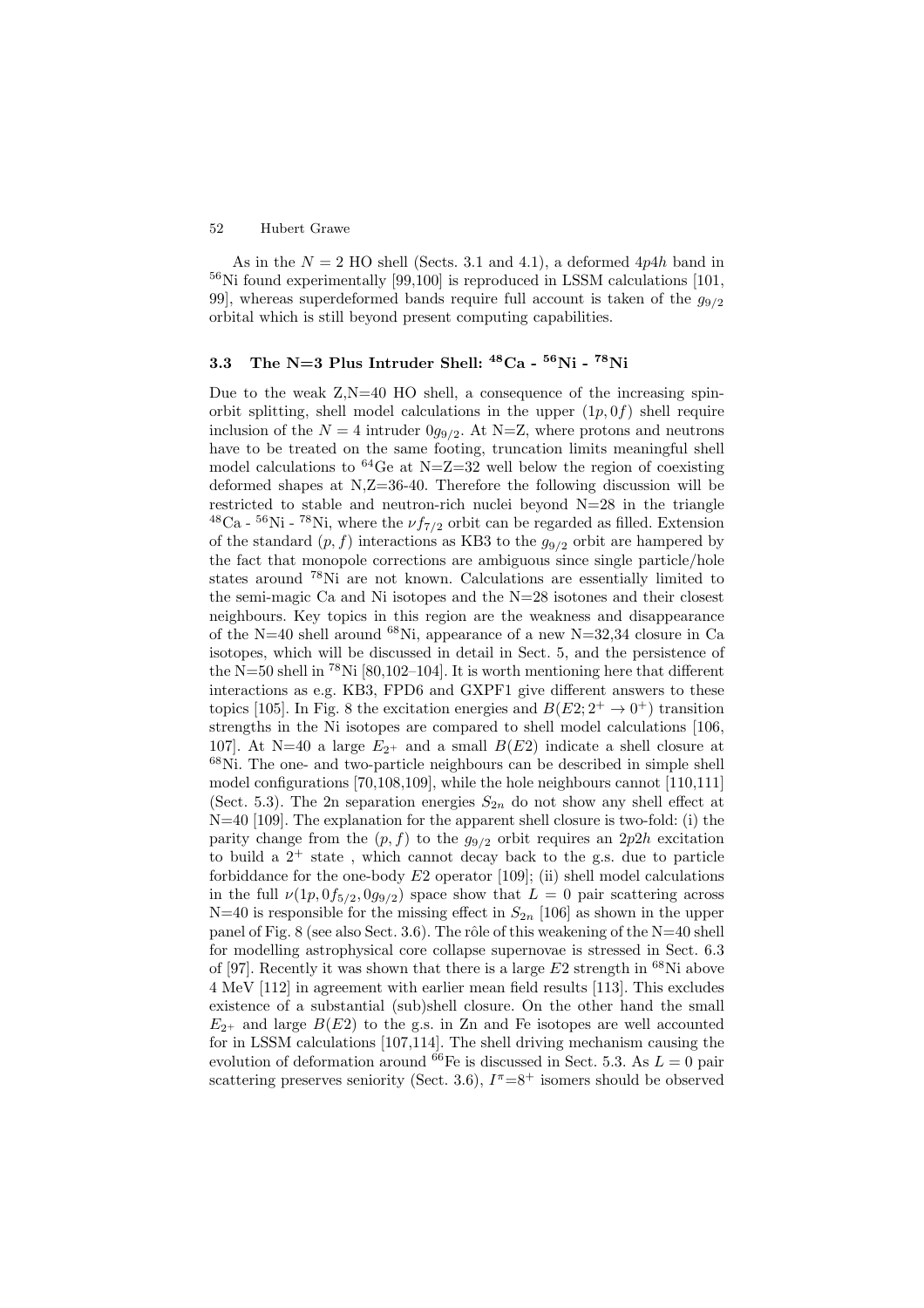

**Fig. 8.** Experimental and LSSM  $I^{\pi} = 2^+$  excitation energies and  $B(E2; 2^+ \rightarrow 0^+)$ values for Ni isotopes [106,107]. The upper panel shows the number of excessive  $g_{9/2}$ neutrons and the total partition of  $fp$  neutrons. The peak (dip) at <sup>68</sup>Ni indicates pair scattering across N=40

in the  $0g_{9/2}$  shell beyond N=40. They were identified in <sup>70</sup>Ni [81] and <sup>76</sup>Ni [102], but in contrast to the N=50 valence mirror nuclei  $^{92}$ Mo -  $^{98}$ Cd (Fig. 2) their existence can be excluded for  ${}^{72,74}$ Ni [80]. The empirical shell model in spite of the weak  $N=40$  shell gives a straightforward explanation (Fig. 3). Due to the small  $2^+ - 0^+$  energy difference, identical to the empirical TBME difference, the seniority  $v = 4$ ,  $6^+$  state moves below the  $8^+$  state enabling a fast  $E2$  transition [80,103]. It should be noted that the LSSM results (Fig. 8) cannot account for the small  $E_{2+}$ . The reappearance of the isomer in  $\frac{76}{11}$ , however, is strong evidence for the persistence of the N=50 shell in <sup>78</sup>Ni [102].

# **3.4 The N=4 Plus Intruder Shell: <sup>80</sup>Zr - <sup>100</sup>Sn - <sup>132</sup>Sn**

Like its lighter analogue  ${}^{56}$ Ni one major shell lower, the doubly magic  ${}^{100}$ Sn jj shell closure divides the  $N = 4$  HO shell in two subspaces, the lower consisting of  $0g_{9/2}$  and the  $N = 3$  intruders  $(1p, 0f_{5/2})$  for neutron number  $N\leq 50$  and the higher  $(1d, 0g_{7/2}, 2s_{1/2}), (gds)$  in short notation, complemented by the  $N = 50h_{11/2}$  intruder for N≥50. Restrictive vertical truncation has to be applied even for the most powerful codes, therefore the most common interactions listed below are given with their respective model space.

In the lower part of the shell a number of empirical interactions were derived for the  $\pi\nu(1p_{1/2}, 0g_{9/2})$  [18,19], the  $\pi(1p_{1/2}, 0g_{9/2})$  [20,115] and the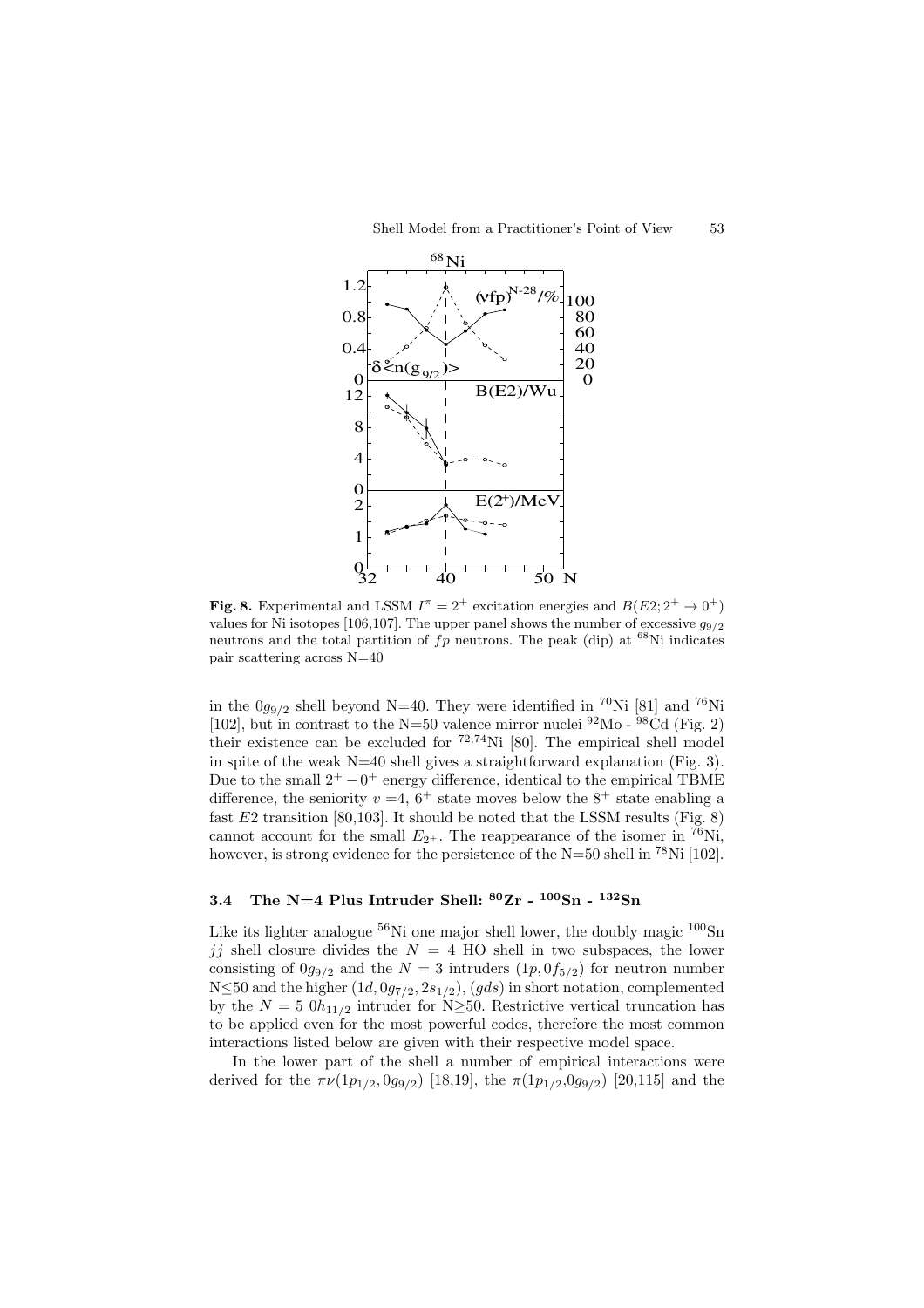

**Fig. 9.** Experimental and ESM yrast level systematics for N=48 isotones

 $\pi(0f_{5/2}, 1p, 0g_{9/2})$  [116] model spaces. Realistic interactions were developed for the  $\pi\nu(0f_{5/2}, 1p, 0g_{9/2})$  [40] and the  $\pi(0f_{5/2}, 1p, 0g_{9/2})$  [117] subspaces. In the upper part of the shell above  $N=50$  empirical  $[118,119]$  and realistic [120,121] interactions were derived for the  $\pi(1p_{1/2}, 0g_{9/2}) \nu$  (gds,  $0h_{11/2}$ ) subspace, which properly scaled (Sect. 3.5) can be employed below  $^{132}Sn$ , too. To include neutron core excitations across  $N=50$  the lower shell empirical interactions have been extended by the remaining (gds) orbits [122], and a very successful set of realistic TBME was determined for the  $\pi\nu(gds)$  model space [77].

The empirical interactions were shown to work extremely well for level and binding energies in the  $\pi\nu(1p_{1/2}, 0g_{9/2})$  model space [87,123]. As an example in Fig. 9 experimental and ESM level systematics for  $N=48$  isotones are compared [124]. The agreement in the pattern for known experimental data is so striking that the ESM may be used as a spectroscopic tool for spin-parity assignments in more exotic nuclei [124]. In a close-up view the ESM exhibits the deficiencies discussed in Sect. 2 and towards the end of the model space at high spin large deviations occur even for level energies. A very sensitive probe for interaction and configuration space limitation are high-spin yrast traps, which were abundantly predicted [125] for the  $\pi\nu(1p_{1/2}, 0q_{9/2})$  space due to the large overlap and strong  $\pi \nu$  interaction in high-spin configurations. Only recently many of them were experimentally identified in  $N\leq 50$  Pd [126, 127], Ag  $[124, 128, 129]$  and Cd  $[85]$  isotopes. As an example the  $\beta$ -decaying record spin  $I^{\pi}$ =21<sup>+</sup> isomer in <sup>94</sup>Ag is chosen [124,128] (see also Sect. 9.2 of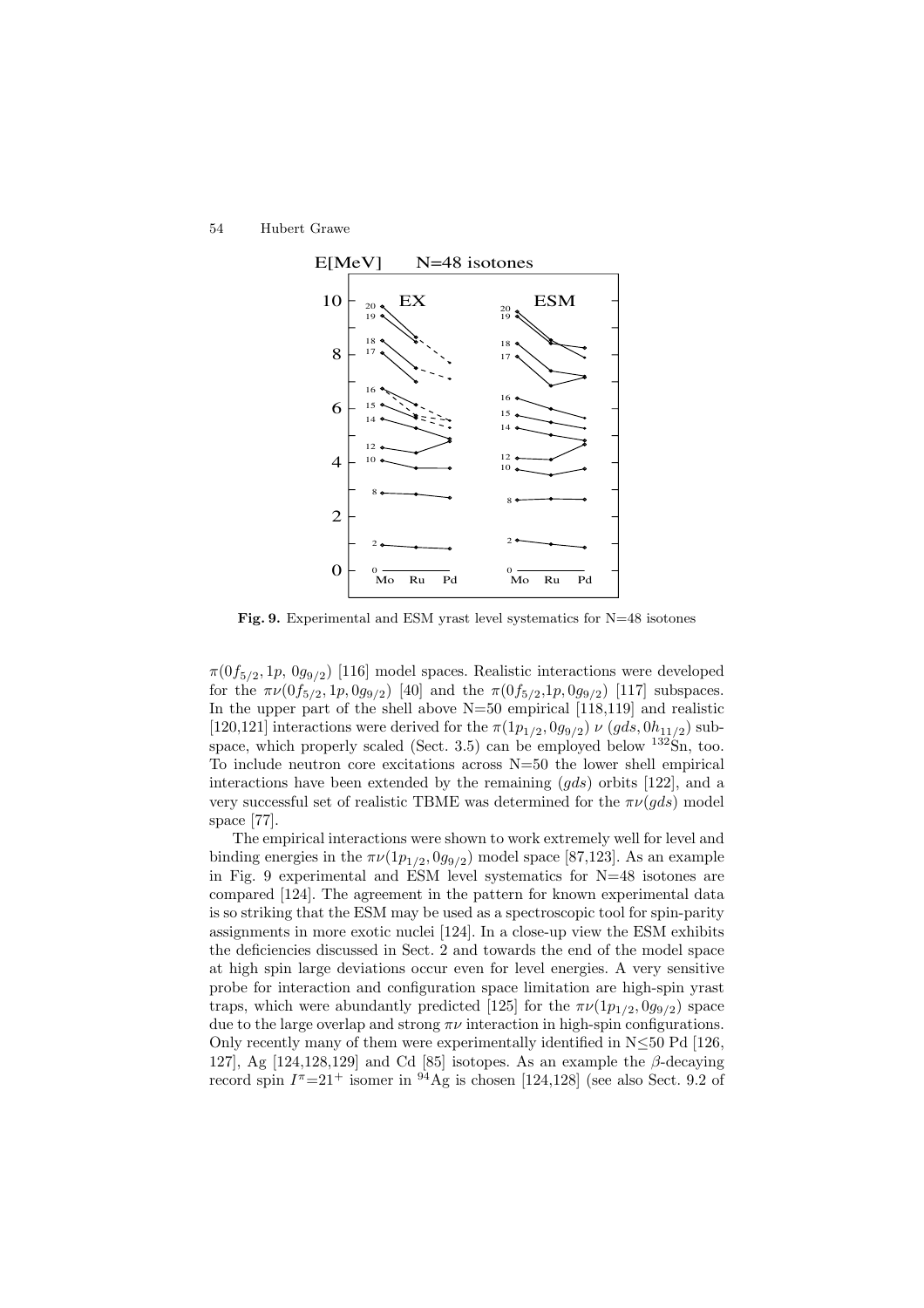

Fig. 10. Experimental levels in <sup>94</sup>Pd (a) compared to ESM calculations (b) and LSSM results (**c**). Selected  $T = 0$  and  $T = 1$  states in <sup>94</sup>Ag from LSSM (**d**) and ESM (**e**). Note the  $I = 0, 20$  isobaric analogue states  $(c,d)$ 

[38] in this volume). In Fig. 10 the isomeric parent states in <sup>94</sup>Ag and the daughter states in <sup>94</sup>Pd are compared to ESM and LSSM results. The ESM works generally well but fails to predict the isomerism of the  $21^+$  state, which has the highest possible spin in the  $(1p_{1/2}, 0g_{9/2})$  model space. The LSSM in the  $\pi\nu(gds)$  space including up to  $4p4h$  excitations of the  $100\text{Sn}$ core  $(t=4)$  reproduces the isomerism [124]. As mentioned in Sect. 1.3 the ESM will not be able to account for the dominating  $\pi g_{9/2} \rightarrow \nu g_{7/2}$  part of the GT distribution [78] as only the diagonal  $\pi g_{9/2} \rightarrow \nu g_{9/2}$  conversion belongs to the model space. Hence severe renormalisation is required [123, 124, whereas the LSSM in the  $(gds)$  space will fully account for the  $GT$ decay.

To further investigate the rôle of core excitations  $100\text{Sn}$  and its neighbours Sn and  $98$ Cd provide the appropriate test ground. In Fig. 11 the LSSM results for  $E_{2+}$  and some characteristic  $B(E2)$  values in <sup>100–104</sup>Sn and the corresponding Ni isotopes are shown with their dependence on the truncation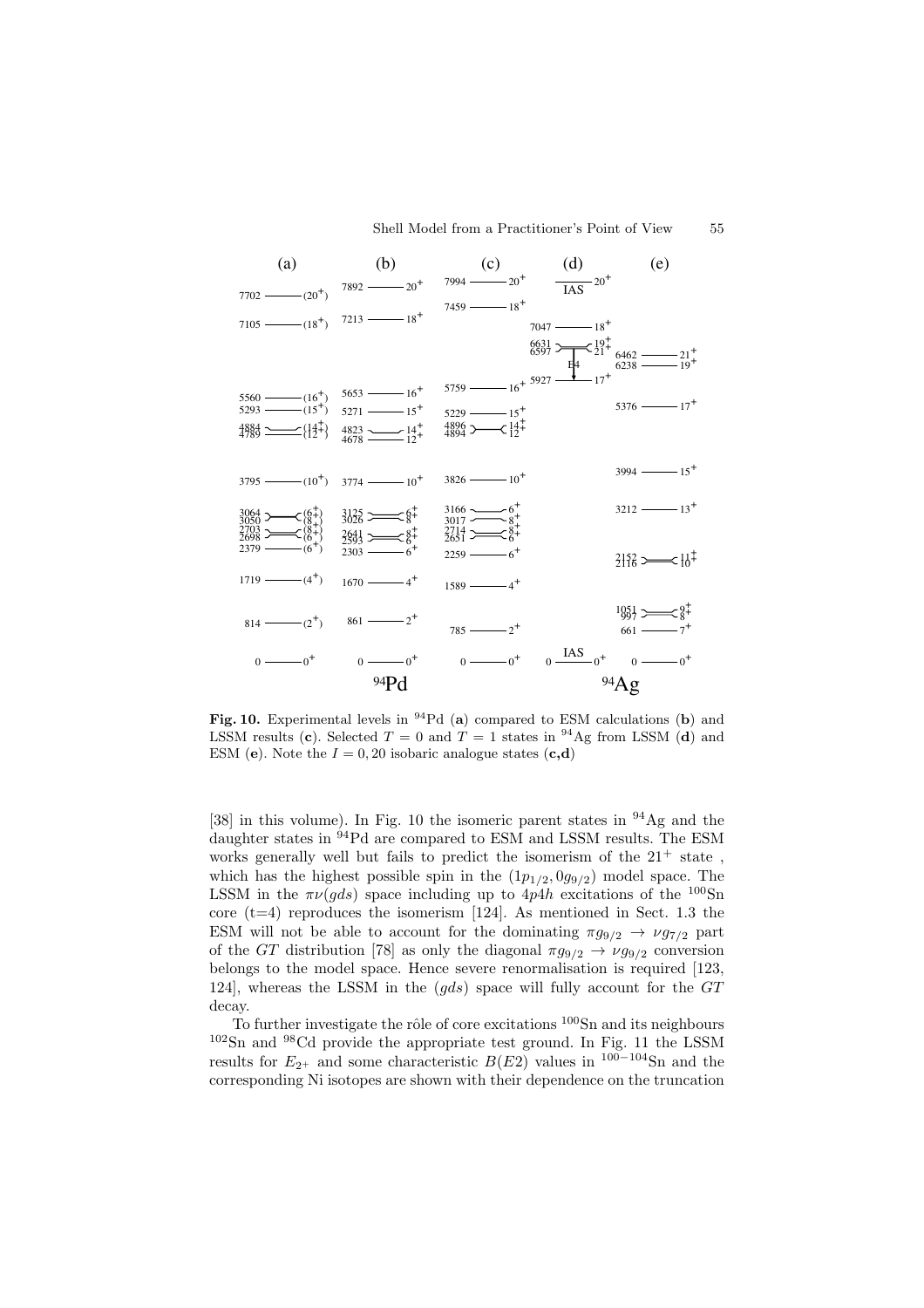

Fig. 11. Convergence of selected observables with truncation level t in the <sup>56</sup>Ni and  $100$ Sn CS and neighbours in comparison to experiment [77]

level t and compared to experimental data. The  $(gds)$  space and interaction are used with polarisation charges  $\delta e_{\pi,\nu} = 0.5 e$  [77]. The analogy between the two N=Z shell closures is striking, so that the convergence behaviour with t can be extrapolated from  ${}^{56}$ Ni to  ${}^{100}$ Sn, where the computational limit is  $t=4$ . As mentioned in Sect. 3.2,  $t=7-8$  would be appropriate for both regions to reach convergence for the *collective*  $I^{\pi}$ =2<sup>+</sup> observables, while the  $I^{\pi}=6^+$  isomeric E2 decay strengths [130,131] are already reproduced at t=4. It should be noticed for <sup>58</sup>,<sup>60</sup>Ni and <sup>102</sup>,<sup>104</sup>Sn that truncation to the valence configurations above  $100\text{Sn}$  (t=0) requires an unreasonably large polarisation charge of  $\delta e_{\nu} \geq 1.5$  e [103,130]. In the two-proton hole nucleus <sup>98</sup>Cd the LSSM calculation at t=4 accounts for the  $8^+ \rightarrow 6^+$  E2 strength and a newly identified core excited  $I^{\pi}$ =12<sup>+</sup> isomer [85] as predicted and shown in Fig. 5.

The LSSM results on E2 strengths open an interesting insight into the microscopic nature of ph excitations and effective charges. In Sect. 2.1 it was shown that in a single- $j$  shell all  $E2$  matrix elements are proportional to each other, e.g. for the  $g_{9/2}^8$  configuration in <sup>98</sup>Cd  $B(E2; 8 \rightarrow 6)$ : $B(E2; 6 \rightarrow$  $4):Q<sup>2</sup>(8) = 1 : 2.50 : 38.3$ . The LSSM results preserve these ratios at all levels of truncation within ∼1 %. This supports the idea of valence nucleons "dressed" by ph excitations and the concept of an effective charge. Another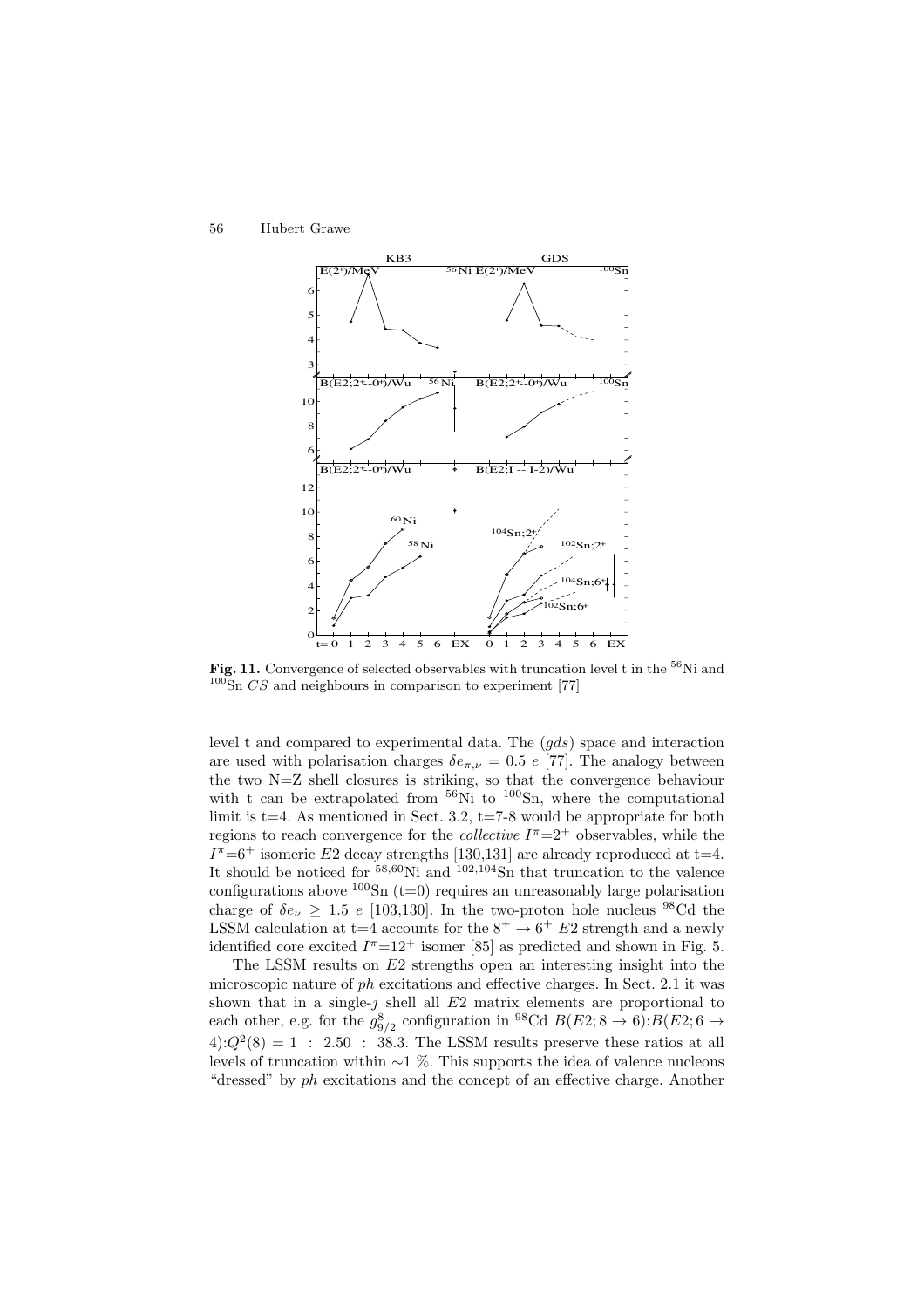interesting result can be inferred from the comparison of the  $t=0$  and  $t=4$  $B(E2; I_{max} \rightarrow I_{max} - 2)$  values for the proton and neutron valence nuclei <sup>98</sup>Cd ( $I_{max} = 8$ ) and <sup>102</sup>Sn ( $I_{max} = 6$ ), commonly believed to have rather pure configurations and to be well converged at  $t=4$  (Fig. 11 and [85]). The apparent theoretical polarisation charges are  $\delta e_{\pi} = 0.86 e$  and  $\delta e_{\nu} = 1.70 e$ . The large isovector effect is due to the empirical fact that valence protons (neutrons) are mainly polarised by neutron (proton) core excitation as can be inferred from inspection of the wave functions. The extracted values agree with the empirical ratio  $\delta e_{\nu} \simeq 2 \delta e_{\pi}$  found for CS nuclei  $^{90}Zr$  [132],  $^{132}Sn$ [133], <sup>146</sup>Gd [69] and <sup>208</sup>Pb [68] assuming pure valence configurations.

In the Z≤50, 50<N≤54 region numerous shell model calculations were performed with various interactions [118,119,121] for Pd-Sn isotopes and in spite of drastic truncation good agreement was found for the spectroscopy using properly renormalised operators. Typical examples are high-spin states in <sup>104</sup>Sn [131], <sup>102</sup>−<sup>104</sup>In [134], <sup>100</sup>Cd [135], <sup>99</sup>Cd and <sup>101</sup>In [121], which include core excitations, and the  $GT$  β-decay of  $^{100}$ In [136] and  $^{97,98}$ Ag [137,138] (see also Sect. 7.2 of [38] in this volume).

Towards <sup>132</sup>Sn calculations were performed for the neutron-rich Sn [139] and In [140] isotopes. Recently in the region of astrophysical importance for the r-process Z<50, N $\leq$ 82  $\beta$ -decay rates were calculated in the  $\pi(1p_{1/2}, 0q_{9/2})$  $\nu(qds, 0h_{11/2})$  space [141] (see Sect. 7.1 of [97]). With the increasing capability of LSSM codes and experimental progress this region will soon be in the center of interest.

### **3.5 The N=5 Plus Intruder Shell: <sup>132</sup>Sn - <sup>146</sup>Gd - <sup>208</sup>Pb**

This region is still inaccessible for LSSM calculations except for semi-magic and  $CS \pm 2$  nuclei close to <sup>132</sup>Sn and <sup>208</sup>Pb. It therefore has been and still is the domain for the ESM approach though realistic interactions are at hand for  $208Pb$  [142] and  $132Sn$  [120,143]. Empirical TBME were extracted from the neighbours of  $^{208}$ Pb,  $^{132}$ Sn and  $^{146}$ Gd, which at Z=64, N=82 shows features of a doubly magic nucleus [144]. The problems arising from incomplete experimental information on two-particle multiplets are greatly alleviated by an empirical rule that relates diagonal TBME from different  $CS$  regions to each other [73,145]. For stretched  $J_{max} = j_1 + j_2$  and anti-stretched  $J_{min} = |j_1 - j_2|$ states in a multiplet

$$
TBME(N_1l_1j_1, N_2l_2j_2, J) =
$$
  

$$
(\frac{A_{N\pm 1}}{A_N})^{1/3} TBME(N_1 \pm 1l_1 \pm 1j_1 \pm 1, N_2 \pm 1l_2 \pm 1j_2 \pm 1, J')
$$
 (19)

with  $N, l, j$  labelling major HO shell quantum number, orbital and total angular momentum of the orbitals and  $J = J_{min}, J_{max}, J' = J_{min}, J_{max} \pm 2$ . This requests that the respective radial wave functions have the same number of nodes. The scaling factor takes care of the A-dependent different extension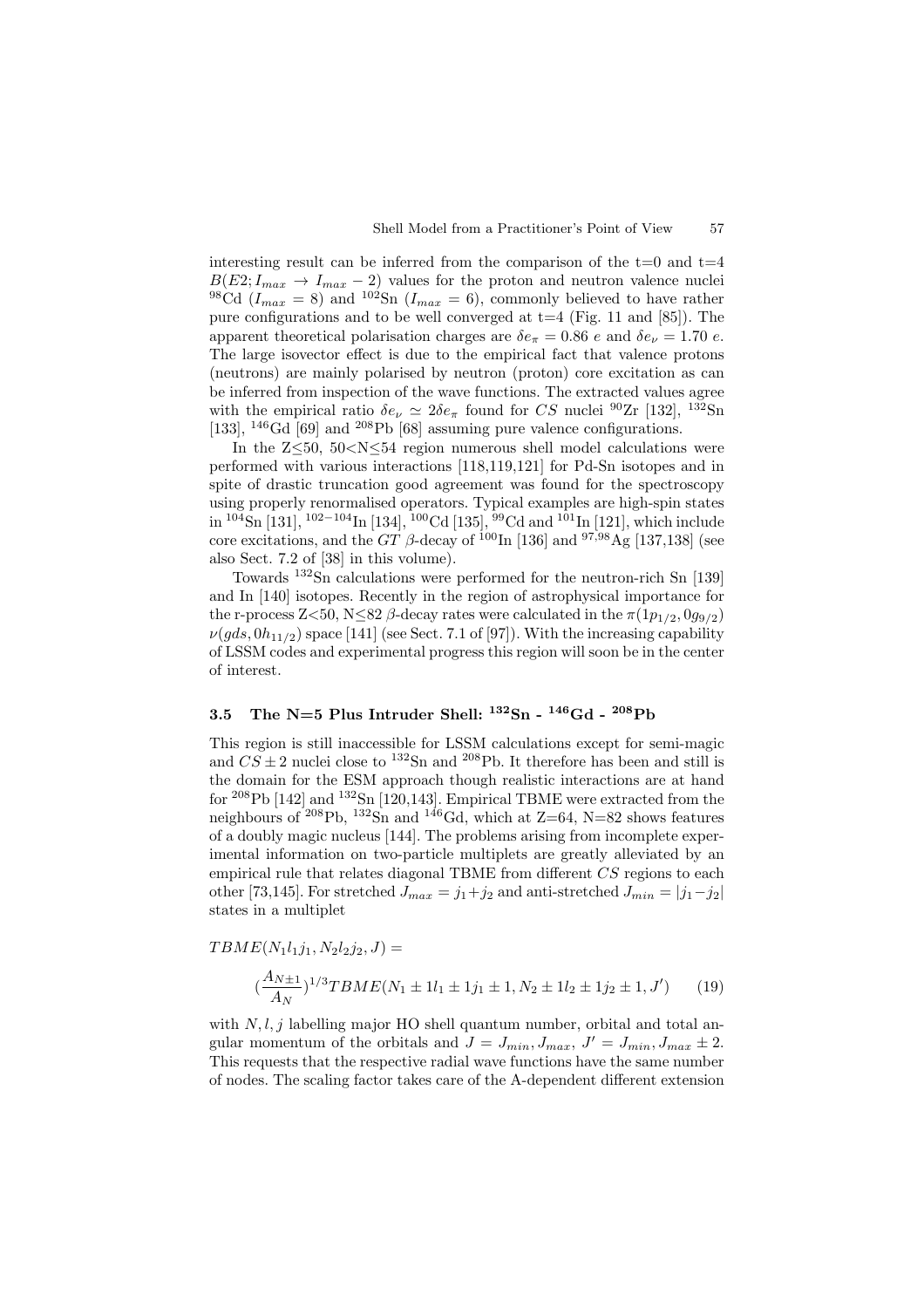of the radial part of the TBME. As  $J_{max,min}$  are different for the two shells for intermediate J values an interpolation may be performed according to the classical angle enclosed by  $j_1$  and  $j_2$  [5] as defined by:

$$
\cos \Theta_{12} = \frac{J(J+1) - j_1(j_1+1) - j_2(j_2+1)}{2[j_1(j_1+1)j_2(j_2+1)]^{1/2}} \tag{20}
$$

A refined version of this interpolation accounts for the odd-even staggering of TBME [51,146] and performs the procedure for J-even and J-odd states separately. As TBME for the experimentally well known neighbours of  $^{208}Pb$ are at hand the above relation has proven to be extremely useful for ESM calculations around <sup>146</sup>Gd [69] (including  $L = 3$  phonon coupling, see also Sect. 3.6) and <sup>132</sup>Sn [145]. As an example for (19) the  $\pi 0h_{9/2}\nu 1g_{9/2}$  multiplet of <sup>218</sup>Bi (Fig. 6) can be related to the experimentally incomplete  $\pi 0g_{7/2} \nu 1f_{7/2}$ states in  $^{134}Sb$  [147].

### **3.6 The Z=82-126 Shell: Beyond <sup>208</sup>Pb**

The nucleus <sup>208</sup>Pb is known from numerous experimental and shell model studies as the most stable doubly-magic nucleus. It also is the heaviest CS nucleus. Due to the large number of high-spin orbitals only highly truncated (both *vertical* in the number of orbitals and *horizontal* in their occupation) shell model calculations are possible. These are restricted to isotopic or isotonic chains  $[148-150]$  or to the closest neighbours of  $^{208}Pb$  [151]. On the other hand realistic interactions are at hand [142,149,150], which empirically corrected account well for the spectroscopy of nuclei accessible to calculations [150,151]. The ESM was widely used to describe high-spin yrast sequences and isomerism with good success for level energies [68,152,153] (Figs. 4 and 6) and, of course, large corrections to effective one-body operators [68].

Elaborate versions of the shell model include pairing [84] and octupole correlations [152]. The coupling of the  $L = 3$  mode based on the  $I^{\pi} = 3^-$  state in <sup>208</sup>Pb to high-spin configurations explains the structural features of yrast isomers close to the  $Z=82$  and  $N=126$  lines [152,154–157]. The microscopic structure of collective states in <sup>208</sup>Pb was investigated recently in a LSSM study using a realistic interaction [158] in the  $2p2h$  model space including 24 orbitals [159].

The merit of modern shell model codes like NATHAN was demonstrated for the N=126 isotones  $Po$  -  $Pu$  [54]. The full proton space Z=82-126 comprising 6 orbitals with no truncation applied up to  $Z=91$  (Pa) was used together with a realistic interaction [142,151]. The neglect of ph degrees of freedom, however, does not allow the description of  $L = 3$  correlations. In spite of this vertical truncation, g.s. binding energies, yrast level sequences, E2 and pairing properties are excellently reproduced. In Fig. 12a the binding energy differences between theory and experiment are shown, which indicate high predictive power for nuclei beyond  $Z=90$  (Th). The level schemes for all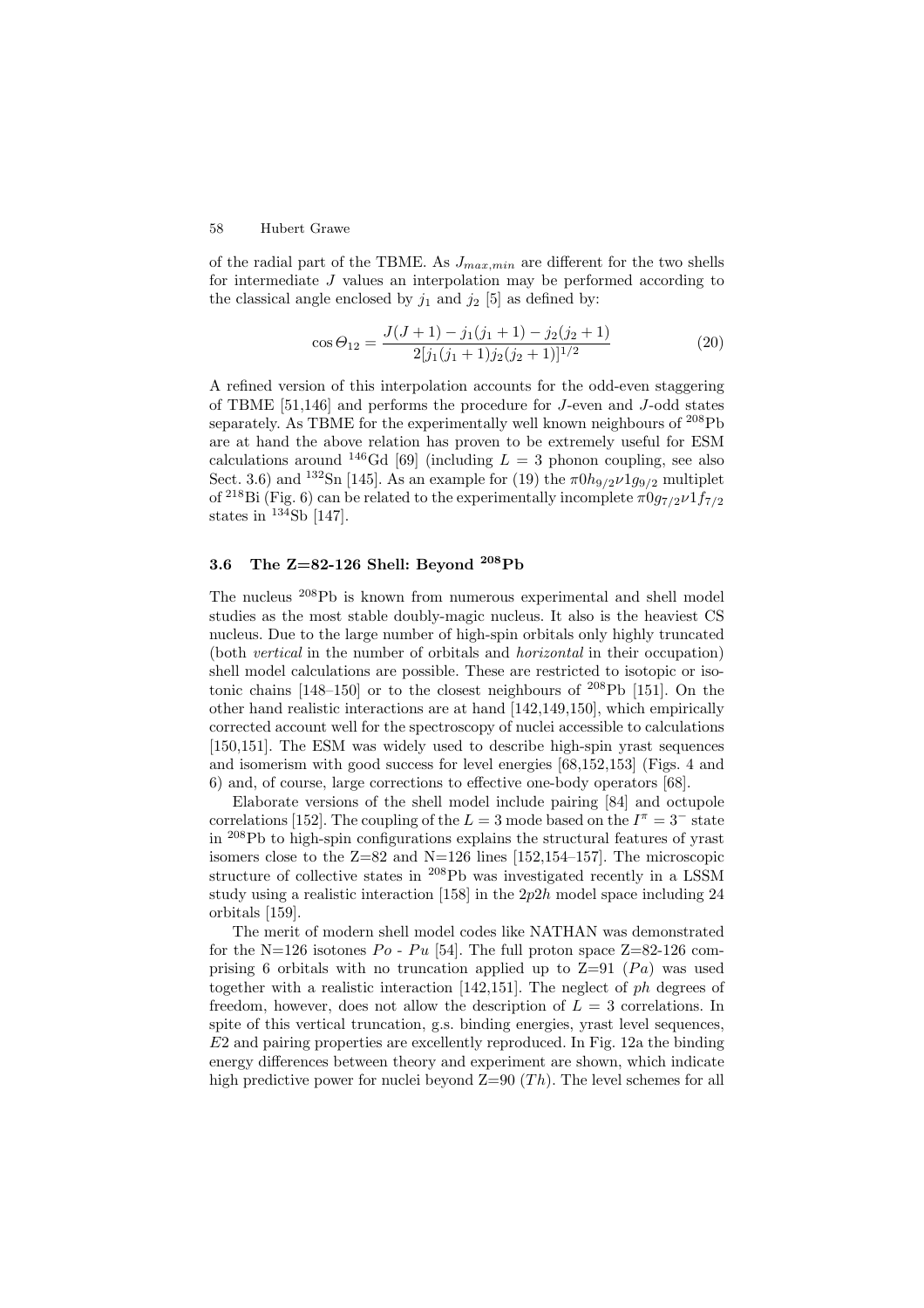

**Fig. 12.** Binding energy difference to experiment (a), partition of the  $h_{9/2}^n$  configuration (n = Z-82) (b), and occupation of the  $h_{9/2}$ ,  $f_{7/2}$  and  $i_{13/2}$  orbitals (c) in N=126 isotones

known isotones between  $Po$  and  $Th$  are in excellent agreement with experiment (Fig. 13). The increasing  $2^+$  energies indicate pairing correlations in the g.s. due to pair scattering from the  $0h_{9/2}$  to the  $1f_{7/2}$  and  $0i_{13/2}$  orbitals. This is borne out in the occupation of these orbitals (Fig. 12b,c), yielding less than 6 protons in the lowest  $0h_{9/2}$  orbital at the predicted subshell closure [160] in <sup>218</sup>U, and only 5% of the  $0h_{9/2}^{10}$  configuration. As the protons are scattered in  $L = 0$  pairs seniority is a good quantum number and provides an efficient truncation scheme beyond Z=91 [54]. The delayed filling of the  $0h_{9/2}$ orbit distorts the typical pattern of the  $B(E2)$  values between the  $0h_{9/2}^n 8^+$ and  $6^+$  states, which should look as shown in Fig. 2b. The experimental values exhibit a delayed minimum corresponding to the half-filled orbit, which is well reproduced by the calculation. Polarisation charges of  $\delta e = 0.5 e$  were sufficient in contrast to to the ESM requiring  $\delta e \simeq 1.0 \ e$  [68,133]. As expected the lowest 3<sup>−</sup> level is not accounted for in this model space but rather the  $3<sub>2</sub><sup>-</sup>$  state as seen in <sup>210</sup>Po (Fig. 13). In summary this first successful LSSM approach in the  $N=126$ ,  $Z=82-126$  shell gives a promising perspectives for moving into the N>126 shell.

## **4 Quadrupole Deformation in Light and Medium-Heavy Nuclei**

Since the SU(3) approach by Elliot and Flowers to  $(1s, 0d)$  shell nuclei [161] the rigorous mapping of deformed states onto spherical shell model configurations was never persued in a satisfactory way. The now available LSSM codes allow at least for an empirical proof that this is possible for nuclei up to  $A=60$ . The mapping is limited to quadrupole degrees of freedom excluding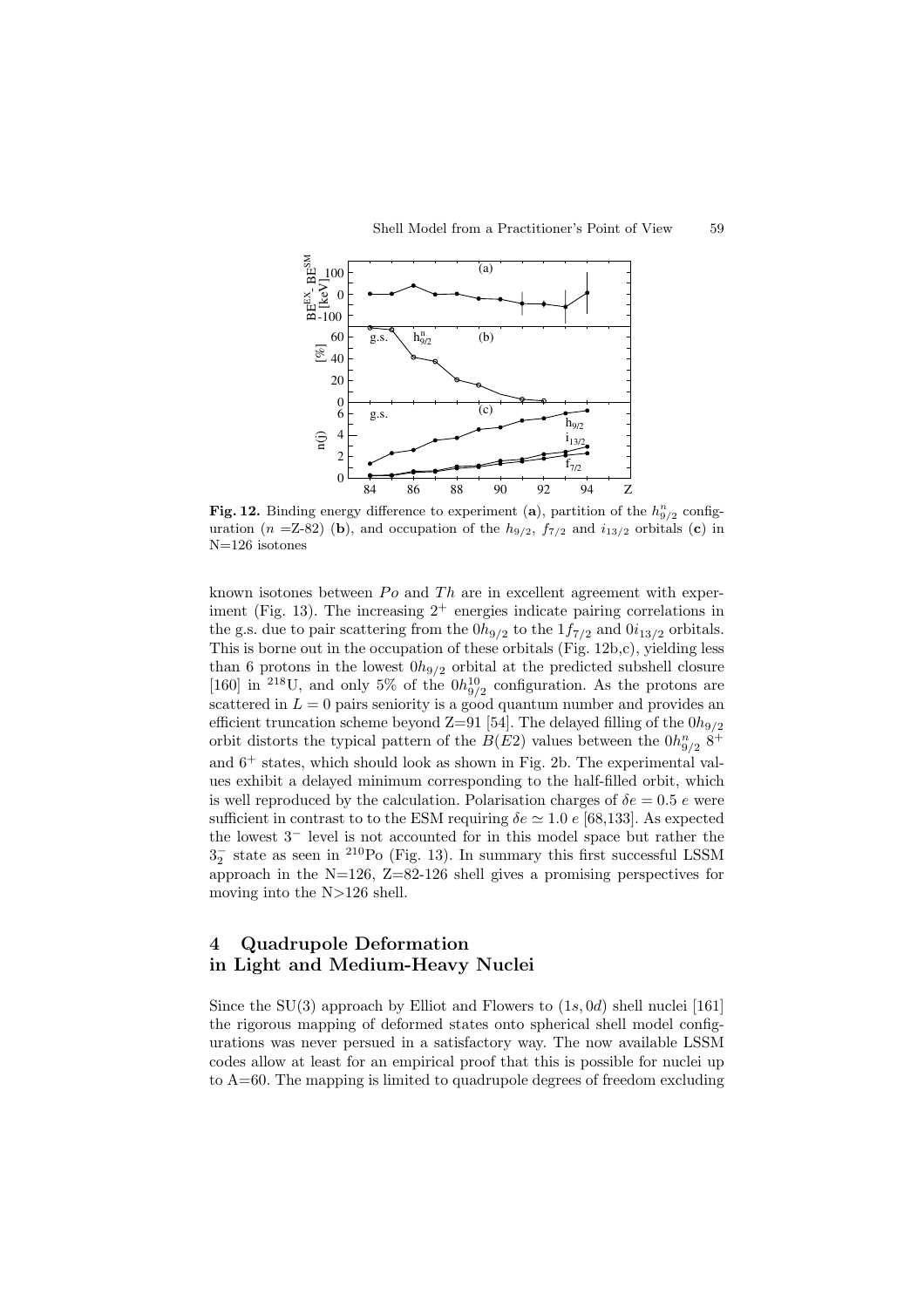

**Fig. 13.** Experimental and shell model levels for the N=126 isotones of the elements  $Po$  to  $Th$ 

superdeformation and octupole correlations as these involve more than one major shell.

### **4.1 The 1s,0d,0f Shell: <sup>24</sup>Mg and <sup>32</sup>Mg**

The (1s, 0d) shell provides a small and tractable model space to study the evolution of deformation. Its maximum is observed at N=Z around the middle of the  $0d_{5/2}$  shell in <sup>24</sup>Mg, where protons and neutrons, with respect to number, shell occupation, spatial overlap and the strongly binding  $T = 0$ part of the TBME, interact in the most efficient way. In Fig. 14 the experimental <sup>24</sup>Mg level scheme is compared to shell model results obtained by using different *vertical* truncation levels, namely pure  $0d_{5/2}^8$ ,  $(0d_{5/2}, 1s_{1/2})^8$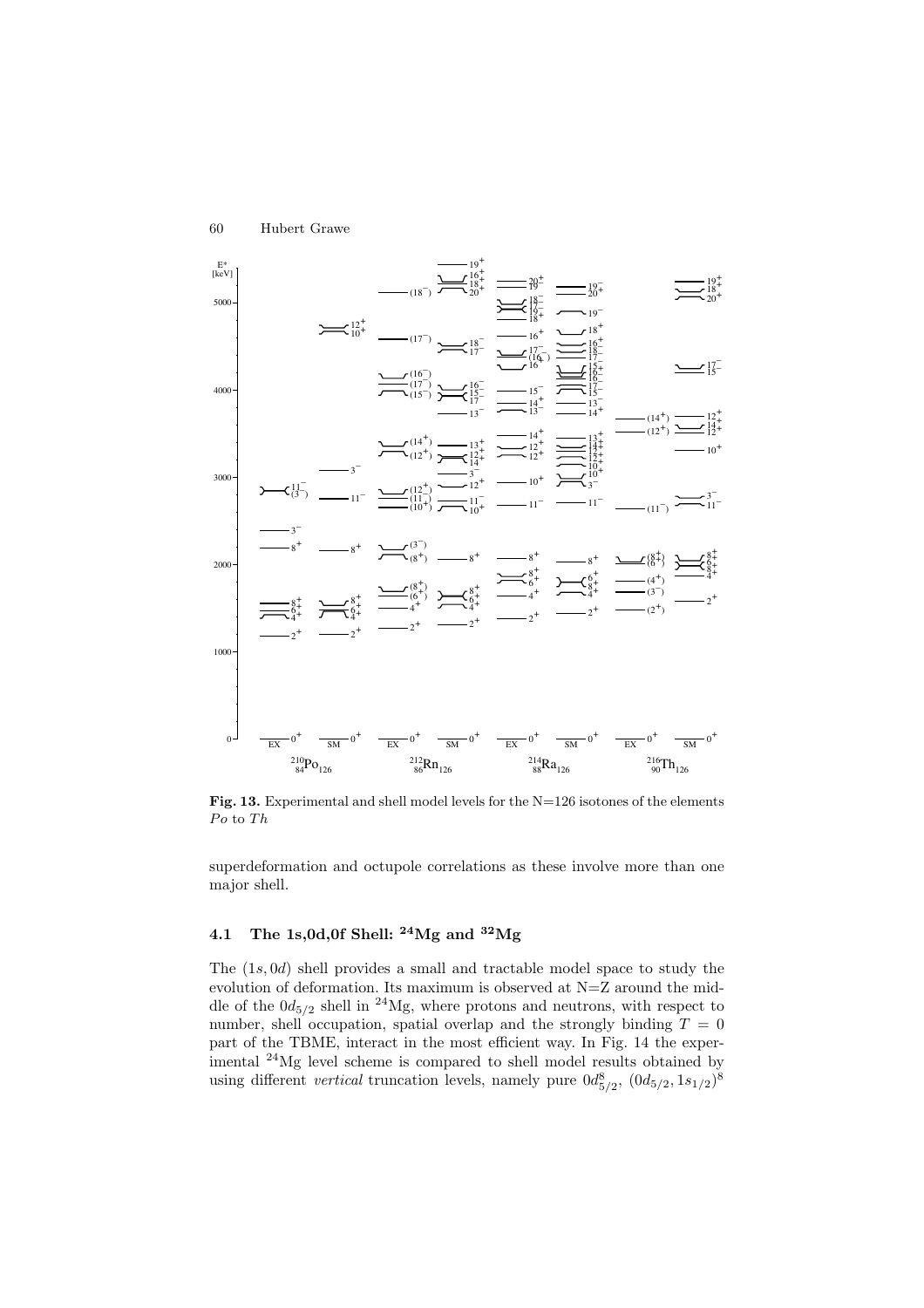

Fig. 14. Experimental results for the g.s. rotational band in <sup>24</sup>Mg, in comparison to shell model predictions obtained under the truncation conditions of pure  $0d_{5/2}^{8}$ ,  $(0d_{5/2}, 1s_{1/2})^8$  and full  $(1s, 0d)^8$ , which are characterised as D5, D5S1 and SD, respectively. The arrow widths give the  $B(E2)$  values in W.u. as calculated with polarisation charges  $\delta e_{\pi\nu} = 0.5 e$ 

and full  $(1s, 0d)$  shell. It is obvious that within  $0d_{5/2}^8$  the typical rotational behaviour of excitation energies

$$
E_I = \frac{\hbar^2}{2\mathcal{J}}I(I+1) \tag{21}
$$

with spin I and moment of inertia J cannot be reproduced. Inclusion of  $1s_{1/2}$ , which is connected to  $0d_{5/2}$  by a stretched (and strong)  $\Delta l = 2 E2$  transition improves the agreement, but full account of the experiment is obtained only in the complete shell. The importance of the  $0d_{3/2}$  orbit, which in <sup>16</sup>O is  $\geq$ 4.2 MeV above the  $1s_{1/2}$  level (Fig. 1) increases with filling of the  $0d_{5/2}$ . As discussed in Sect. 5 the proton-neutron monopole interaction between spinorbit partners reduces the effective  $s_{1/2}$  -  $d_{3/2}$  shell gap to  $\sim 2.5$  MeV in <sup>40</sup>Ca (Fig. 1) and even less in mid shell (Fig. 16 of [49] in this volume) enabling increased mixing to support the evolution of deformation. Note the band termination as indicated by level compression and reduced  $B(E2)$  strength.

Another shape driving phenomenon is observed [162] in chains of semimagic nuclei such as Sn  $(Z=50)$  and Pb  $(Z=82)$  isotopes [162-164] culminating at mid shell. It is ascribed to  $2p2h$  excitations between adjacent HO shells across the gap, which by coherent superposition of pairing and protonneutron interaction create low-lying band heads of prolate and oblate shapes, which coexist with the spherical g.s. of a semi- magic nucleus [162]. In heavy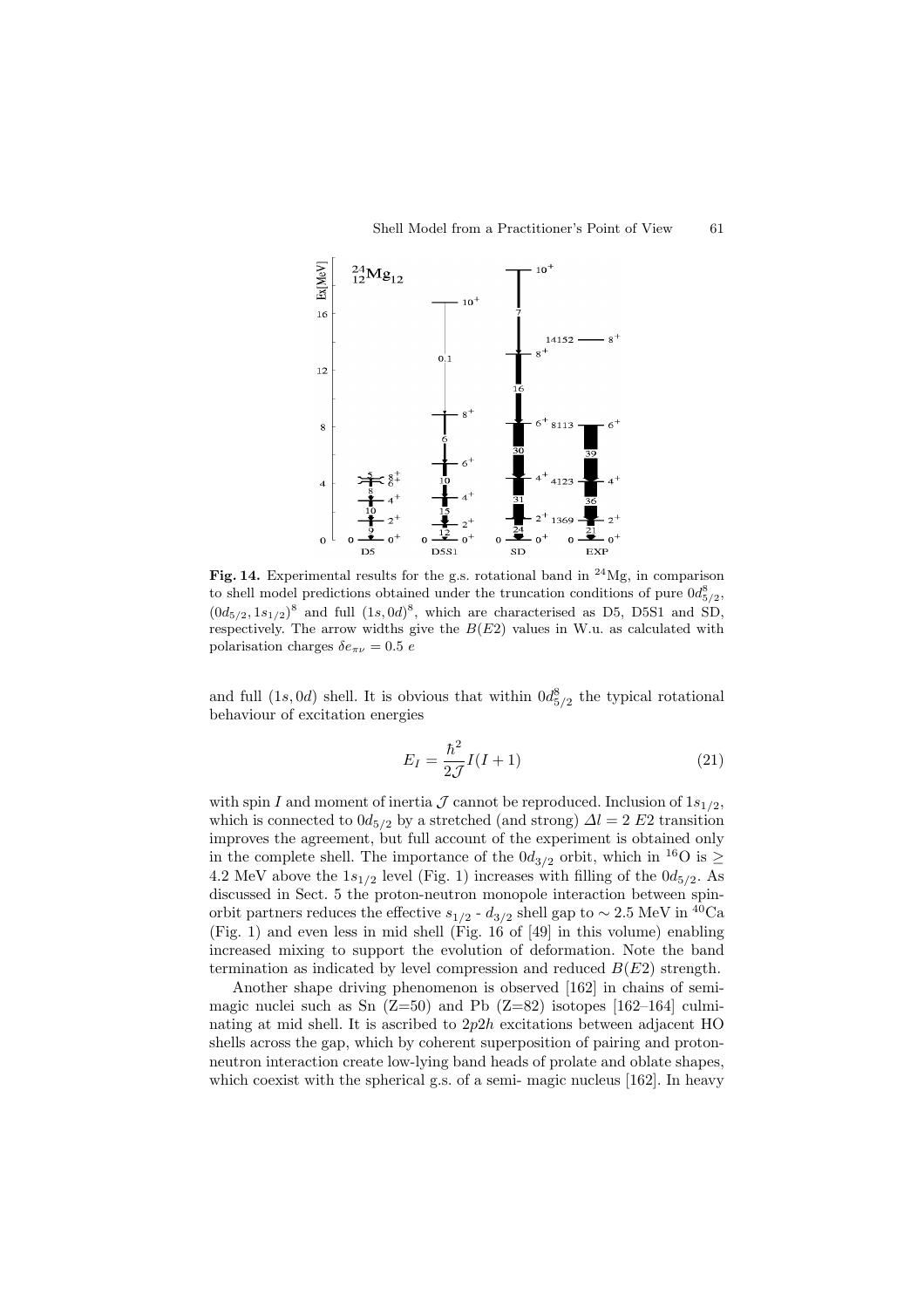nuclei the phenomenon is not accessible to shell model calculations. Therefore it came as a surprise when the semi-magic  $N=20$  nucleus  $32Mg$  was found to be deformed in its g.s. as measured by an enhanced  $2^+ \rightarrow 0^+$  E2 transition strength [88]. Clearly this could not be expected in a pure  $(1s, 0d)$  shell model. Inclusion of the  $0f_{7/2}$  orbit on the other hand can reproduce the experimental result [165]. The underlying mechanism is the reduction of the  $\nu 0d_{3/2}$  -  $0f_{7/2}$ shell gap upon removal of  $\pi 0d_{5/2}$  protons below Z=14 (Sect. 5). As the effect is isospin symmetric the mirror nucleus  ${}^{32}$ Ca close to the proton dripline should be deformed as well. This is further discussed below in Sect. 5.3 and in Sect. 3.1 of [49] in this volume.

*In conclusion, the evolution of deformation always requires, besides maximum number of interacting valence protons and neutrons in mid shell*  $(n_{\pi} \cdot n_{\nu})$ *scaling [51]), a shell driving mechanism. Another consequence is due to the spherical - deformed shell model mapping: rotational bands are terminating when the available maximum model space is exhausted.*

## **4.2 The 0f,1p,0g Shell: <sup>48</sup>Cr and <sup>56</sup>Ni**

It is an intriguing question whether the discussed shape phenomena can be carried on to the next HO shell  $N = 3$ . The N=Z nucleus corresponding to <sup>24</sup>Mg is <sup>48</sup>Cr, which indeed exhibits a regular rotational band up to  $I = 16$ . It is nicely reproduced in LSSM calculations regarding the full  $N = 3$  shell [166,] 167]. In Fig. 15 the angular momentum I is plotted vs. the  $I \rightarrow I-2$   $\gamma$ -ray transition energy, which is a measure for the rotational frequency  $\omega$  [168].



**Fig. 15.** Angular momentum alignment vs. rotational frequency ( $\gamma$ -ray energy) for the <sup>48</sup>Cr g.s. rotational band: experiment vs. shell model (SM) and mean field results (CHFB) [167]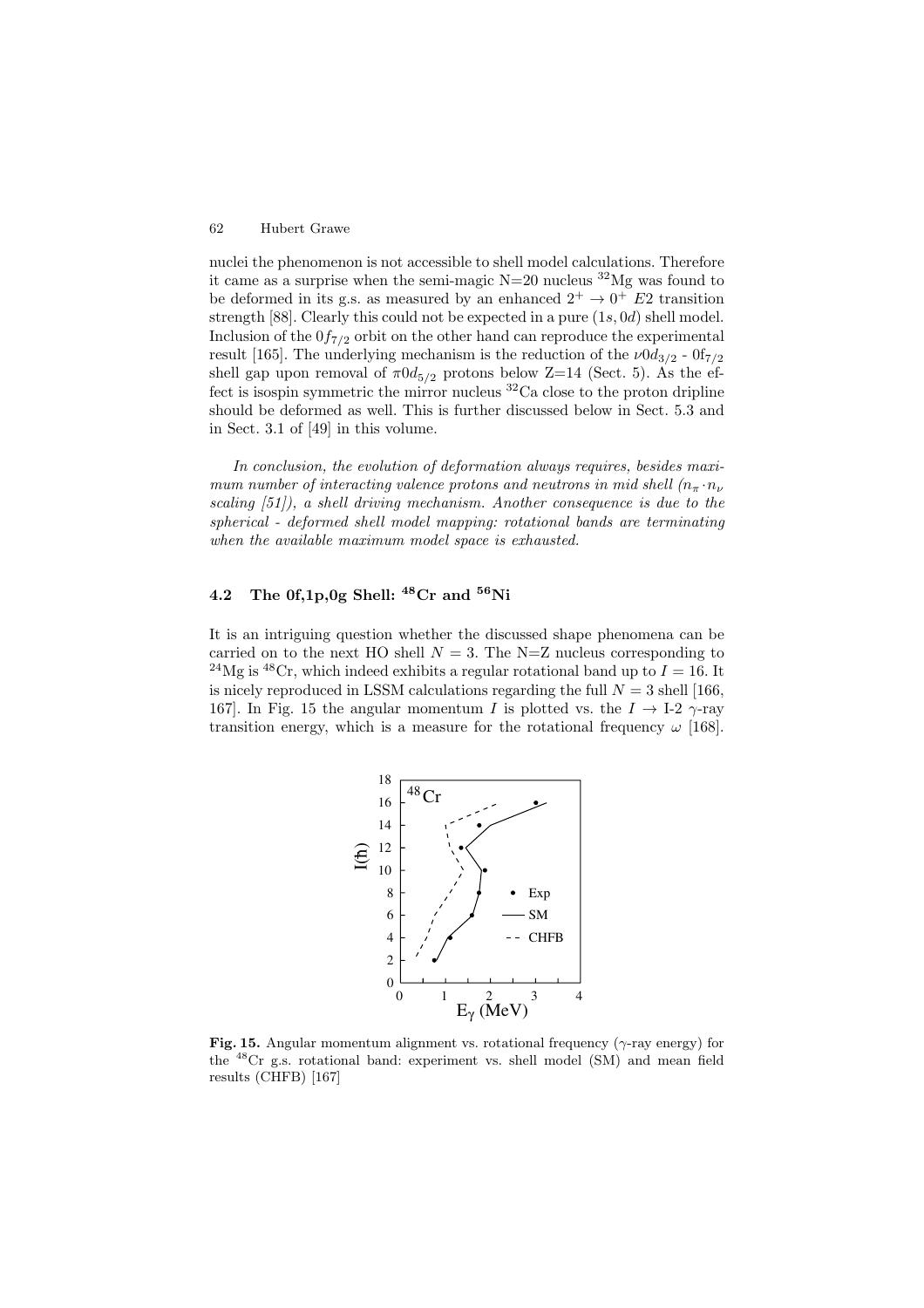According to (21)

$$
\frac{E_{\gamma}}{2} = \frac{\partial E_I}{\partial I} = \frac{\hbar^2}{\mathcal{J}} (I + 1/2) = \hbar \omega \tag{22}
$$

as  $I\hbar = \mathcal{J}\omega$  in the classical limit  $(I \gg 1)$ . The backbend at  $I = 10$ , a typical collective phenomenon of rotational nuclei, which is due to the alignment of a pair of nucleons [168] and the band termination at  $I = 16$  are perfectly accounted for. It is the interaction of the stretched  $\Delta l = 2$ ,  $f_{7/2}$  -  $p_{3/2}$  pair of nucleons that is essential for the collectivity [166] in exact analogy to the  $(1s, 0d)$  shell (Sect. 4.1). The rôle of  $d_{3/2}$  is taken by  $f_{5/2}$  with a corresponding decrease of the  $p_{3/2}$  -  $f_{5/2}$  gap from ∼ 4.0 MeV in <sup>40</sup>Ca to ~ 1.0 MeV in <sup>56</sup>Ni (Fig. 1) due to filling of the  $f_{7/2}$  proton and neutron shell. For comparison the result of a semi-microscopic mean field approach, the cranked shell model [168], is shown, which obviously fails to reproduce the experiment. The deficiency of this model was traced back to the neglect of proton-neutron pairing correlations [169], which are automatically accounted for by the shell model TBME.

The N=40 isotone corresponding to the N=20  $^{32}$ Mg is  $^{66}$ Fe, where removal of the first two  $f_{7/2}$  protons from the Z=28 CS in <sup>68</sup>Ni should decrease the  $f_{5/2}$  -  $g_{9/2}$  gap to enhance  $2p2h$  excitations. Rigorous experimental evidence is missing except for the extremely small  $E_{2+}$  =673 keV in <sup>66</sup>Fe [111] and the recently assigned deformed shell model quantum numbers to states in the odd-A neighbour <sup>67</sup>Fe [170]. A more detailed discussion of the shell driving monopole interaction is given in Sect. 5.

### **5 Evolution of Shell Structure**

The shell structure as discussed and shown in Sect. 1 is not globally fixed for the total Segré chart but subject to change with mass  $A$ , neutron excess (N-Z)/A and shell occupation. The dependence on A as discussed in textbooks [42,51] is due to the radial extension of the wave function and characterised by a relative increase in binding for high-l orbitals [42]. Contrary increasing neutron excess due to the softening of the Woods-Saxon shape of the neutron potential causes a relative upward shift of high-l orbitals. This is accompanied by a reduced spin-orbit (SO) splitting [171], which is proportional to the spatial derivative of the central potential. Both scenarios depend smoothly and only weakly on the driving parameters A and N/Z, hence a change of shell structure requires extreme variations of their values. A third scenario based on the monopole shift of selected shell model orbits will be discussed in the following.

#### **5.1 Monopole Shift of SPE**

The propagation of SPE throughout a major shell apart from Coulomb effects is governed by the monopole part of the residual interaction [4,36] as defined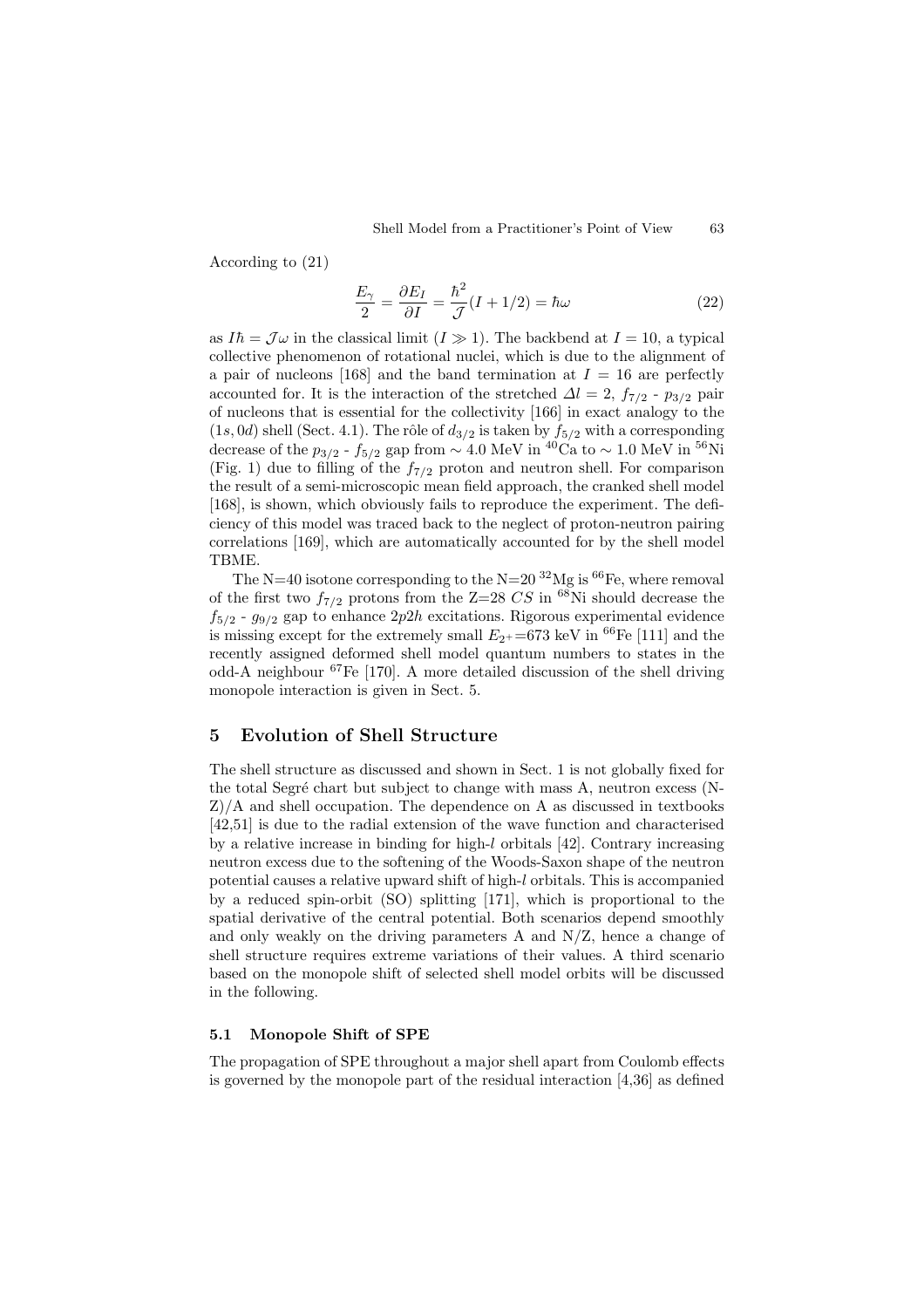by

$$
V_{jj'}^m = \sum_{J} (2J+1) \langle jj'J \, |V| \, jj'J \rangle / \sum_{J} (2J+1) \tag{23}
$$

for a specific multiplet. Single particle energies at a closed shell  $(CS)$  and the next higher shell closure  $(CS')$  are related by

$$
\epsilon_j^{CS} = \epsilon_j^{CS'} + \sum_{j'} (2j' + 1 - \delta_{jj'}) V_{jj'}^m \tag{24}
$$

where  $j, j'$  specify in short notation radial, orbital angular momentum, spin and isospin quantum numbers of the nucleons and the sum runs over all orbitals in the major shell. The Kronecker symbol takes care of the Pauli principle for identical nucleons. Particle energies with respect to CS are converted to hole energies in the filled shell  $CS'$  by multiplying the r.h.s. of  $(24)$ with  $(-1)$ . Hole energies in CS are transported to hole energies in CS' by using ph TBME to calculate  $V_{jj'}^m$  (see Sect. 2.3). The relative shift of two orbitals  $j_1, j_2$  when filling an orbit  $j'$  is given by

$$
\Delta_{j_1 j_2} = V_{j_1 j'}^m (2j' + 1 - \delta_{j_1 j'}) - V_{j_2 j'}^m (2j' + 1 - \delta_{j_2 j'}) \tag{25}
$$

Experimentally large monopole shifts are observed in  $N=29$  and 51 isotones and Z=29 (Cu) and 51 (Sb) isotopes. This is demonstrated in Fig. 16 ad for the proton-neutron and spin-flip combinations  $(j_1 j') = (\nu f_{5/2} \pi f_{7/2}),$  $(\pi f_{5/2} \nu g_{9/2}), (\nu g_{7/2} \pi g_{9/2}),$  and  $(\pi g_{7/2} \nu h_{11/2}),$  respectively [104]. The origin for these exceptional shifts can be traced back to the  $(\sigma \cdot \sigma)(\tau \cdot \tau)$  and/or the tensor  $(\sigma \times \vec{r}) \cdot (\sigma \times \vec{r})(\tau \cdot \tau)$  parts of the in-medium NN interaction [172,173]. They generate strong binding between proton-neutron  $(\pi \nu)$  spinorbit partners  $(\Delta l = 0, S = 0)$  and  $(\Delta j = 2, \Delta l = 1, S = 0)$   $(\pi \nu)$  pairs of nucleons. In Fig. 17 the monopoles  $V^m$  for the multiplets relevant for the drastic shifts in Fig. 16 are shown for various realistic and empirically corrected interactions. The dominant rôle of the  $S = 0(\uparrow\downarrow), \pi\nu$  (T = 0) configurations is clearly prominent. An additional empirical criterion for  $V<sup>m</sup>$ to be strong requires identical number of nodes in the radial wave functions of the two orbits, i.e. good radial overlap as demanded by the short-range character of the NN interaction.

#### **5.2** Shell Quenching and Stabilisation at  $N \gg Z$

Based on this criterium, and considering  $S = 0$ ,  $\Delta l = 0$ , 1 pairs to be dominant, the following shell changing scenario develops when proceeding from a N=Z doubly magic nucleus as e.g. <sup>16</sup>O, <sup>40</sup>Ca along an isotonic chain to N $\gg$ Z (see insert in Fig. 18):

• Removing protons from a filled  $(\pi n, l, j_{<} = l - 1/2)$  orbit, e.g.  $0p_{1/2}, 0d_{3/2}$ , in a closed shell  $(CS)$  will shift the neutron  $(\nu n, l+1, j_{>} = l+3/2)$  orbit,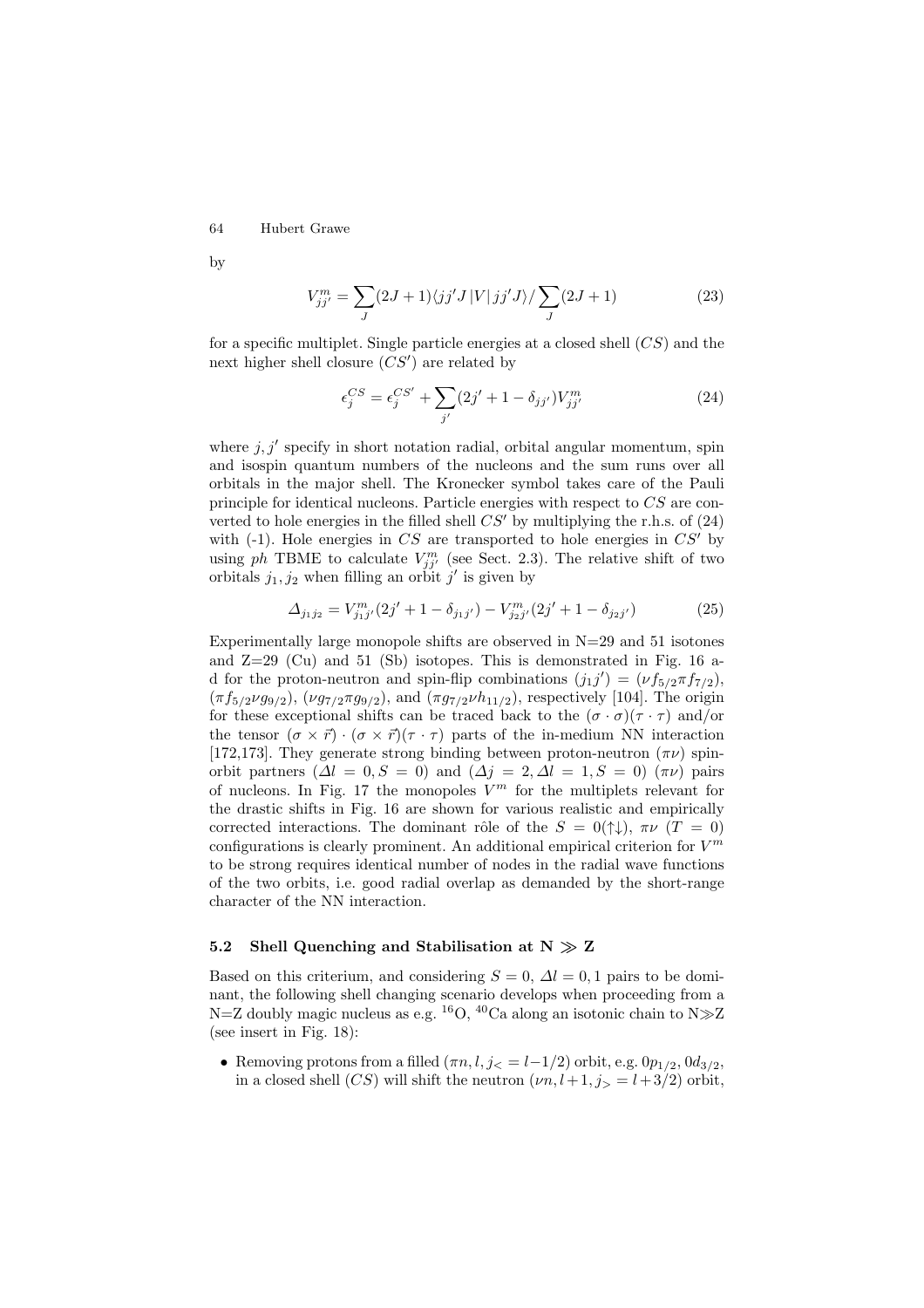

**Fig. 16.** Monopole shift in N=29 (a) and N=51 (d) isotones and in Z=29 (Cu) (b) and Z=51 (Sb) (**c**)isotopes relative to the reference states  $\nu_1p_{3/2}$ ,  $\pi_1p_{3/2}$ ,  $\pi_1d_{5/2}$ and  $\nu 1d_{5/2}$ , respectively. The lines are results of shell model calculations. The filling of the relevant partner orbits in the extreme single particle model is indicated by arrows. Open circles indicate states not firmly assigned

as e.g.  $0d_{5/2}$ ,  $0f_{7/2}$ , upward as its binding is weakened relative to the neighbouring orbits as a consequence of the tensor force. This stabilises the shell (as in  $^{14}C$ ,  $^{36}S$ ,  $^{34}Si$ ) and may rearrange the orbitals beyond the closed shell  $(CS)$ , as observed in <sup>15</sup>C.

• On further removal of protons from the next lower lying orbit  $(\pi n, l, j)$  $l+1/2$ , e.g.  $0p_{3/2}$ ,  $0d_{5/2}$ , its spin-orbit neutron partner  $j<sub>lt</sub>$  will be released in a dramatic way due to the  $\sigma\tau$  force to create a new shell CS'.

The effect can be summarised as shown in Fig. 18. A harmonic oscillator (HO) shell closure with magic number  $N_m = 8, 20, 40$  changes to  $N_m - 2 \cdot N =$ 6, 16(14), 34(32), with N counting the HO quanta. The ambiguity for  $N >$ 1 is due to the presence of  $j = 1/2$  orbits as e.g.  $s_{1/2}$  or  $p_{1/2}$ . Trivially in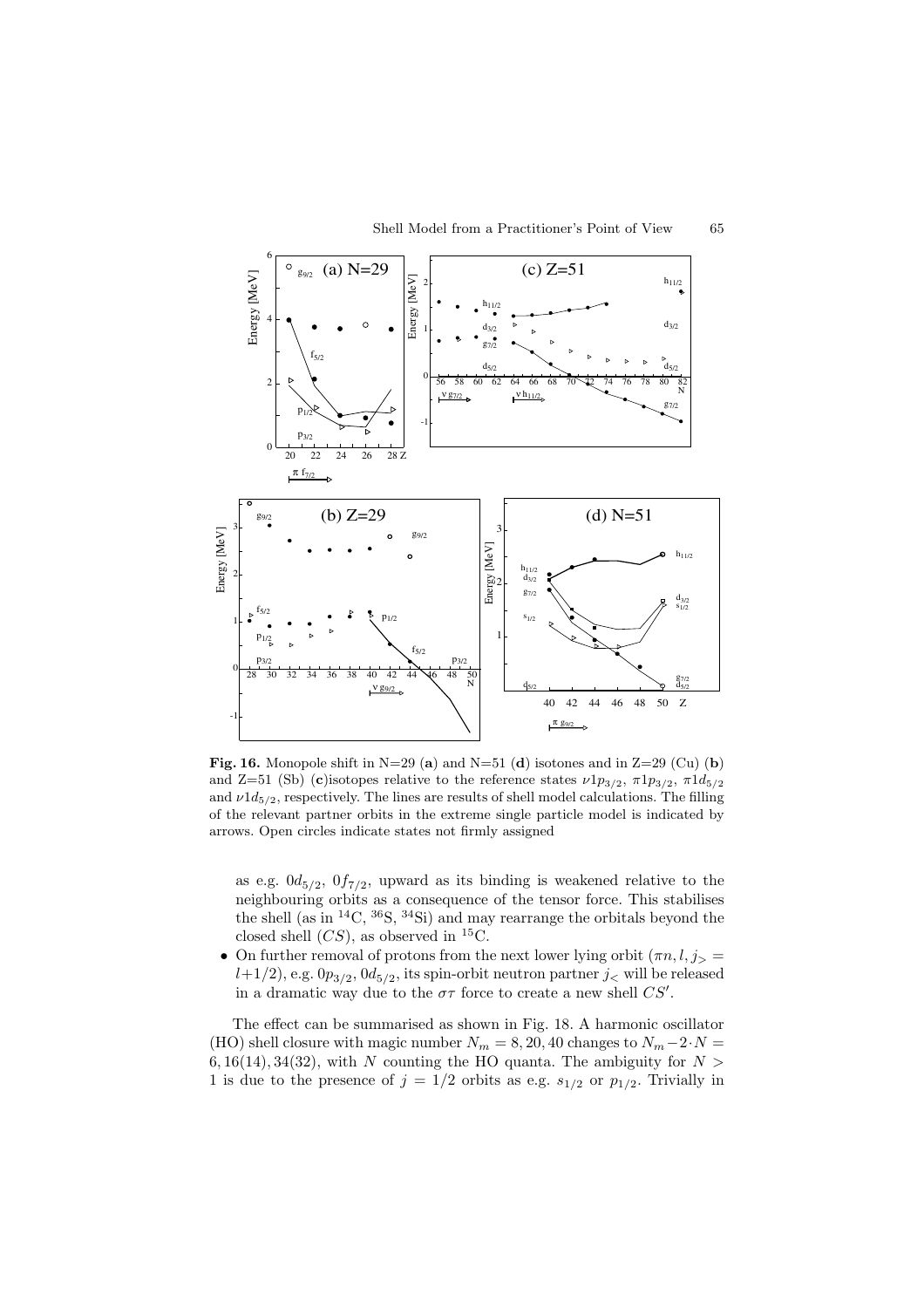

**Fig. 17.** The monopole part  $V<sup>m</sup>$  of various realistic and empirically adjusted interactions KB [31], FPD6 [21], S3V [40] and MHJ [143] for selected  $\pi\pi$ ,  $\nu\nu$  (T = 1) and  $\pi \nu S = 0$  ( $\uparrow \downarrow$ ) and 1 ( $\uparrow \uparrow$ ) configurations



**Fig. 18.** Schematic chart of known and expected new shell structure in N $\gg$ Z nuclei. The insert illustrates the scenario moving from  $N\sim Z$  to  $N\gg Z$  along isotonic chains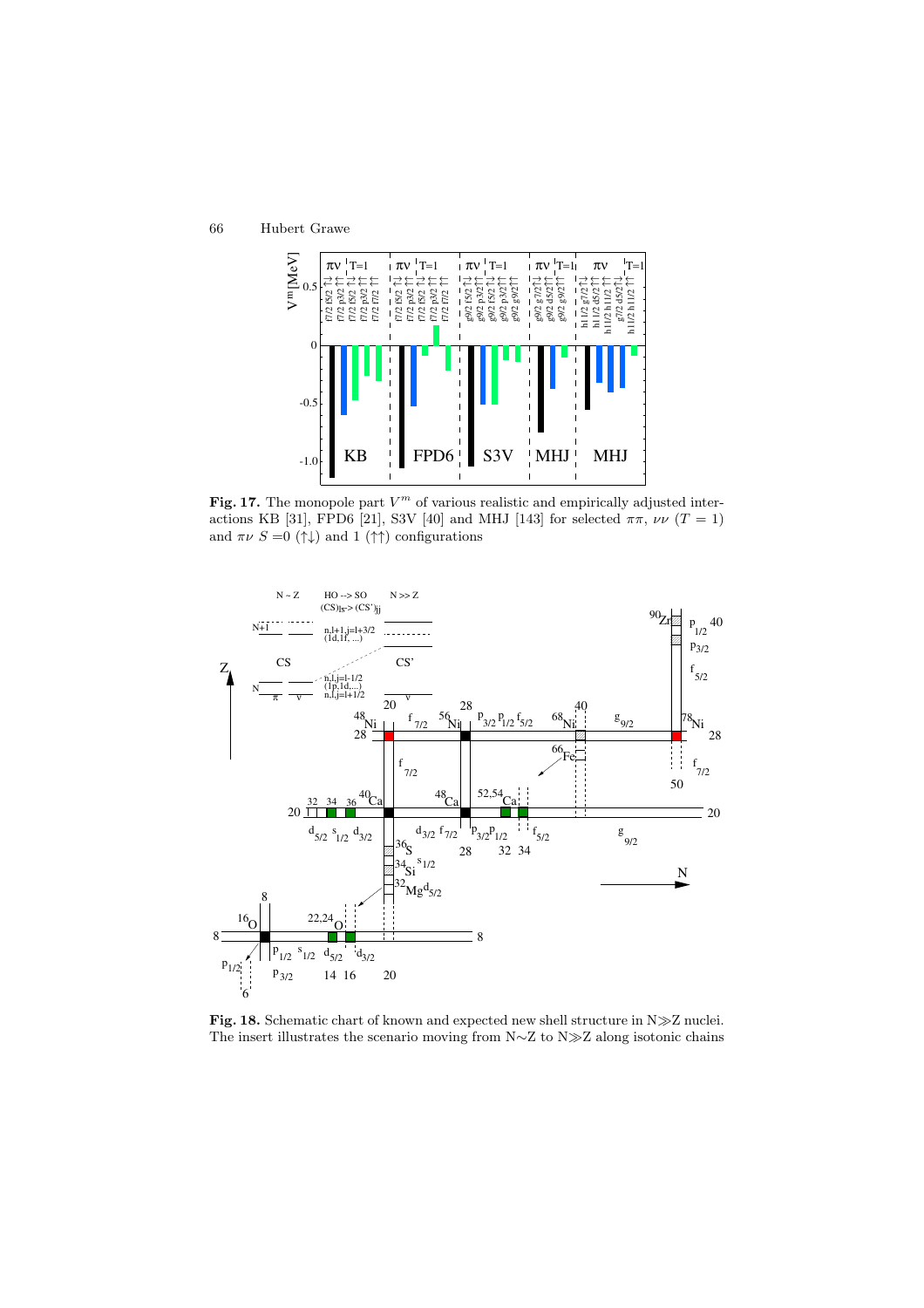these shells an  $I^{\pi}$ =2<sup>+</sup> state cannot be built by recoupling but requires ph excitations at the expense of a higher excitation energy. Moreover, the  $T = 1$ ,  $j^2$ ,  $J = 0$  TBME for  $j = 1/2$  is identical to  $V_{jj}^m$  and always strongly binding and therefore in the evolution of the single particle energy  $\epsilon_i$  (24) adds a downward shift openening a gap when filling the  $j = 1/2$  orbit. This is shown for the  $(1s, 0d)$  shell in Fig. 16 of [49] in this volume as taken from [105,172]. The scenario is characterised by the following signature, which substantially deviates from the mechanisms described in the introduction to this section: • a HO (ls-closed) shell changes to a SO ( $jj$ -closed) shell;

- the change is rapid with subshell occupation, and highly localized;
- the scenario is symmetric in isospin projection  $T_z$ ;
- upon removal of protons the apparent SO splitting between the neutron l,  $j<sub>0</sub>$  and  $j<sub>0</sub>$  SO partners due to the  $\sigma\tau$  interaction is *increased*;
- contrary in the adjacent HO shell  $N+1$  the SO splitting between the  $l, j$ , and  $j<sub>z</sub>$  is *decreased* due to the tensor force.

The latter signature is easily verified in Fig. 16 for the two ways towards N $\gg$ Z. Removing  $f_{7/2}$  ( $g_{9/2}$ ) protons from <sup>56</sup>Ni (<sup>100</sup>Sn) releases the  $f_{5/2}$  ( $g_{7/2}$ ) neutrons, which increases the neutron  $f(q)$  SO splitting (Fig. 16 a,d), respectively. On the other hand, adding  $g_{9/2}$   $(h_{11/2})$  neutrons decreases the SO splitting of proton  $f(g)$  orbits (Fig. 16 b,c), respectively. Note that in Fig. 16 only the  $j<sub>0</sub>$  is shown relative to the adjacent orbits as the  $j<sub>0</sub>$  partners are lying below the large shell gaps.

The facts that the proton-neutron monopole is always binding (Fig. 17) and that high-spin proton orbitals according to (24,25) are most effective in producing large shifts when progressing from a  $CS$  nucleus towards  $N\gg Z$  by removing protons allow interesting conclusions on possible shell quenching and/or stabilisation.

*An indispensable prerequisite to generate a shell rearrangement by monopole interaction is therefore a*  $\pi j$ ,  $(j_<$ ) that is emptied, which causes a  $\nu j_<'$  $(j'_{>} )$  level from below the neutron shell to move up into the shell gap. The *opposite scenario, a neutron level moving down from above the shell, is not possible.*

Such effective  $\pi\nu$  pairs are  $\pi p_{3/2} \nu p_{1/2}$  to change N=8 into 6 below <sup>16</sup>O,  $\pi d_{5/2} \nu d_{3/2}$  to change N=20 into 16(14) below <sup>40</sup>Ca,  $\pi f_{7/2} \nu f_{5/2}$  to change N=40 into 34(32) below <sup>68</sup>Ni and  $\pi f_{5/2} \nu g_{9/2}$  above <sup>78</sup>Ni. The latter is due to the "low-spin"  $\pi f_{5/2}$  and the "A-scaling" of TBME not being effective enough to quench the  $N=50$  shell in <sup>78</sup>Ni. This is obviously valid for heavier nuclei, too,  $\pi g_{7/2} \nu h_{11/2}$  at N=82 above  $^{132}$ Sn and  $\pi h_{9/2} \nu i_{13/2}$  at N=126 above  $^{208}$ Pb (see Fig. 1), as both are good  $CS$  nuclei. Ineffective in this sense are the pairs  $\pi g_{9/2} \nu g_{7/2}$  along N=82 below  $132$ Sn and  $\pi h_{11/2} \nu h_{9/2}$  along N=126 below  $^{208}\text{Pb}$  as the neutron levels are lying too deep in the shell (Fig. 1). Therefore the shell quenching invoked to explain r-process abundances [140] must be of different origin, such as the scenario mentioned in the introduction to Sect. 5.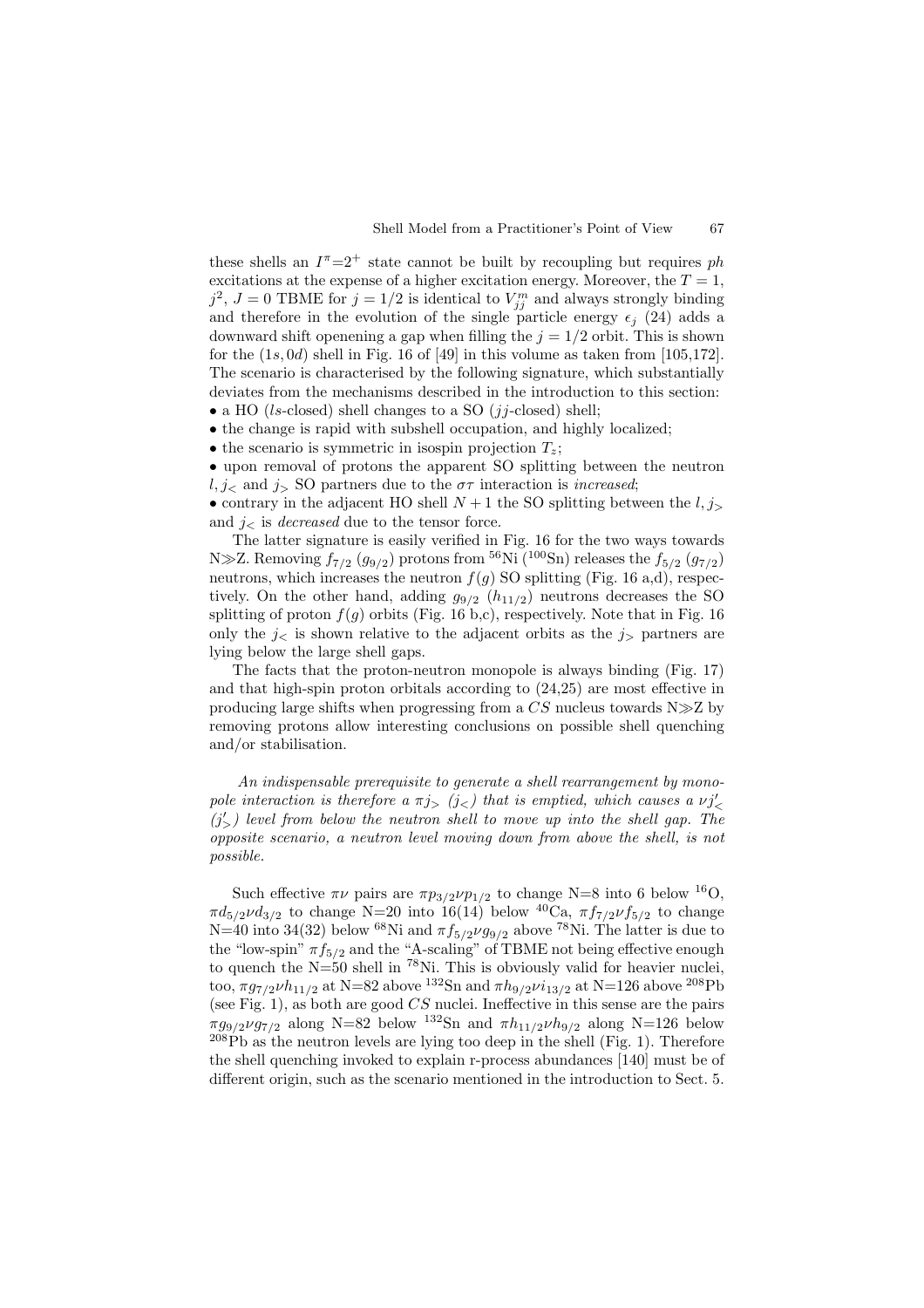#### **5.3 Experimental Evidence for N=6, 16(14) and 34(32) Shells**

The scenario described in Sect. 5.2 accounts in a straightforward way for the recently established new shell effects in light and medium-heavy nuclei, which will be briefly reviewed in the following. Besides single particle states, twonucleon separation energies  $S_{2n}$  and  $S_{2p}$  and their differences  $\delta_{2n}$  and  $\delta_{2p}$ , respectively, excitation energies  $E_{2+}$  of  $I^{\pi} = 2^+$  states and  $B(E2; 2^+ \rightarrow 0^+)$ will be used as signatures for shell structure [13].

In Fig. 19 the evolution of the  $N=8$  shell gap is illustrated. Removal of the  $\pi p_{1/2}$  protons from the doubly magic <sup>16</sup>O releases the  $\nu d_{5/2}$ ,  $S = 0$  partner neutron and hence the  $I^{\pi} = 5/2^{+}$  and  $1/2^{+}$  levels swap positions from <sup>17</sup>O to <sup>15</sup>C. The neutron shell gap is preserved in <sup>14</sup>C as documented by the large  $E_{2+}$ (Fig. 20a), which is only marginally smaller than in  $^{16}$ O. This demonstrates the aforementioned ambiguity of shell signature for nuclei separated by a  $j = 1/2$  subshell (see below), which can build  $2^+$  states only by ph excitations. The dramatic decrease of  $E_{2+}$  observed for <sup>12</sup>Be (Fig. 20a) indicates that the removal of the first pair of  $\pi p_{3/2}$  protons causes an upward shift of the  $\nu p_{1/2}$ spin-flip partner level, thus closing the  $N=8$  gap while opening a  $N=6$  gap. This is impressively corroborated by the  $^{11}$ Be level scheme shown in Fig. 19 and the inversion of the  $I^{\pi}=1/2^+$  and  $1/2^-$  levels. For <sup>8</sup>He an estimate for the N=6 shell gap can be inferred from the measured [174] energy difference of the



**Fig. 19.** Experimental evidence for the N=8 to N=6 shell change (see text)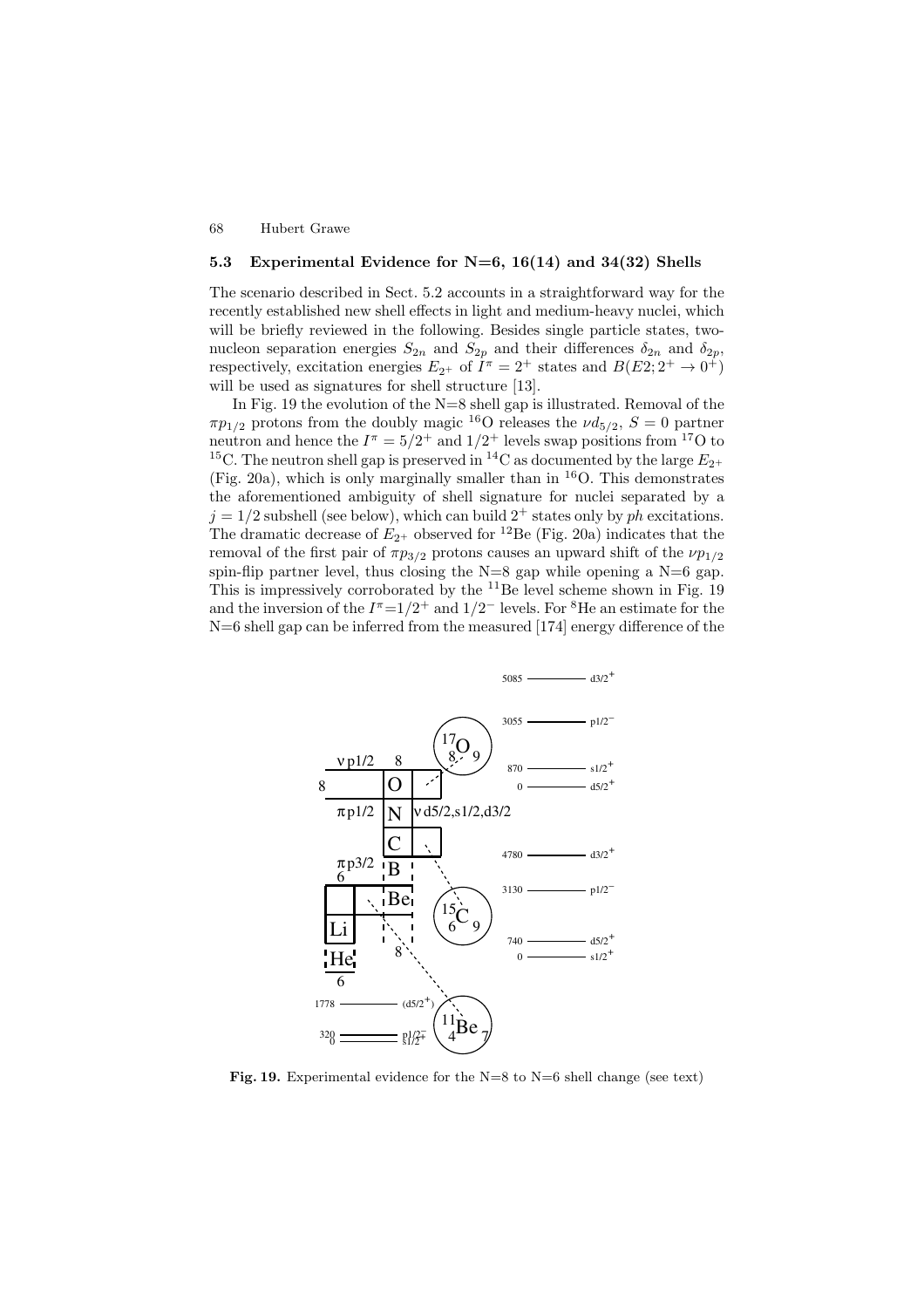

**Fig. 20.** Shell signatures  $\delta_{2n/2p}$ ,  $B(E2; 2^+ \rightarrow 0^+)$  and  $E_{2+}$  for shell change between N=8 and 20 along (**a**)  $Z=8$  (O) isotopes (full line) and N=8 isotones (dashed) and (**b**)  $N=20$  isotones (dashed) and  $Z=20$  (Ca) isotopes (full line)

 $I^{\pi}$ =3/2<sup>-</sup>;  $\nu p_{3/2}^3$  hole and the  $I^{\pi}$ =1/2<sup>-</sup>;  $\nu p_{3/2}^2 p_{1/2}$  particle states. Using the two-body matrix elements (TBME) from [16] a shell gap  $\epsilon(p_{1/2}) - \epsilon(p_{3/2})=$ 4.25 MeV is calculated. The N=6 shell stabilisation makes  ${}^{9}$ Li a good core for  $11$ Li halo calculations (see Sect. 2.2 of [175] in this volume).

One major shell above N=8, the removal of  $\pi d_{3/2}$  protons from <sup>40</sup>Ca stabilizes the N=20 shell gap because the  $S = 0$  partner orbital  $\nu f_{7/2}$  is shifted upward. Consequently, <sup>36</sup>S and <sup>34</sup>Si, again separated by a  $j = 1/2$  $(s_{1/2})$  orbit, show doubly magic features as documented in Fig. 20b by large  $\delta_{2p}$ ,  $E_{2+}$  and small  $B(E2)$ . It would be an experimental challenge to prove the present scenario in the mirror nuclei <sup>34</sup>,<sup>36</sup>Ca, which should exhibit identical shell signature. The upward shift of the  $\nu f_{7/2}$  orbital with removal of  $\pi d_{3/2}$ protons, on the other hand, quenches the  $N=28$  gap below <sup>48</sup>Ca, as exhibited in enhanced  $B(E2; 0^+ \rightarrow 2^+)$  values measured in Coulomb excitation and the absence of shell closure features in <sup>44</sup>S [176]. Following the scenario described in Sect. 5.2, further removal of  $\pi d_{5/2}$  protons in N=20 isotones will shift the  $\nu d_{3/2}$  orbital into the shell gap, and, aided by  $2p2h$  excitations, drives  $^{32}Mg$ to deformation [88]. The evolution of the N=16(14) shell below the  $\nu d_{3/2}$ orbital is complete in the oxygen isotopes, where <sup>22,24</sup>O exhibit large  $E_{2+}$ , small  $B(E2)$  and a rise in  $\delta_{2n}$  (Fig. 20a). In a recent shell model study this was reproduced quantitatively, at the expense, however, of an "ad hoc" correction of the realistic interaction employed [172]. The locality of the change in shell structure discussed in the present scenario was proven in a recent experiment showing a decrease in  $E_{2+}$  from <sup>22</sup>O (3.20 MeV) to <sup>20</sup>C (1.56 MeV) [177], which is in contrast to the <sup>16</sup>O - <sup>14</sup>C trend (Fig. 20). This is due to the  $\pi p_{1/2}$ removal, which shifts the  $\nu d_{5/2}$  level into the N=16(14) gap.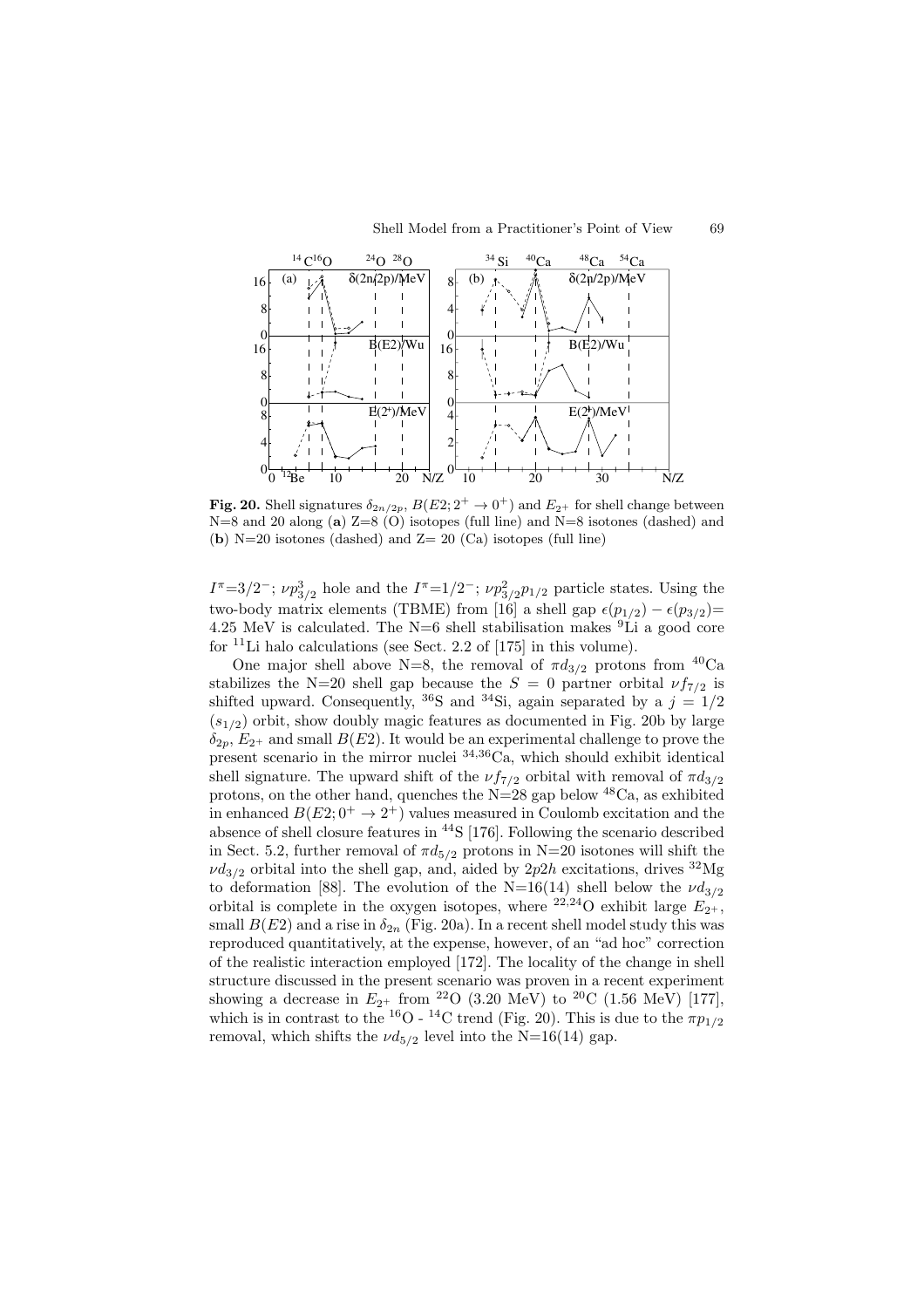Further and more detailed experimental evidence for the N=8 to 6, the  $N=20$  to 16(14) and the quenching of the  $N=28$  shells is presented in this volume in Sects. 2.1 and 3.1 of [175] and Sects. 3.1 and 3.3 of [49].

The HO closed shell  $N=40$  in  ${}^{68}Ni$  is weak and isolated and loses its strength at two particles/holes distance [13,109]. Excitation energy  $E_{2+}$  and  $B(E2; 0^+ \rightarrow 2^+)$  exhibit shell closure [106], while  $\delta_{2n}$  does not show any effect [13,109]. Removing  $\pi f_{7/2}$  protons from <sup>68</sup>Ni (Fig. 18) prompts the  $\nu f_{5/2}$ orbit to move into the (small)  $N=40$  shell gap, so that  $^{66}$ Fe shows features of deformation [111]. This was proven recently by assigning the Nilsson configuration  $5/2^+[422]$  to the ground state of <sup>67</sup>Fe [170] as discussed in Sect. 4.2. Correlated to this upward shift of the  $\nu f_{5/2}$  orbit a N=34 gap opens above the  $\nu p_{3/2}, p_{1/2}$  levels as also exhibited by the N=29 single particle states at Z=20 (Fig. 16a). The presence of the  $p_{1/2}$  orbit introduces the N=34(32) ambiguity. Experimentally a large  $E_{2+}$  is observed in <sup>52</sup>Ca [178] and shell gaps are established in the yrast spectrum of the <sup>52</sup>,<sup>54</sup>Ti isotopes [179].

### **6 Status and Future**

The status of, and future challenges to, the nuclear shell model are determined by (i) the development of novel large scale shell model techniques, (ii) the availability of realistic two-body interactions in model spaces beyond  $1\hbar\omega$  accounting effectively for three-body effects, and (iii) the experimental request for predictive power in exotic regions of the Segré chart, which will be accessible with the next generation radioactive-beam facilities.

The limitations of the LSSM approach as discussed in Sects. 1.4 and 3 ask for expansion to  $\geq 1\hbar\omega$  spaces in order to treat core excitation in CS nuclei, open jj shells, shell evolution, normal and superdeformation and higher order correlations (e.g.  $L = 3$ ), let alone  $\Delta N \ge 1$  giant resonances. Obligatory prerequisites for these extensions are the proper treatment of the spurious state problem and an effective interaction consistent in two adjacent major shells.

The advantage of the shell model approach with an effective interaction to account for all kinds of correlations is depreciated by computational limitations. The Monte Carlo shell model (MCSM) provides a viable way out though its application is limited presently to a few key nuclei and phenomena rather than a broad range spectroscopy. The interaction problem is common to both LSSM and MCSM. The mean field approaches like Hartree- Fock (HF), HF+BCS and relativistic mean field (RMF), based on schematic forces and an effective parametrisation of NN data, account for gross properties mass, shape, shell structure and SPE. The advantage of coping with model spaces of several  $\hbar\omega$ , however, is counteracted by the difficulty to properly account for correlations.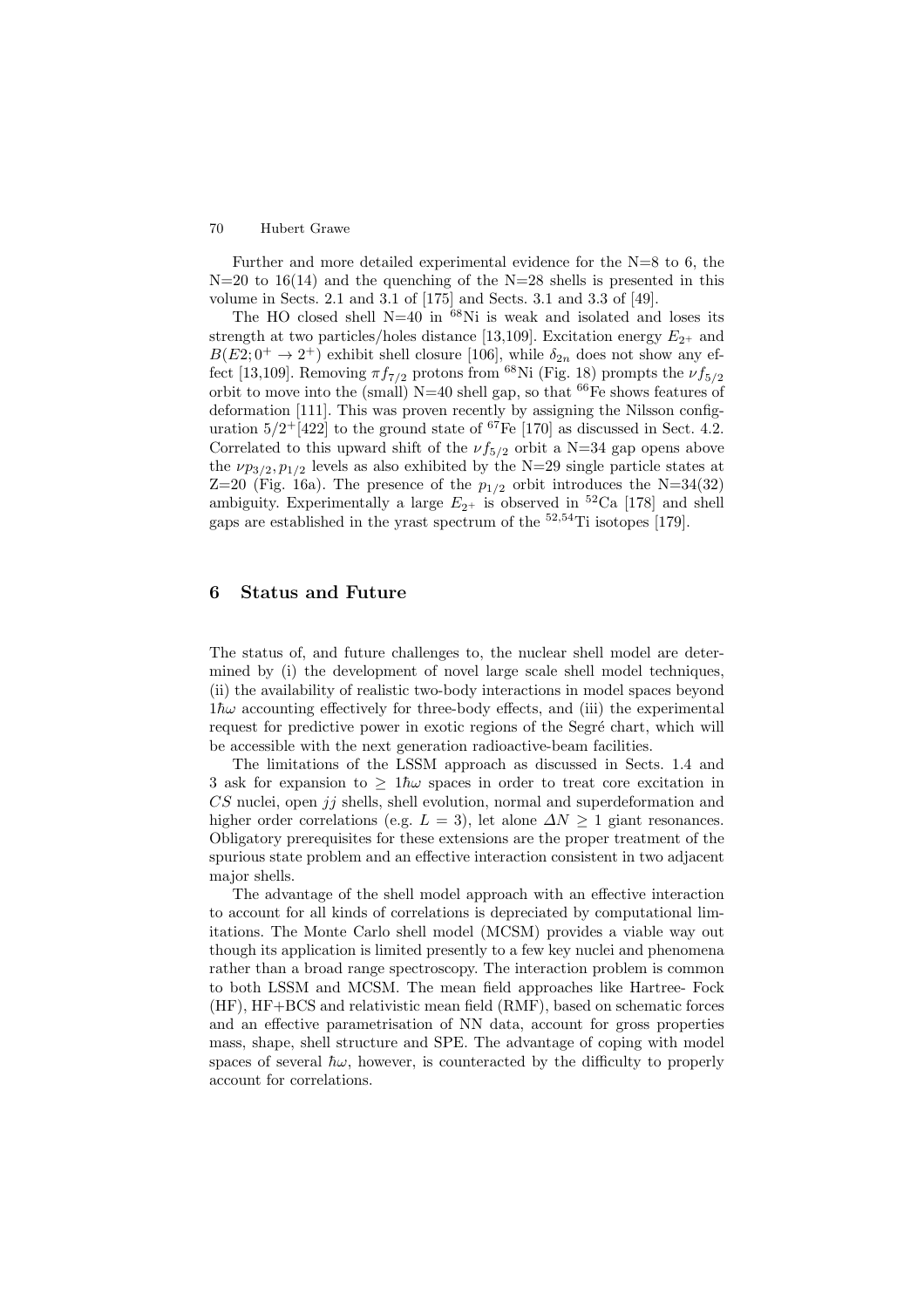### **Acknowledgements**

The contributions of my collegues from GSI, GANIL, ORNL and EUROBALL to the latest update of experimental results reviewed in this article are gratefully acknowledged. Numerous enjoyable and enlightening discussions with my collegues from shell model theory B.A. Brown, E. Caurier, A. Covello, M. Hjorth-Jensen, F. Nowacki and T. Otsuka and their help with shell model calculations enabled this practitioner's view of nuclear structure.

### **References**

- 1. O. Haxel, J.H.D. Jensen, H.E. Suess: Phys. Rev. **75**, 1766 (1949)
- 2. M. G¨oppert-Mayer: Phys. Rev. **75**, 1969 (1949)
- 3. I. Talmi, I. Unna: Nucl. Phys. **30**, 280 (1962)
- 4. A. de Shalit, I. Talmi: Nuclear Shell Theory, Academic Press, New York, 1963
- 5. P.J. Brussaard, P.W.M. Glaudemans: Shell model applications in nuclear spectroscopy, North-Holland, Amsterdam, 1977
- 6. B.A. Brown, B.H. Wildenthal: Ann. Rev. of Nucl. Part. Sci. **38**, 29 (1988)
- 7. A. Poves, A.P. Zuker: Phys. Rep. **70**, 235 (1981)
- 8. Proc. Int. RIKEN Symposium Shell Model 2000, eds. T. Otsuka, H. Sakurai, I. Tanihata, Nucl. Phys A **704** (2002)
- 9. G. Martínez-Pinedo: to be published in this series
- 10. T. Schmidt: Z. Phys. **106**, 358 (1937)
- 11. M. Göppert-Mayer, J.H.D. Jensen: Elementary Theory of Nuclear Shell Structure, J. Wiley & Sons, New York, 1955
- 12. P. M¨oller, J.R. Nix, K.-L. Kratz: At. Data Nucl. Data Tab. **66**, 131 (1997)
- 13. H. Grawe, M. Lewitowicz: Nucl. Phys. A **693**, 116 (2001)
- 14. J. Duflo, A.P. Zuker: Phys. Rev. C **59**, 2347 (1999)
- 15. B.A. Brown: Phys. Rev. C **58**, 220 (1998)
- 16. B. Cohen, D. Kurath: Nucl. Phys. A **101**, 1 (1967)
- 17. W. Kutschera, B.A. Brown, K. Ogawa: Riv. Nuovo Cim. **1**, No. 12 (1978)
- 18. F.J.D. Serduke, R.D. Lawson, D.H. Gloeckner: Nucl. Phys. A **256**, 45 (1976)
- 19. R. Gross, A. Frenkel: Nucl. Phys. A **267**, 85 (1976)
- 20. J. Blomqvist, L. Rydström: Phys. Scripta **31**, 31 (1985)
- 21. W.A. Richter et al.: Nucl. Phys. A **523**, 325 (1991)
- 22. M. Honma et al.: Phys. Rev. C **69**, 034335 (2004)
- 23. K. Heyde: The Nuclear Shell Model, Springer, Berlin, 1994
- 24. S. Arvieu, S.A. Moszkowski: Phys. Rev. **145**, 830 (1966)
- 25. T.R.H. Skyrme: Nucl. Phys. **9**, 615 and 635 (1959); D. Vautherin and D.M. Brink: Phys. Rev. C **5**, 626 (1972)
- 26. D. Gogny: Nucl. Phys. A **237**, 399 (1975)
- 27. R. Machleidt: Adv. Nucl. Phys. **19**, 189 (1989)
- 28. M. Lacombe et al.: Phys. Rev. C **21**, 861 (1980)
- 29. V.G.J. Stoks et al.: Phys. Rev. C **49**, 2950 (1994)
- 30. R.B. Wiringa, V.G.J. Stoks, R. Schiavilla: Phys. Rev. C **51**, 38 (1995)
- 31. T.T.S. Kuo, G.E. Brown: Nucl. Phys. A **114**, 241 (1968)
- 32. T.T.S. Kuo, E. Osnes: Springer Lecture Notes of Physics **364**, 1 (190)
- 33. M. Hjorth-Jensen et al.: Phys. Rep. **261**, 125 (1995)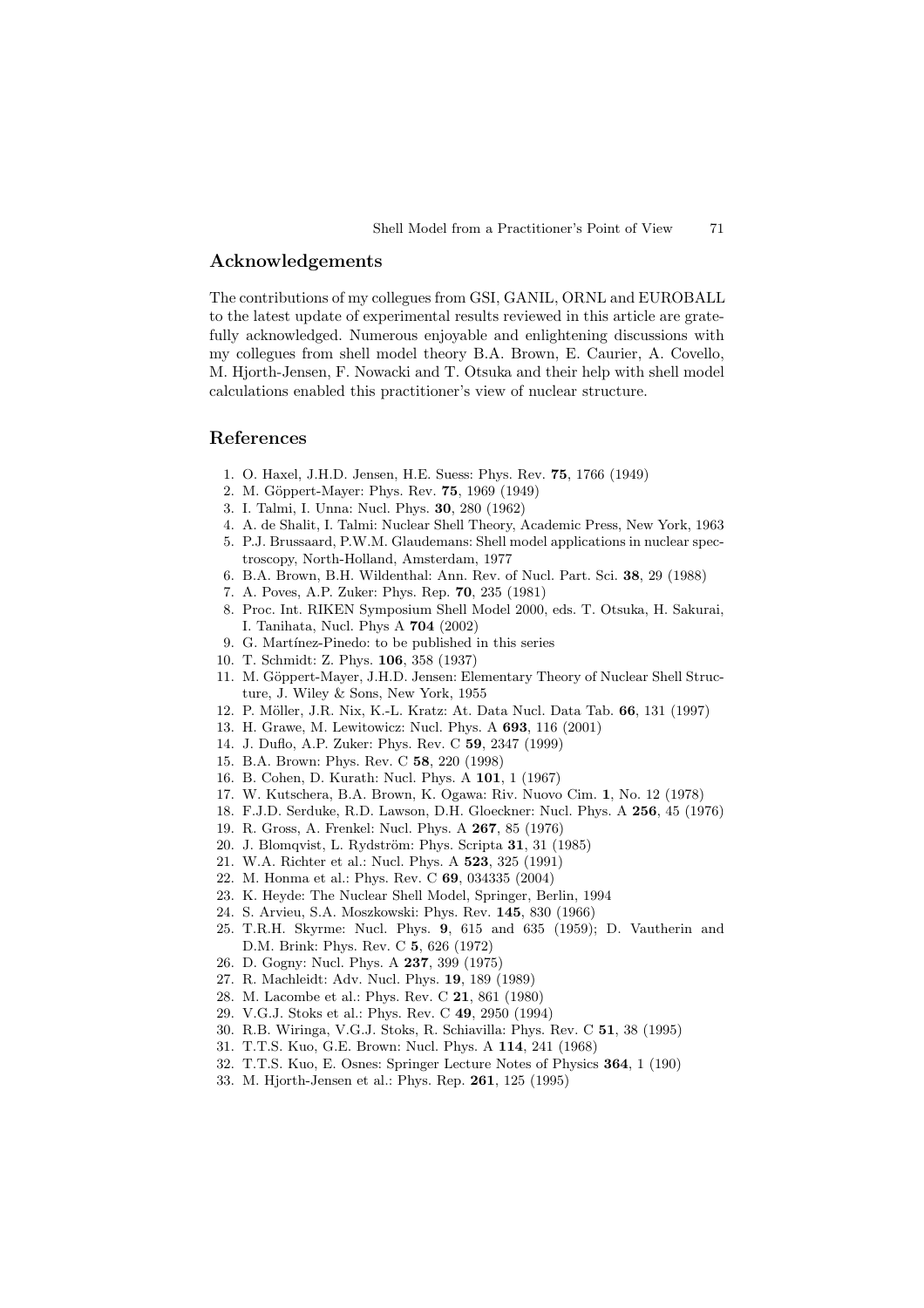- 34. S. Bogner, T.T.S. Kuo, L. Coraggio: Nucl. Phys. A **684**, 432c (2001)
- 35. Y. Utsono et al.: Phys. Rev. C **60**, 054315 (1999)
- 36. E. Caurier et al.: Phys. Rev. C **50**, 225 (1994)
- 37. R. Neugart, G. Neyens: to be published in this series
- 38. E. Roeckl, Decay Studies of NZ Nuclei, Lect. Notes Phys. **651**, 223–261 (2004)
- 39. N. Severijns, Weak Interaction Studies by Precision Experiments in Nuclear Beta Decay, Lect. Notes Phys. **651**, 339–381 (2004)
- 40. J. Sinatkas et al.: J. Phys. G **18**, 1377 and 1401 (1992)
- 41. T. Engeland et al.: Phys. Rev. C **61**, 021302(R) (2000)
- 42. A. Bohr, B.R. Mottelson: Nuclear Structure, World Scientific, Singapore, 1998
- 43. I. Hamamoto: Proc. Int. Symp. Nuclear Structure Physics, eds. R. Casten et al., World Scientific, Singapore 2001, p.31
- 44. B.A. Brown: Nucl. Phys. A **704**, 11c (2002)
- 45. G. Mart´ınez-Pinedo et al.: Phys. Rev. C **53**, R2602 (1996)
- 46. I.S. Towner, F.C. Khanna: Nucl. Phys. A **399**, 334 (1983)
- 47. K.H. Maier et al.: Nucl. Phys. A **183**, 289 (1972)
- 48. H. Grawe, H.H. Bertschat, H. Haas, Hyperfine Interactions **15/16**, 65 (1983)
- 49. N. Alamanos, A. Gillibert, Selected Topics in Reaction Studies with Exotic Nuclei, Lect. Notes Phys. **651**, 295–337 (2004)
- 50. V.F. Weisskopf: Phys. Rev. **83**, 1073 (1951)
- 51. R.F. Casten: Nuclear Structure from a Simple Perspective, Oxford University Press, 2000
- 52. P. Navratil, B.R. Barrett: Phys. Rev. C **57**, 3119 (1998)
- 53. B.R. Barrett, P. Navratil, J.P. Vary: Nucl. Phys. A **704**, 254c (2002)
- 54. E. Caurier, M. Rejmund, H. Grawe: Phys. Rev. C **67**, 054310 (2003)
- 55. T. Otsuka et al.: Nucl. Phys. A **704**, 21c (2002)
- 56. J.B. French, M.H. McFarlane: Nucl. Phys. A **26** ,168 (1961)
- 57. D. Zwarts: Comp. Phys. Comm. **38**, 365 (1985)
- 58. M. Hausmann et al.: Phys. Rev. C **68**, 024309 (2003)
- 59. A. Lisetskiy et al.: Nucl. Phys. A **677**, 100 (2000)
- 60. R.R. Whitehead et al.: Adv. in Nucl. Phys. **9**, 123 (1977)
- 61. B.A. Brown et al.: MSU-NSCL Report No. 524 (1985)
- 62. E. Caurier et al.: Phys. Rev. C **59**, 2033 (1999)
- 63. E. Caurier, G. Mart´inez-Pinedo: Nucl. Phys. A **704**, 60c (2002)
- 64. T. Mizusaki: RIKEN Acc. Progr. Report **33**, 14 (2000)
- 65. A. Schmidt et al.: Phys. Rev. C **62**, 044319 (2000)
- 66. C. Mazzocchi et al.: Eur. Phys. J. A **12**, 269 (2001)
- 67. E. Caurier: private communication
- 68. J. Blomqvist: Proc. ASHPIN, Argonne, 1979, ANL/PHY-79-4, p.155
- 69. J. Blomqvist et al.: Z. Phys. A **312**, 27 (1983)
- 70. T. Ishii et al.: Phys. Rev. Lett. **81**, 39 (2000)
- 71. A. Amusa, R.D. Lawson: Z. Physik A **307**, 333 (1982)
- 72. M. Rejmund et al.: Z. Physik A **359**, 243 (1997)
- 73. J. Blomqvist: CERN Report No. 81-09, CERN, Geneva, 1981, p. 536
- 74. I.M. Band, Yu. I. Kharitonov: Nucl. Data. Tabl. **10**, 107 (1971)
- 75. F. Hardemann et al.: Hyperfine Interactions **59**, 13 (1990)
- 76. H. Grawe et al.: AIP CP **481**, 177 (1999)
- 77. F. Nowacki: Nucl. Phys. A **704**, 223c (2002) and private communication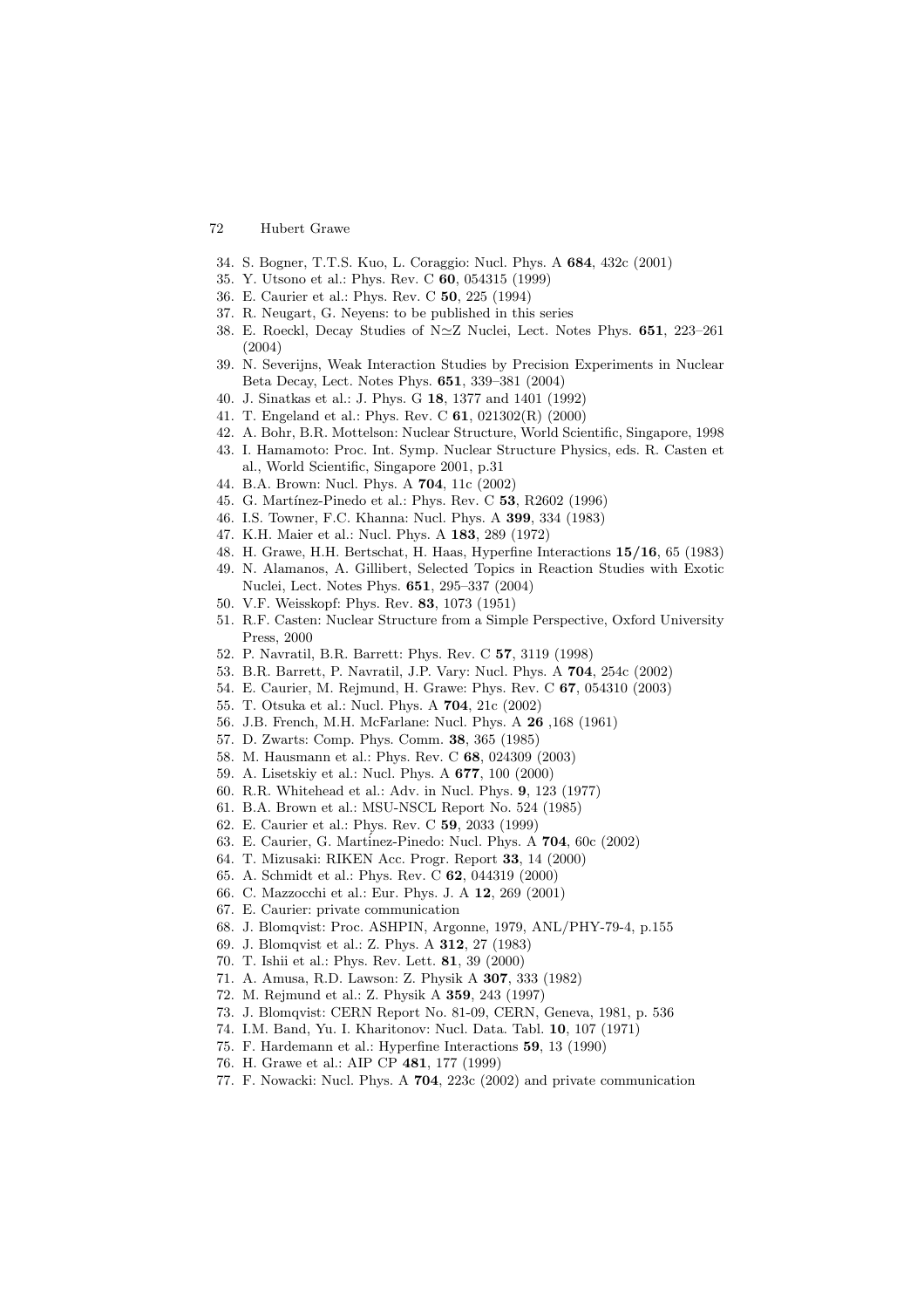- 78. L. Batist et al.: Nucl. Phys. A **720**, 222 (2003)
- 79. G. Audi, A.H. Wapstra: Nucl. Phys. A **565**, 1 (1993)
- 80. M. Sawicka et al.: Phys. Rev. C **68**, 044304 (2003)
- 81. R. Grzywacz et al.: Phys. Rev. Lett. **81**, 766 (1998)
- 82. P. Daly et al.: Physica Scripta T **56**, 94 (1995)
- 83. J.H. McNeill et al.: Phys. Rev. Lett. **63**, 860 (1989)
- 84. D.J. Decman et al.: Z. Phys. A **310**, 55 (1983)
- 85. A. Blazhev et al.: Phys. Rev. C **69**, 064304 (2004)
- 86. S. Franchoo et al.: Phys. Rev. C **69**, 044305 (2004)
- 87. D. Rudolph, K.P. Lieb, H. Grawe: Nucl. Phys. A **597**, 298 (1996)
- 88. T. Motobayashi et al.: Phys. Lett. B **346**, 9 (1995)
- 89. C.E. Svensson et al.: Phys. Rev. Lett. **85**, 2693 (2000)
- 90. T. Otsuka et al.: Phys. Rev. Lett. **81**, 1588 (1998)
- 91. G. Martínez-Pinedo et al.: Phys. Rev. C **55**, 187 (1997)
- 92. S.M. Lenzi: Nucl. Phys. A **704**, 124c (2002)
- 93. E. Caurier et al.: Nucl. Phys. A **693**, 439 (1999)
- 94. M. Bentley et al.: Phys. Lett. B **437**, 243 (1998)
- 95. S.M. Lenzi et al.: Phys. Rev. Lett. **87**, 122501 (2001)
- 96. A.P. Zuker et al.: Phys. Rev. Lett. **89**, 142502 (2002)
- 97. K. Langanke, F.-K. Thielemann, M. Wiescher, Nuclear Astrophysics and Nuclei far from Stability, Lect. Notes Phys. **651**, 383–467 (2004)
- 98. T. Mizusaki et al.: Phys. Rev. C **59**, R1846 (1999)
- 99. D. Rudolph et al.: Phys. Rev. Lett. **82**, 3763 (1999)
- 100. D. Rudolph et al.: Phys. Rev. Lett. **80**, 3018 (1998)
- 101. T. Mizusaki et al.: Nucl. Phys. A **704**, 190c (2002)
- 102. M. Sawicka et al.: Eur. Phys. J. A **109** (2004)
- 103. H. Grawe et al.: Nucl. Phys. A **704**, 211c (2002)
- 104. H. Grawe, Acta Physica Polonica B **34**, 2267 (2003)
- 105. B.A. Brown: 10th Int. Conf. on Nuclear Reaction Mechanisms, ed. E. Gradioli, Varenna 2003, Ricerca Scientifica ed Educazione Permanente, Suppl. Nr. 122, p. 41 (2003)
- 106. O. Sorlin et al.: Phys. Rev. Lett. **88**, 092501 (2002)
- 107. E. Caurier, F. Nowacki, A. Poves: Eur. Phys. J. A **15**, 145 (2002)
- 108. T. Ishii et al.: Act. Phys. Pol. B **32**, 739 (2001)
- 109. H. Grawe et al.: Proc. Tours 2000, AIP CP **561**, 287 (2001)
- 110. G. Georgiev et al.: J. Phys. G **28**, 2993 (2002)
- 111. M. Hanawald et al.: Phys. Rev. Lett. **82**, 1391 ( 1999)
- 112. K.H. Langanke et al.: Phys. Rev. C **67**, 044314 (2003)
- 113. P.G. Reinhard et al.: RIKEN Review **26**, 23 (2000)
- 114. O. Kenn et al.: Phys. Rev. C **65**, 034308 (2003)
- 115. I.P. Johnstone, L.D. Skouras: Eur. Phys. J. A **11**, 125 (2001)
- 116. X. Ji, B.H. Wildenthal: Phys. Rev. C **37**, 1256 (1988), C **38**, 2849 (1988), C **40**, 389 (1989)
- 117. L. Coraggio et al.: J. Phys. G **26**, 1697 (2000)
- 118. H. Grawe et al.: Physica Scripta T **56**, 71 (1995)
- 119. B.A. Brown, K. Rykaczewski: Phys. Rev. C **50**, R2270 (1994)
- 120. A. Covello et al.: Acta Phys. Pol. B **34**, 2257 (2002)
- 121. M. Lipoglavšek et al.: Phys. Rev. C **66**, 011302(R) (2002)
- 122. I.P. Johnstone, L.D. Skouras: Phys. Rev. C **55**, 1227 (1995)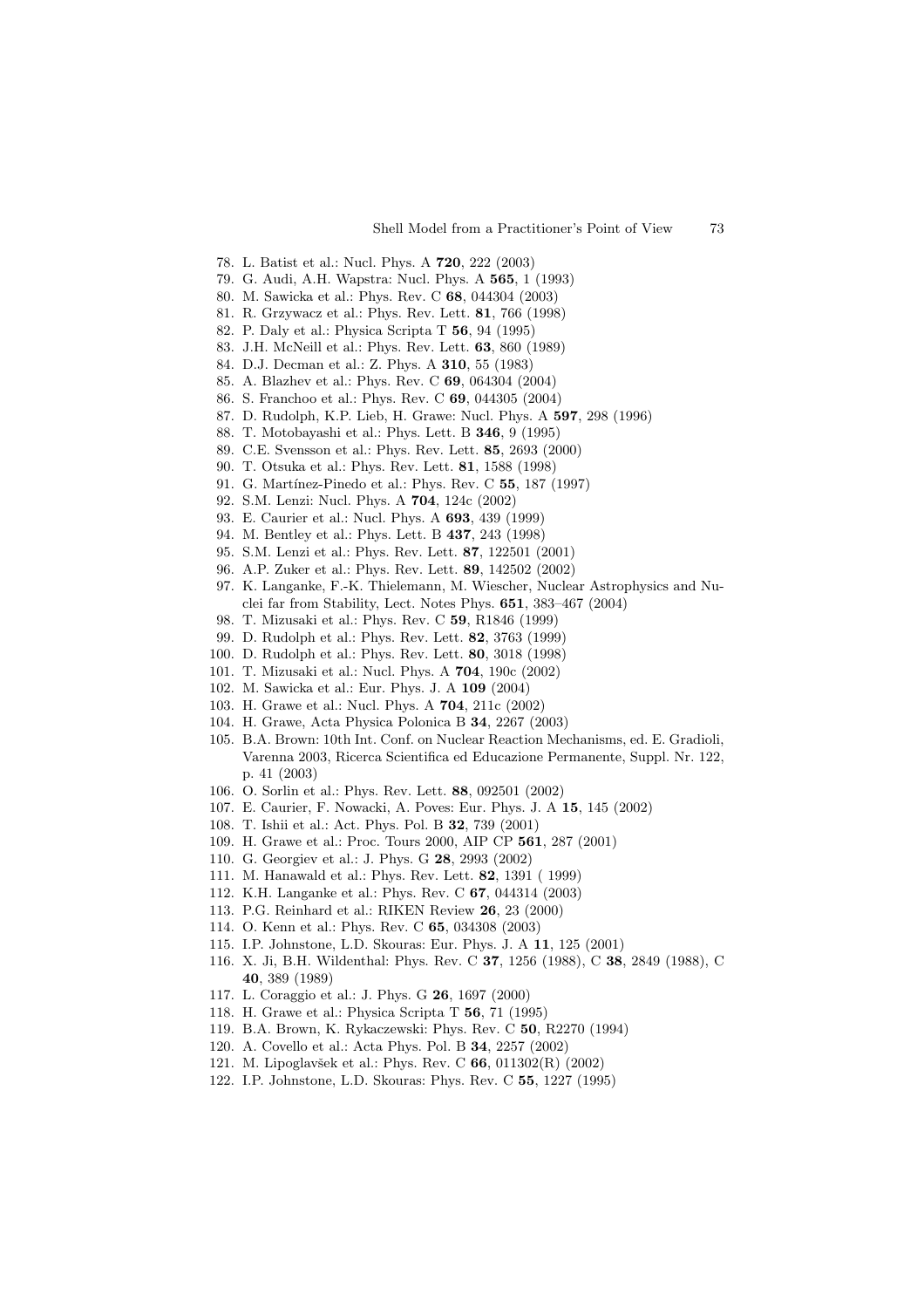- 123. H. Herndl, B.A. Brown: Nucl. Phys. A **627**, 35 (1996)
- 124. C. Plettner et al.: Nucl. Phys. A **733**, 20 (2004)
- 125. K. Ogawa: Phys. Rev. C **28**, 958 (1983)
- 126. E. Nolte, H. Hicks: Phys. Lett. B **97**, 55 (1980)
- 127. M. G´orska et al.: Z. Phys. A **353**, 233 (1995)
- 128. M. La Commara et al.: Nucl. Phys. A **708**, 167 (2002)
- 129. J. Döring et al.: Phys. Rev. C **68**, 034306 (2003)
- 130. M. Lipoglavšek et al.: Phys. Lett. B 440, 2467 (1998)
- 131. M. G´orska et al.: Phys. Rev. C **58**, 108 (1998)
- 132. P. Raghavan et al.: Phys. Rev. Lett. **54**, 2592 (1985)
- 133. J.P. Omtvedt et al.: Phys. Rev. Lett. **75**, 3090 (1995)
- 134. D. Seweryniak et al.: Nucl. Phys. A **589**, 175 (1995)
- 135. R.M. Clark et al.: Phys. Rev. C **61**, 044311 (2000)
- 136. C. Plettner et al.: Phys. Rev. C **66**, 044319 (2002)
- 137. Z. Hu et al.: Phys. Rev. C **60**, 024315 (1999)
- 138. Z. Hu et al.: Phys. Rev. C **62**, 064315 (2000)
- 139. T. Engeland et al.: Proc. 6th Spring Meeting on Nuclear Physics, S. Agata, Italy, 1998, ed. A. Covello, World Scientific, Singapore , 1999, p.117
- 140. I. Dillmann et al.: Phys. Rev. Lett. **91**, 162503 (2003)
- 141. G. Martínez-Pinedo, K.H. Langanke: Phys. Rev. Lett. **83**, 4502 (1999)
- 142. T.T.S. Kuo, G.A. Herling: NRL Memorandum Report, No. 2258 (1971)
- 143. M. Hjorth-Jensen: private communication
- 144. M. Ogawa et al.: Phys. Rev. Lett. **41**, 289 (1978)
- 145. A. Korgul et al.: Eur. Phys. J. A **7**, 167 (2000)
- 146. J.P. Schiffer: Ann. Phys. **66**, 798 (1971)
- 147. M.N. Mineva et al.: Eur. Phys. J. A **11**, 9 (2001)
- 148. D. Zwarts, P.W.M. Glaudemans: Z. Physik A **320**, 487 (1985)
- 149. L. Coraggio et al.: Phys. Rev. C **58**, 3346 (1998)
- 150. L. Coraggio et al.: Phys. Rev. C **60**, 064306 (1999)
- 151. E.K. Warburton, B.A. Brown: C **43**, 602 (1991)
- 152. S.J. Poletti et al.: Nucl. Phys. A **448**, 189 (1986)
- 153. K. Hauschild et al.: Phys. Rev. Lett. **87**, 072501 (2001)
- 154. I. Hamamoto: Phys. Rep. **10**, 63 (1974)
- 155. M. Rejmund et al.: Eur. Phys. J. A **8**, 161 (2000)
- 156. B. Fornal et al.: Phys. Rev. Lett. **87**, 212501 (2001)
- 157. G. Dracoulis et al.: Nucl. Phys. A **493**, 145 (1989)
- 158. G. Bertsch et al.: Nucl. Phys. A **284**, 399 (1977)
- 159. B.A. Brown: Phys. Rev. Lett. **85**, 5300 (2000)
- 160. K. Rutz et al.: Nucl. Phys. A **634**, 67 (1998)
- 161. J.P. Eliott and B.H. Flowers: Proc. Roy. Soc. A **229**, 536 (1955)
- 162. J.L. Wood et al.: Phys. Rep. **215**, 101 (1992)
- 163. J. Heese et al.: Phys. Lett. B **302**, 390 (1993)
- 164. A.N. Andreyev et al.: Nature **405**, 430 (2000)
- 165. E. Caurier et al.: Phys. Rev. C **58**, 2033 (1998)
- 166. E. Caurier et al.: Phys. Rev. Lett. **75**, 2466 (1995)
- 167. S.M. Lenzi et al.: Z. Phys. A **354**, 117 (1996)
- 168. R. Wyss: to be published in this series
- 169. A. Poves, G. Mart´ınez-Pinedo: Phys. Lett. B **430**, 203 (1998)
- 170. M. Sawicka et al.: Eur. Phys. J. A **16**, 51 (2002)